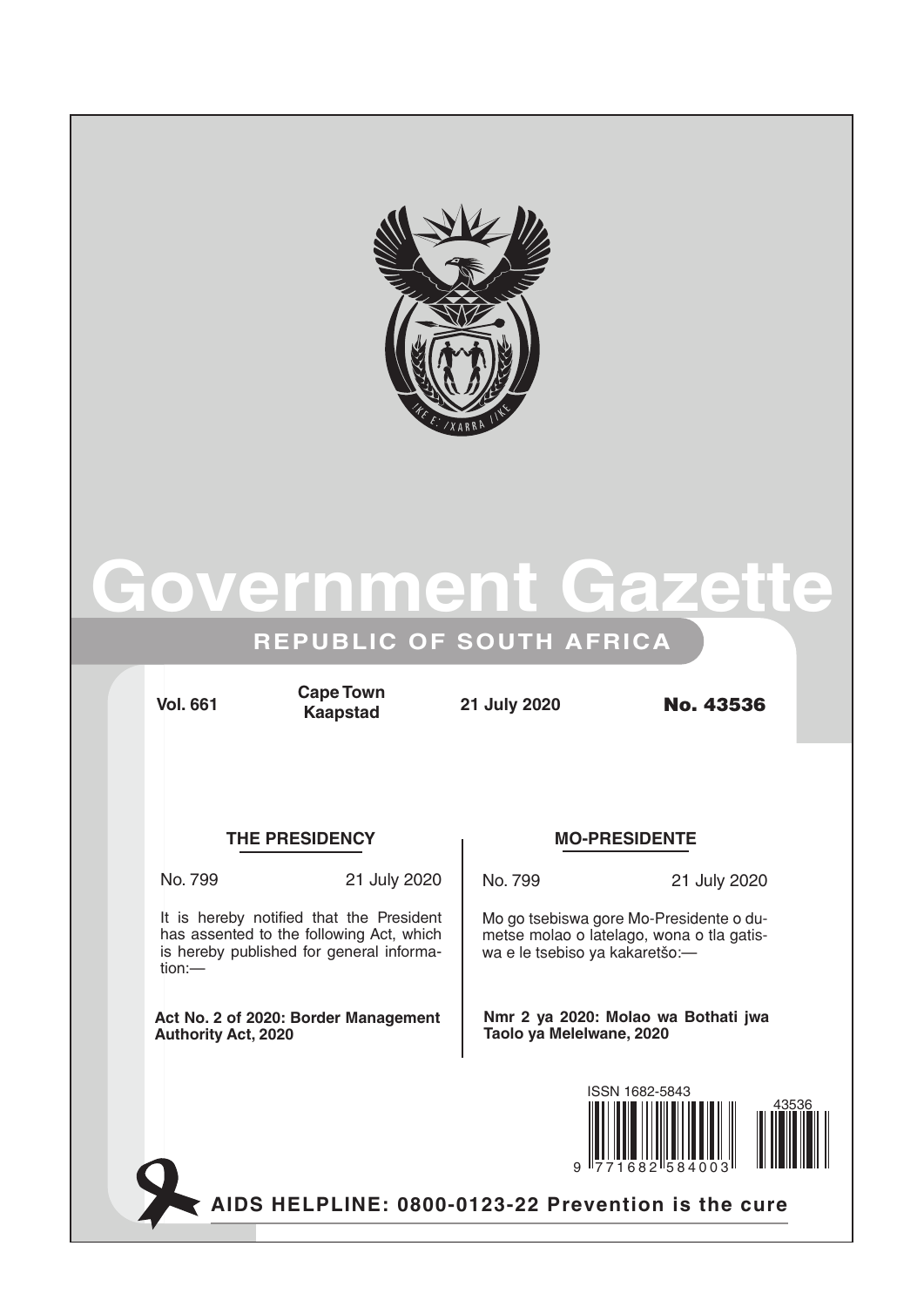*(English text signed by the President) (Assented to 16 July 2020)*

## **ACT**

To provide for the establishment, organisation, regulation, functions and control of the Border Management Authority: to provide for the appointment, terms of office, conditions of service and functions of the Commissioner and Deputy Commissioners; to provide for the appointment and terms and conditions of employment of officials; to provide for the duties, functions and powers of officers; to provide for the establishment of an Inter-Ministerial Consultative Committee, Border Technical Committee and advisory committees; to provide for delegations; to provide for the review or appeal of decisions of officers; to provide for certain offences and penalties; to provide for annual reporting; to provide for the Minister to make regulations with regard to certain matters; and to provide for matters connected therewith.

#### **PREAMBLE**

**RECOGNISING** that border management is exercised by multiple organs of state with the purpose of securing the borders of the Republic and protecting national interest;

**RECOGNISING FURTHER** that there is a need for integrated and co-ordinated border management in accordance with the Constitution, international and domestic law, in order to—

- contribute to the socio-economic development of the Republic;
- ensure effective and efficient border law enforcement functions at ports of entry and the border;
- contribute to the facilitation of legitimate trade and secure travel;
- contribute to the prevention of smuggling and trafficking of human beings and goods;
- prevent illegal cross-border movement;
- contribute to the protection of the Republic's environmental and natural resources; and
- protect the Republic from harmful and infectious diseases, pests and substances;

ACKNOWLEDGING that the circumstances of modern travel and trade require a single Authority to be responsible for ports of entry and the control of the borders of the Republic and the need to balance the facilitation of legitimate trade and travel with security; and

ACKNOWLEDGING FURTHER the constitutional responsibility of the South African National Defence Force to defend and protect the Republic, its territorial integrity and its people,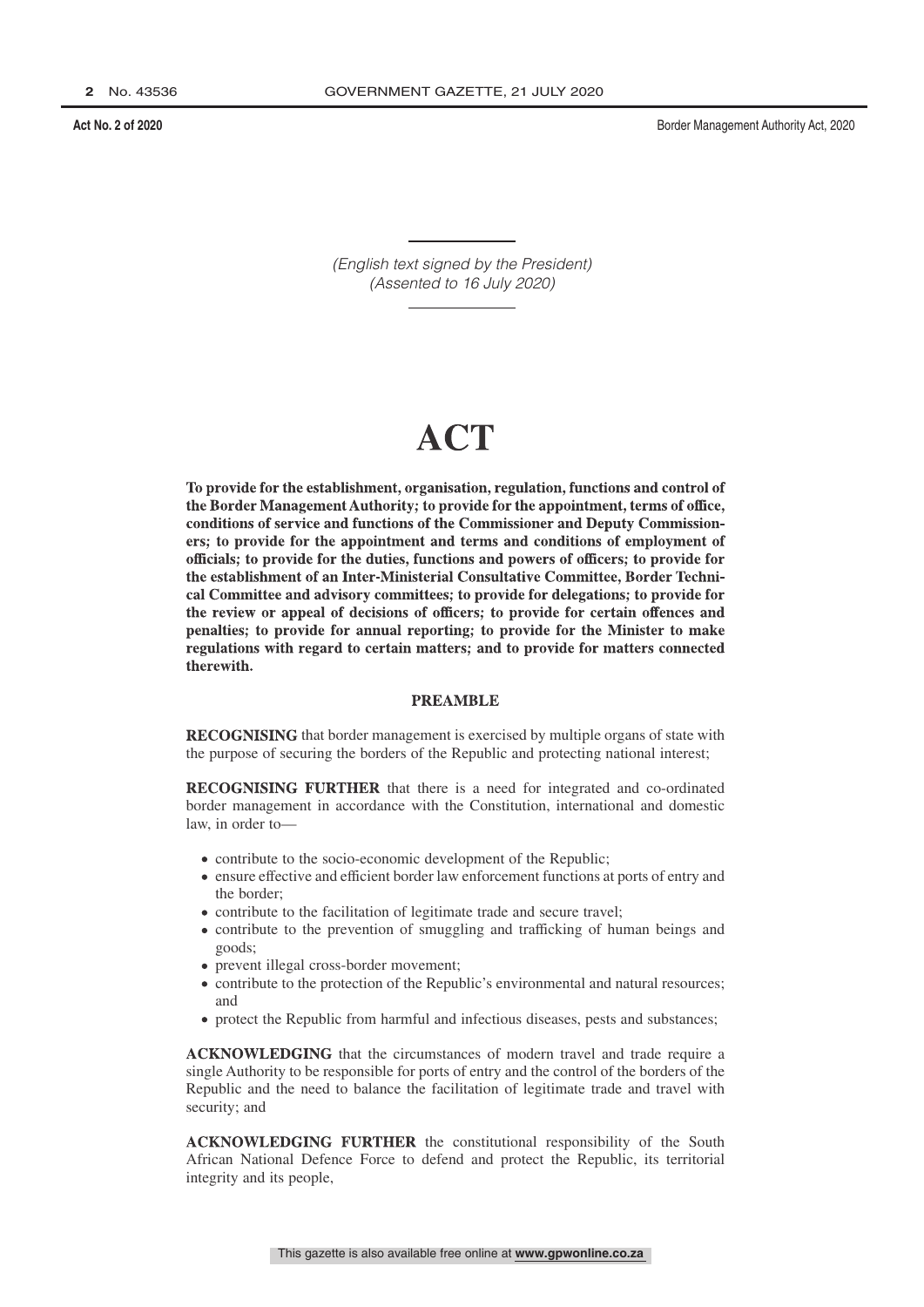*(English text signed by the President) (Assented to 16 July 2020)*

## **MOLAO**

Go tlamela mabapi le tlhomo, thulaganyo, tsamaiso, ditiro, le taolo ya Bothati jwa Taolo ya Melelwane; go tlamela mabapi le go thapiwa, dipeelo tsa go dira, melawana ya tirelo le ditiro tsa Mokhomišenara le Batlatsabakhomišenara; go tlamela mabapi le go thapiwa le dipeelo le melawana tsa go thapiwa ga batlhankedi; go tlamela mabapi le ditshwanelo, ditiro le dithata tsa batlhankedi; go tlamela mabapi le go tlhongwa ga Komititherisano ya Ditona, Komiti ya Setegeniki ya Melelwane le dikomitikgakololo; go tlamela mabapi le ditholelo; go tlamela mabapi le thadiso kgotsa boikuelo jwa ditshwetso tsa batlhankedi; go tlamela mabapi le melato e e rileng le dikotlhao; go tlamela mabapi le go bega ngwaga le ngwaga; go tlamela mabapi le gore Tona a dire melawana ka ga merero e e rileng; le go tlamela mabapi le merero e e gokaganang le ona.

#### **KETAPELE**

GO AMOGELA gore taolo ya melelwane e dirwa ke maphata a a farologaneng a puso ka maitlhomo a go sireletsa melelwane ya Rephaboliki le go femela kgatlhego ya setšhaba:

GO AMOGELA GAPE gore go na le tlhokego ya taolo ya melelwane e e kopaneng e bile e rulagantswe go tsamaelana le Molaotheo, molao wa boditšhabatšhaba le wa selegae, go kgona go—

- nna le seabe mo tlhabololong ya ikonomiboago ya Rephaboliki;
- netefatsa ditiro tsa kgatelelo tse di nonofileng tse di nang le bokgoni tsa molao wa molelwane kwa magorogelong le kwa melelwaneng;
- nna le seabe mo go nolofatseng kgwebisano e e mo molaong le tshepelo e e sireletsegileng;
- nna le seabe mo thibelong ya go tshedisa le go gweba e seng mo molaong ka batho le dithoto;
- $\bullet$  thibela go tshela melelwane go go seng mo molaong;
- nna le seabe mo tshireletsong ya tikologo ya Rephaboliki le metswedi ya tlhago; le
- sireletsa Rephaboliki kgatlhanong le malwetsi, disenyi le dire tse di kotsi e bile di le botlhole;

GO AMOGELA GORE mabaka a tshepelo ya segompieno le kgwebisano a tlhoka Bothati bo le esi gore bo rwale maikarabelo a magorogelo le taolo ya melelwane ya Rephaboliki le tlhokego ya go lekanya nolofatso ya kgwebisano le tshepelo e e mo molaong le tshireletso; le

GO AMOGELA GAPE maikarabelo a semolaotheo a Matsholotshireletso a Aforika Borwa a go femela le go sireletsa Rephaboliki, tshiamo ya yona ya naga le batho ba yona,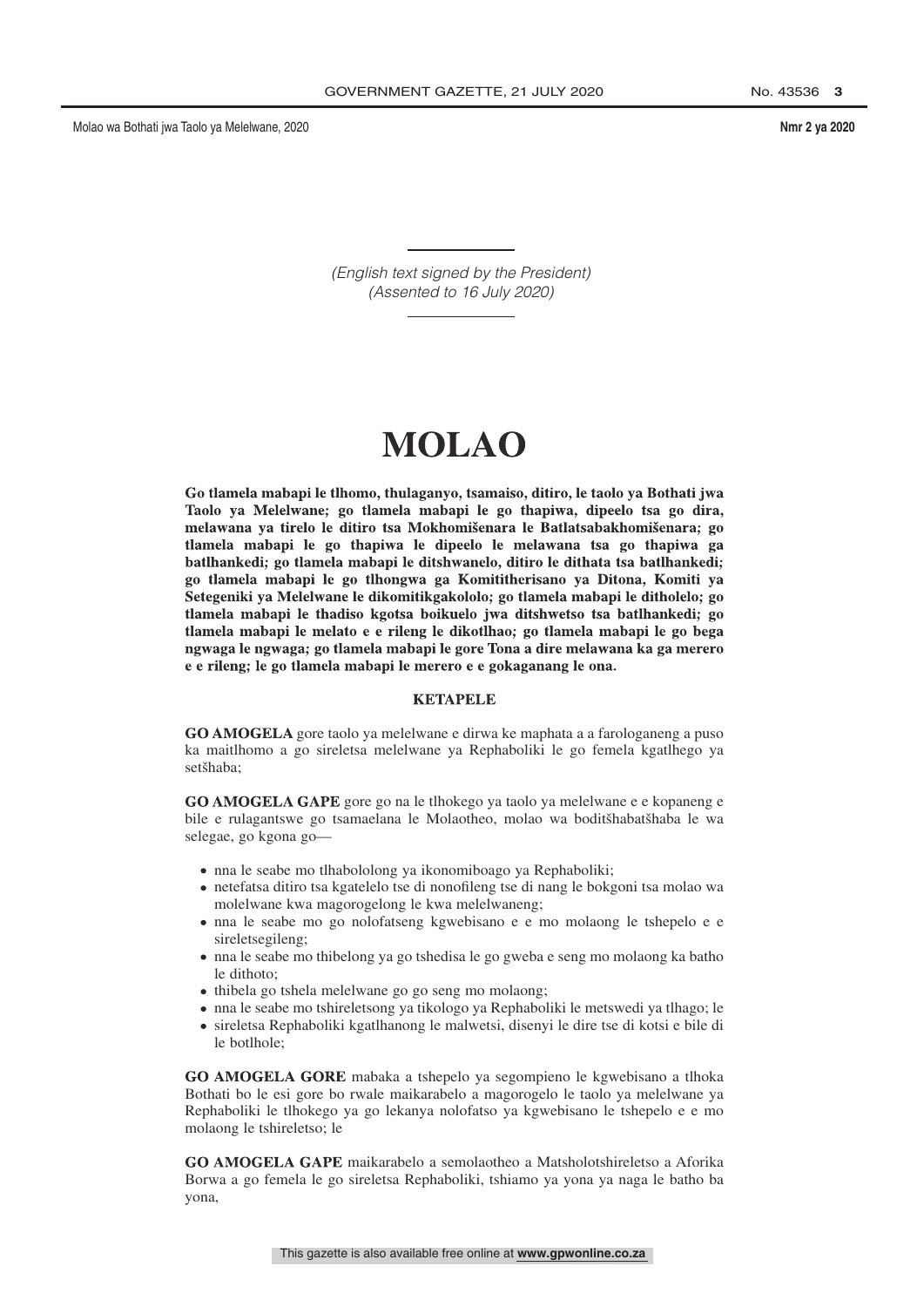4

BE IT THEREFORE ENACTED by the Parliament of the Republic of South Africa, as follows:—

### **ARRANGEMENT OF SECTIONS**

#### **CHAPTER 1**

#### DEFINITIONS, APPLICATION AND OBJECT OF ACT

- 1. Definitions
- 2. Application of Act
- 3. Object of Act

#### **CHAPTER 2**

### **BORDER MANAGEMENT AUTHORITY**

- 4. Establishment of Border Management Authority
- 5. Functions of Authority
- 6. Composition of Authority

#### **CHAPTER 3**

#### **COMMISSIONER AND DEPUTY COMMISSIONERS** 15

- 7. Appointment of Commissioner and Deputy Commissioners
- 8. Terms of office of Commissioner and Deputy Commissioners
- 9. Removal of Commissioner and Deputy Commissioners from office
- 10. Conditions of service and remuneration of Commissioner and Deputy Commissioners 20
- 11. Functions of Commissioner and Deputy Commissioners
- 12. Delegation by Commissioner

#### **CHAPTER 4**

#### APPOINTMENT AND FUNCTIONS OF OFFICIALS

- 13. Appointment of officials
- 14. Commissioned officers
- 15. Duties, functions and powers of officers of border guard

#### **CHAPTER 5**

#### **EMPLOYMENT TERMS AND CONDITIONS OF OFFICIALS**

- 16. Terms and conditions of employment
- 17. Limitation of rights

#### **CHAPTER 6**

#### POWERS OF ENTRY, SEARCH, SEIZURE, ARREST AND DETENTION

- 18. Powers of entry, search, seizure, arrest and detention 19. Routine searches and seizures
- 19. Routine searches and seizures
- 20. Powers relating to vessels within maritime borders
- 21. Arrested or detained persons and seized goods

## 10

5

25

30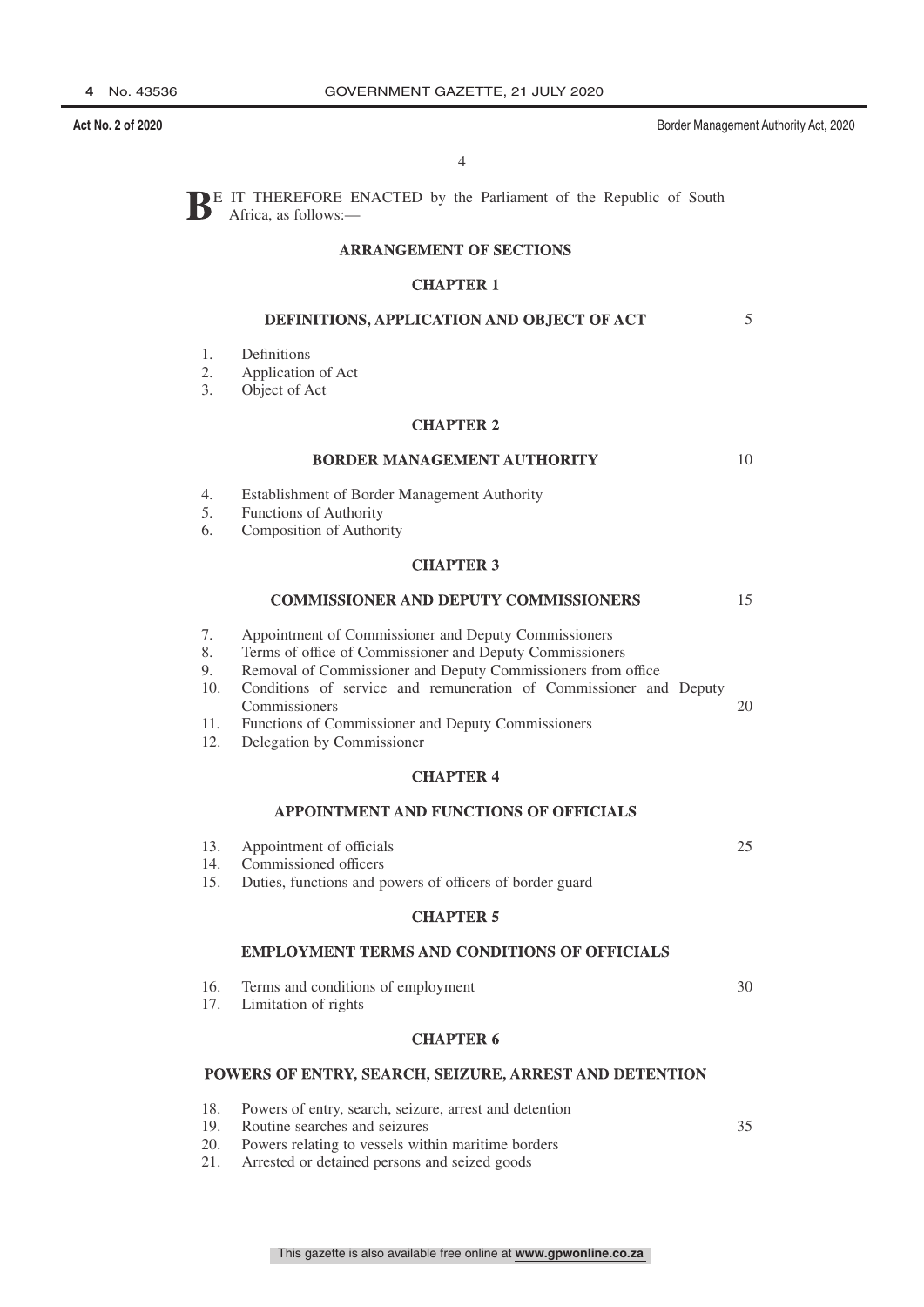5

DIRWA JALO MOLAO ke Palamente ya Aforika Borwa, jaana:—

### THULAGANYO YA DIKAROLO

#### KGAOLO<sub>1</sub>

#### DITLHALOSO, TIRISO LE MAIKAELELO A MOLAO

- 1. Ditlhaloso
- 2. Tiriso ya Molao
- 3. Maikaelelo a Molao

#### **KGAOLO2**

### **BOTHATI JWA TAOLO YA MELELWANE**

- 4. Go tlhongwa ga Bothati jwa Taolo ya Melelwane
- 5. Ditiro tsa Bothati
- 6. Popego ya Bothati

#### **KGAOLO3**

#### MOKHOMIŠENARA LE BATLATSAMOKHOMIŠENARA 15

- 7. Go thapiwa ga Mokhomišenara le Batlatsamokhomišenara
- 8. Paka ya tiro ya Mokhomišenara le Batlatsamokhomišenara
- 9. Go tloswa ga Mokhomišenara le Batlatsamokhomišenara mo tirong<br>10. Melawana va tirelo le tuelo va Mokhomišenara le Batlatsakhomišen
- Melawana ya tirelo le tuelo ya Mokhomišenara le Batlatsakhomišenara
- 11. Ditiro tsa Mokhomišenara le Batlatsamokhomišenara
- 12. Tholelo ka Mokhomišenara

#### **KGAOLO4**

### **GO THAPIWA LE DITIRO TSA BATLHANKEDI**

13. Go thapiwa ga batlhankedi 14. Batlhankedi ba ba khomišinilweng 25

15. Ditshwanelo, ditiro le dithata tsa batlhankedi ba tlhokomelo ya melelwane

#### **KGAOLO 5**

#### DIPEELO LE MELAWANA YA TIRO YA BATLHANKEDI

- 16. Dipeelo le melawana ya tiro
- 17. Tekanyetso ya ditshwanelo

#### KGAOLO 6

#### DITHATA TSA GO TSENA, GO PHURUPHUTSA, GO GAPA, GO TSWHARA **LE GO TLHATLHELA**

- 18. Dithata tsa go tsena , go phuruphutsa, go gapa, go tshwara le go tlhatlhela
- 19. Diphuruphutso le dikgapo tsa tlwaelo
- 20. Dithata tse di amanang le dikepe mo melelwaneng ya lewatle
- 21. Batho ba ba golegilweng kgotsa tlhatlhetsweng le dithoto tse di gapilweng

10

5

20

30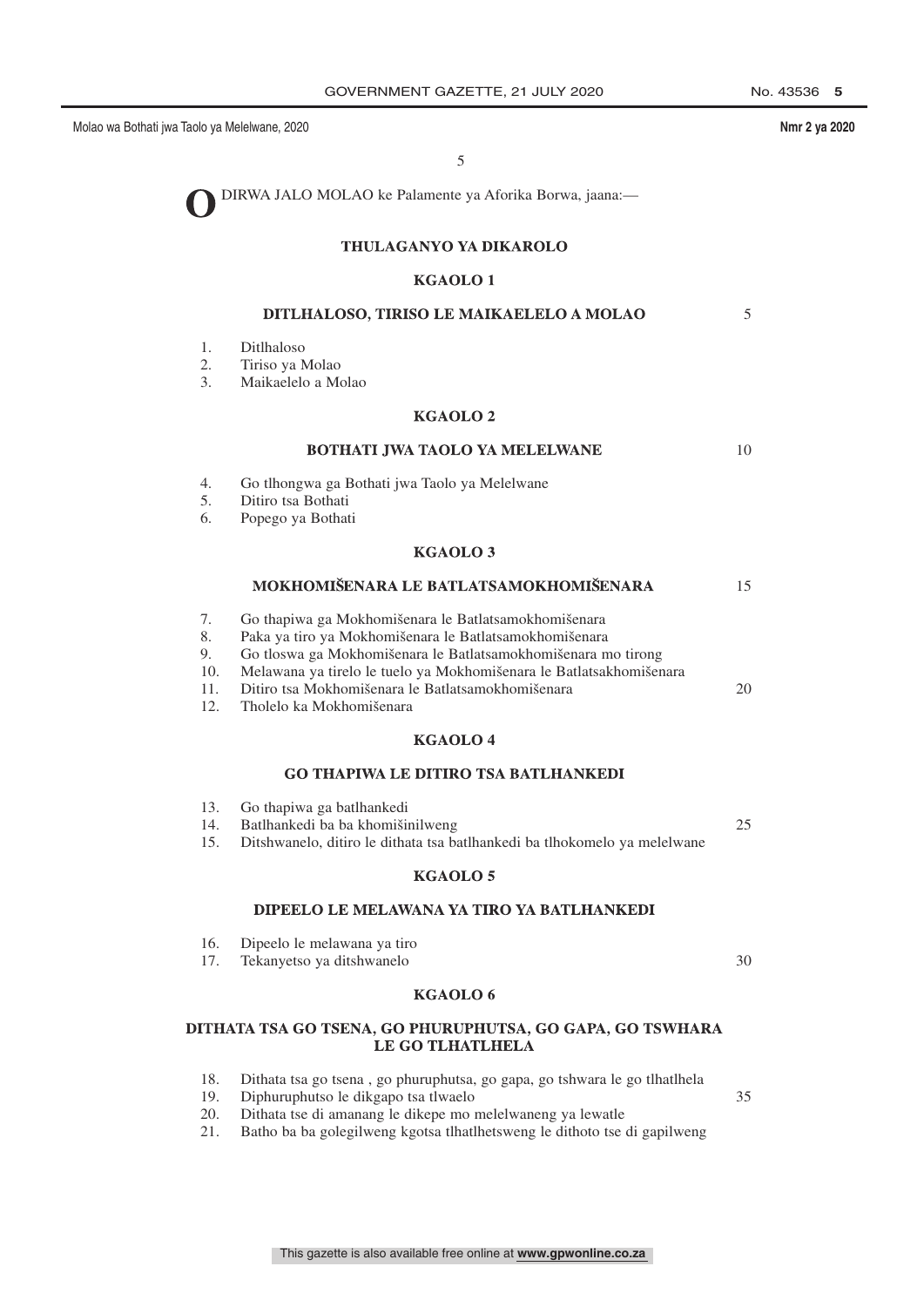6

### **CHAPTER 7**

#### **FUNDS AND IMMOVABLE PROPERTY**

- 22. Funds of Authority<br>23. Immovable property
- Immovable property

#### **CHAPTER 8**

#### **COMMITTEES AND IMPLEMENTATION PROTOCOLS**

| 24.<br>25.<br>26.<br>27.                                    | Inter-Ministerial Consultative Committee<br><b>Border Technical Committee</b><br>Advisory committees<br>Implementation protocols                                                                                                                                   |  |  |  |  |
|-------------------------------------------------------------|--------------------------------------------------------------------------------------------------------------------------------------------------------------------------------------------------------------------------------------------------------------------|--|--|--|--|
|                                                             | <b>CHAPTER 9</b>                                                                                                                                                                                                                                                   |  |  |  |  |
| <b>GENERAL</b>                                              |                                                                                                                                                                                                                                                                    |  |  |  |  |
| 28.<br>29.<br>30.<br>31.<br>32.<br>33.<br>34.<br>35.<br>36. | Delegation by Minister<br>Review or appeal of decisions<br>Ports, points or places of entry or exit with approval of Minister<br>Annual report<br>Exemption from payment of fees or tolls<br>Confidentiality<br>Liability<br>Offences and penalties<br>Regulations |  |  |  |  |
| <b>CHAPTER 10</b>                                           |                                                                                                                                                                                                                                                                    |  |  |  |  |
| <b>TRANSITIONAL PROVISIONS</b>                              |                                                                                                                                                                                                                                                                    |  |  |  |  |
| 37.<br>38.<br>39.<br>40.                                    | Transfer of employees from organ of state to Authority<br>Assets, liabilities and funds<br>Ports, points and places of entry or exit<br>Recognised trade unions                                                                                                    |  |  |  |  |

### **CHAPTER 11**

### **SHORT TITLE AND COMMENCEMENT**

41. Short title and commencement

30

5

10

15

20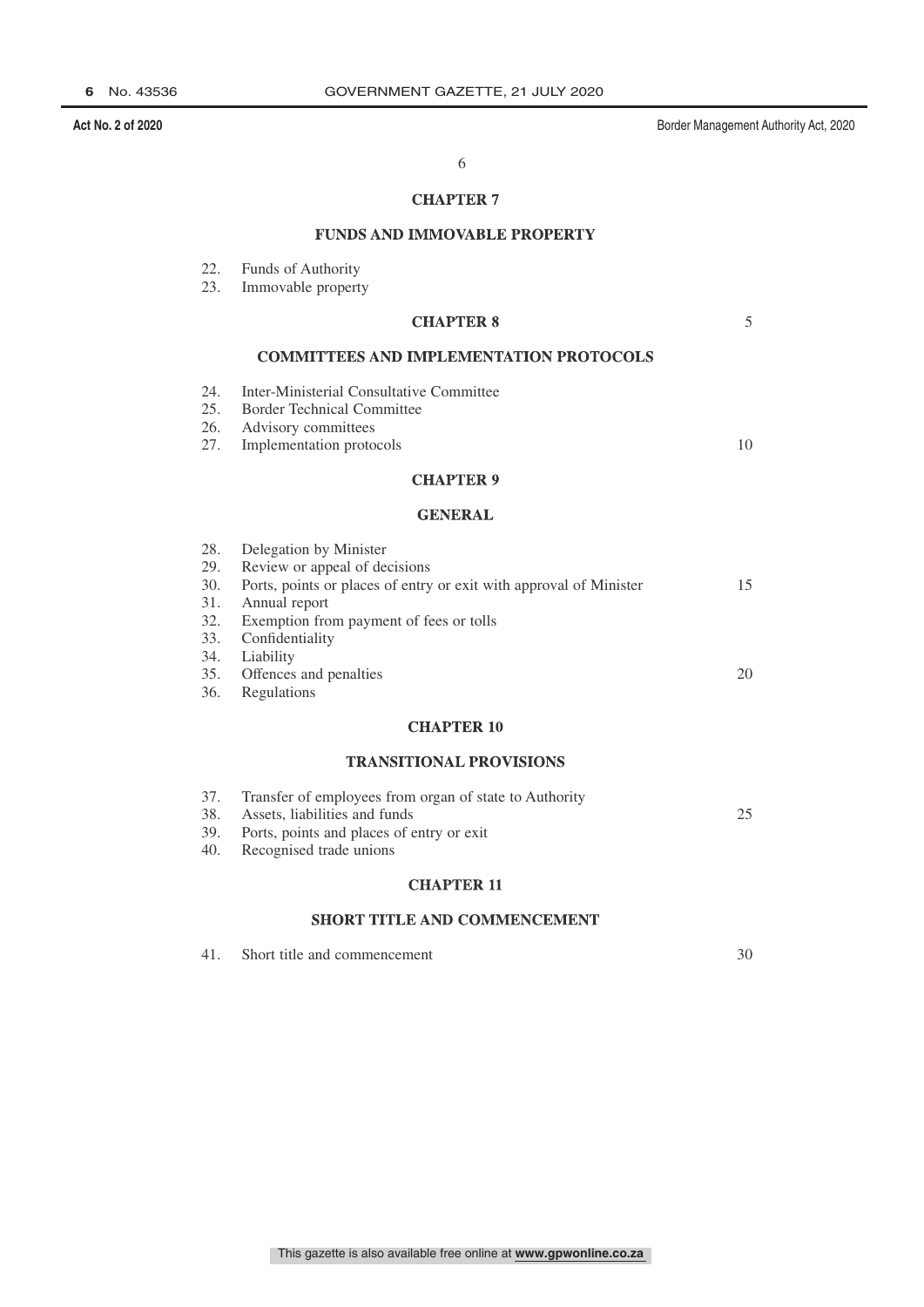7

#### **KGAOLO7**

#### MATLOLE LE THOTO E E SA SUTENG

- 22. Matlole a Bothati
- 23. Thoto e e sa suteng

### **KGAOLO 8**

#### DIKOMITI LE DIPOROTOKHOLO TSA TSENYOTIRISONG

- 24. Komititherisano ya Ditona<br>25. Komiti ya Setegeniki ya M
- 25. Komiti ya Setegeniki ya Melelwane
- 26. Dikomitikgakololo<br>27. Tsenyotirisong ya c
- Tsenyotirisong ya diporotokholo

### **KGAOLO9**

#### **KAKARETSO**

- 28. Tholelo ka Tona
- 29. Thadiso kgotsa boikuelo jwa ditshwetso
- 30. Magorogelo, dintlha le mafelo a go tsena kgotsa go tswa ka thebolo ya Tona 15
- 31. Pegelo ya ngwaga le ngwaga
- 32. Kgololo mo go dueleng dituelo kgotsa makgetho
- 33. Khupamarama
- 34. molato
- 35. Ditlolomolao le dikotlhao
- 36. Melawana

#### KGAOLO 10

#### **DIKABELO TSA KGABAGANYO**

|     | 37. Tshutiso ya badiri go tswa kwa lephateng la puso go ya go Bothati |    |
|-----|-----------------------------------------------------------------------|----|
|     | 38. Dithoto, melato le matlole                                        | 25 |
| 39. | Magorogelo, dintlha le mafelo a go tsena le go tswa                   |    |
| 40. | Mekgatlho ya badiri e e amogetsweng                                   |    |
|     |                                                                       |    |

#### **KGAOLO 11**

#### SETLHOGO SE SE KHUTSHWANE LE TSHIMOLOLO

41. Setlhogo se se khutshwane le tshimololo

30

5

10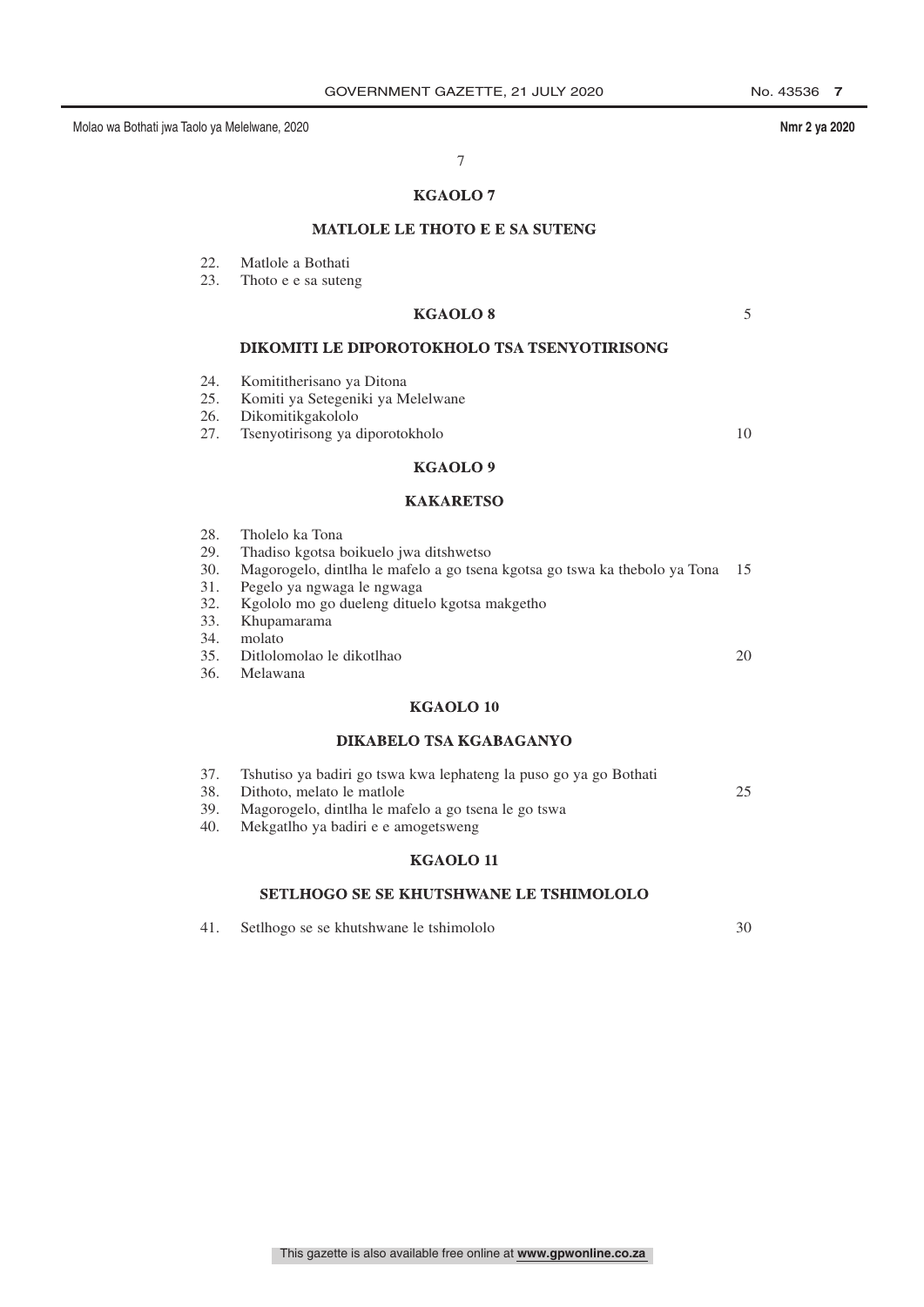10

#### 8

#### **CHAPTER 1**

#### DEFINITIONS, APPLICATION AND OBJECT OF ACT

#### **Definitions**

(1) In this Act, unless the context indicates otherwise—

"airspace" means the area enclosed by the outer limit of the internationally recognised airspace of the Republic; 5

"Authority" means the Border Management Authority established by section 4 of this Act;

"border guard" means the border guard referred to in section  $6(1)(c)$ ;

"border law enforcement area" means, in respect of-

- *(a)* the land border, a distance of 10 kilometres or any reasonable distance inside the internationally recognised borders of the Republic; and
- *(b)* the maritime borders, a distance of 10 kilometres or any reasonable distance on the landward side of the baselines extending seaward to the outer limit of the Exclusive Economic Zone as defined in the Maritime Zones Act, 1994 15 (Act No. 15 of 1994);

"border law enforcement functions" means functions conferred on the Authority by law and in terms of this Act;

"border management" means the execution of border law enforcement functions and includes co-operation with the Defence Force on the implementation of border 20 protection functions;

"border protection functions" means the functions performed exclusively by the Defence Force in terms of section 200(2) of the Constitution;

"Border Technical Committee" means the Committee established by section 25; "commissioned officer" means a person referred to in section  $14(1)$ ; 25

"Commissioner" means the person appointed in terms of section  $7(1)$  of this Act; "Constitution" means the Constitution of the Republic of South Africa, 1996;

"customs related functions" means the functions performed exclusively by the South African Revenue Service under—

*(a)* customs and excise legislation; and

*(b)* any tax Act,

as defined in the Tax Administration Act, 2011 (Act No. 28 of 2011);

"Defence Force" has the meaning ascribed to it in section 1 of the Defence Act, 2002 (Act No. 42 of 2002);

means a person appointed in terms of section 7(2) of 35 this Act;

"goods" includes any wares, supplies, merchandise, articles, products, commodities, currencies, documents, substances, animals, plants and their products, genetic materials, vehicles, waste, human remains, containers of such goods or any other thing capable of being transported;

"Inter-Ministerial Consultative Committee" means the Committee established by section 24;

"Labour Relations Act" means the Labour Relations Act, 1995 (Act No. 66 of 1995);

"Minister" means the Minister of Home Affairs;

"officer" means a person appointed in terms of section  $13(1)(b)(i)$  and includes commissioned officers;

"officials" means officers and support staff of the Authority;

"port of entry" means a port of entry designated by the Minister in terms of section 9A of the Immigration Act, 2002 (Act No. 13 of 2002), and includes any port, point or place of entry or exit determined under any other legislation or any other port, point or place of entry or exit approved by the Minister in terms of section 30 of this Act: 50

"**prescribed**" means prescribed by regulation;

means the Public Finance Management Act, 55 1999 (Act No. 1 of 1999);

"regulation" means any regulation made under this Act;

"South African Revenue Service" means the South African Revenue Service established by section 2 of the South African Revenue Service Act, 1997 (Act No. 34 of 1997);

40

45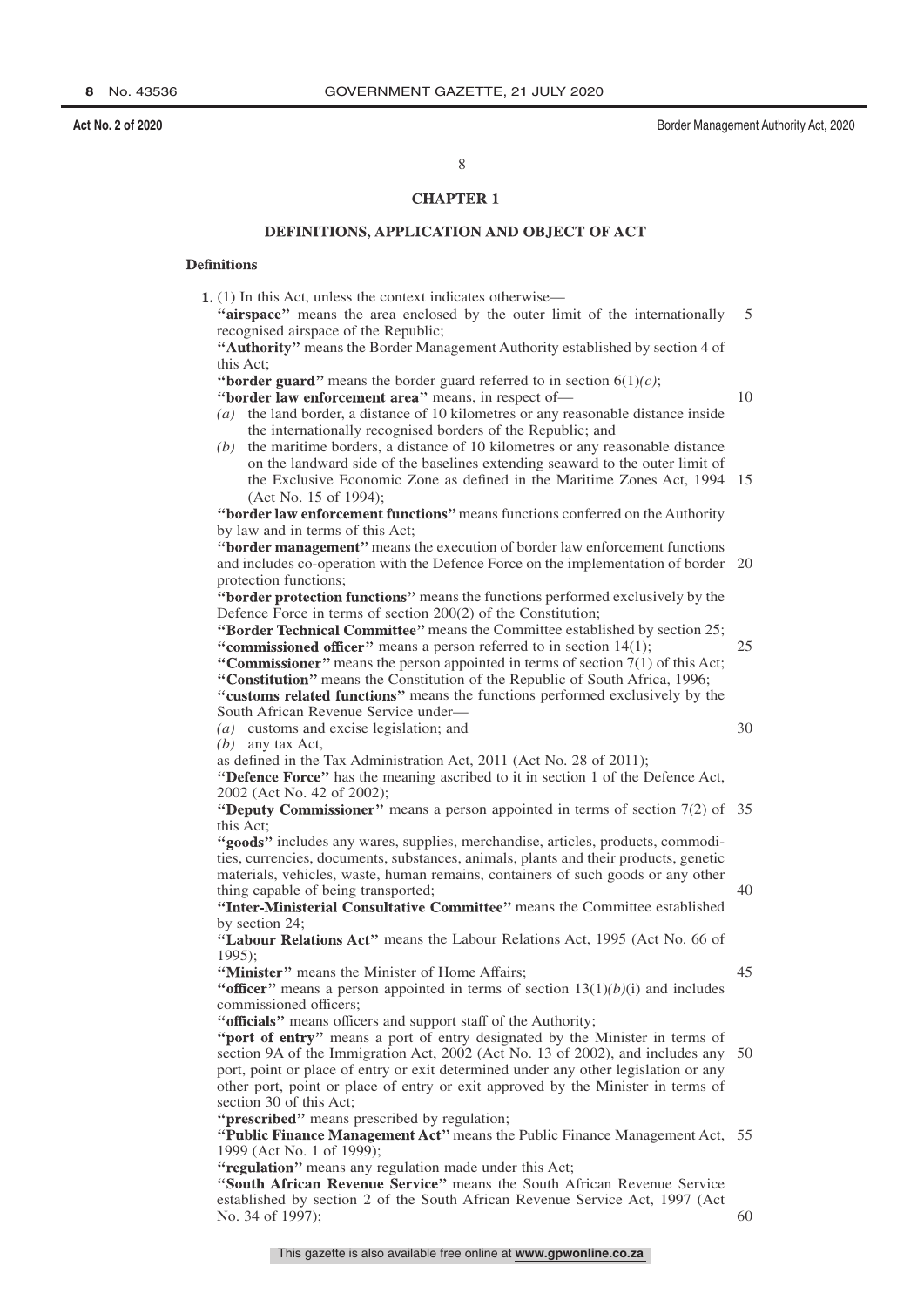#### 9

#### **KGAOLO1**

#### DITLHALOSO, TIRISO LE MAIKAELELO A MOLAO

1. (1) Mo Molaong ono, ntle le fa bokao bo kaya ka mokgwa mongwe—

#### **Ditlhaloso**

"lefelophofo" le kaya lefelo le le ageletsweng ke tekanyetso e e kwa ntle ya lefelophofo le le amogetsweng boditšhabatšhaba la Rephaboliki; "Bothati" bo kaya Bothati jwa Taolo ya Melelwane jo bo tlhomilweng ka karolo 4 ya Molao ono; "tebelelo ya melelwane" e kaya tebelelo ya melelwane e e kailweng mo karolong 6(1)*(c)*; "lefelo la kgatelelo ya molao wa molelwane" le kaya, mabapi le-*(a)* melelwane ya naga, sekgala sa dikilometara tse 10 kgotsa sekgala sengwe le sengwe se se utlwalang mo gare ga melelwane ya Rephaboliki e e amogetsweng boditšhabatšhaba; le *(b)* melelwane ya lewatle, sekgala sa dikilometara tse 10 kgotsa sekgala sengwe 15 le sengwe se se utlwalang se se mo letlhakoreng la naga la metheo e e atologelang kwa lewatleng kwa tekanyetsong ya kwa ntle ya Kgaolo ya Ikonomi e e Kgethegileng jaaka e tlhalositswe mo *Maritime Zones Act*, 1994 (Molao 15 wa 1994); di kaya ditiro tse di abetsweng 20 Bothati ka molao le go ya ka Molao ono; "taolo ya melelwane" e kaya tiragatso ya ditiro tsa kgatelelo ya molao wa melelwane le go akaretsa tirisanommogo le Matsholotshireletso mo go direng ditiro tsa tshireletso ya melelwane; di kaya ditiro tse di dirilweng ka boikgetho 25 ke Matsholotshireletso go ya ka karolo 200(2) ya Molaotheo; "Komiti ya Setegeniki ya Melelwane" e kaya Komiti e e tlhomilweng ka karolo 25; "motlhankedi yo o khomišenilweng" o kaya motho yo o kailweng mo karolong 14(1); "Mokhomišenara" o kaya motho yo o thapilweng go ya ka karolo  $7(1)$  ya Molao ono; "Molaotheo" o kaya Molaotheo wa Rephaboliki ya Aforika Borwa, 1996; "ditiro tse di amanang le lekgetho la dithoto" di kaya ditiro tse di dirwang ka kgethego ke Tirelo ya Lotseno ya Aforika Borwa ka fa tlase ga— *(a)* peomolao ya makgetho le ditirelo tsa melelwane; le *(b)* Molao mongwe le mongwe wa lekgetho, jaaka go tlhalositswe mo *Tax Administration Act*, 2011 (Molao 28 wa 2011); "Matsholotshireletso" a na le bokao jo bo a neilweng mo karolong 1 ya *Defence Act*, 2002 (Molao 42 wa 2002); "Motlatsamokhomišenara" o kaya motho yo o thapilweng go ya ka karolo 7(2) ya Molao ono; "dithoto" di akaretsa ditlhagiswa, ditheleso, dithoto, diathikele, dikuno, madi, dikwalo, dire, diphologolo, dimela le ditlhagiso tsa tsona, dimatheriale tsa kgotso, dirori, leswe, ditopo, ditshelo tsa dithoto tseo kgotsa sengwe le sengwe se se ka 45 rwalwang; "Komititherisano ya Ditona" e kaya Komiti e e tlhomilweng ka karolo 24; "Molao wa Dikamano tsa Bodiri" o kaya *Labour Relations Act*, 1995 (Molao 66 wa 1995); "Tona" o kaya Tona ya Merero ya Selegae; "motlhankedi" o kaya motho yo o thapilweng go ya ka karolo  $13(1)(b)(i)$  le go akaretsa batlhankedi ba ba khomišenilweng; "baofisiri" ba kaya baofisiri le badirimmogo ba tshegetso ba Bothati; "bogorogelo" bo kaya bogorogelo jo bo tshwailweng ke Tona go ya ka karolo 9A ya *Immigration Act*, 2002 (Molao 13 wa 2002), e bile bo akaretsa bogorogelo 55 bongwe le bongwe, ntlha kgotsa lefelo la go tsena kgotsa go tswa lengwe le lengwe le le rebotsweng ke Tona go ya ka karolo 30 ya Molao ono; "ee neetsweng" e kaya e e neetsweng ka molawana; "Molao wa Taolo ya Ditšhelete tsa Setšhaba" o kaya Public Finance *Management Act*, 1999 (Molao 1 wa 1999); 5 10 30 35 40 50 60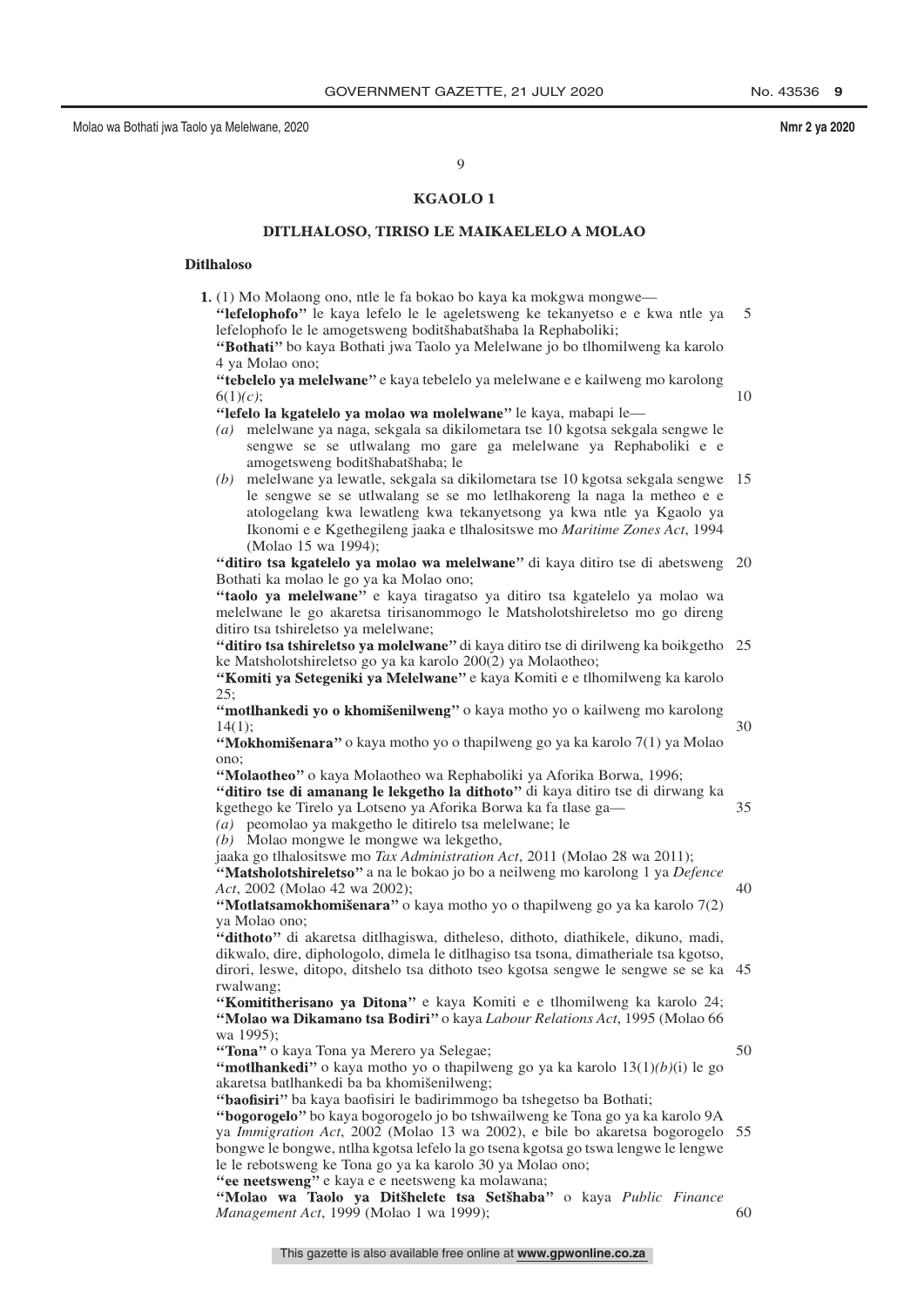10

"support staff" means a person appointed in terms of section  $13(1)(b)(ii)$ ; "this Act" includes regulations; and

"vehicle" includes any vessel, aircraft, locomotive, railway carriage, conveyance, container or receptacle or any other means of transport, whether or not used for the purpose of transporting goods or persons.

#### **Application of Act**

(1) This Act applies to the exercise by the Authority of its border law enforcement functions within the border law enforcement area and at ports of entry.

(2) This Act applies outside the territory of the Republic in accordance with any binding international agreement entered into in terms of section 231 of the Constitution. 10

- (3) Except where the Act otherwise provides, this Act does not apply to—
	- *(a)* the border protection functions performed by the Defence Force, including those performed in respect of the airspace of the Republic;
	- *(b)* postal services as defined in section 1 of the Postal Services Act, 1998 (Act No. 124 of 1998); and 15
	- *(c)* the customs related functions performed by the South African Revenue Service.

#### **Object of Act**

- **3.** The object of this Act is to establish and empower the Authority to achieve—
	- *(a)* integrated border law enforcement within the border law enforcement area 20 and at ports of entry; and
	- *(b)* co-operation on and co-ordination of border management matters in general.

#### **CHAPTER 2**

#### **BORDER MANAGEMENT AUTHORITY**

#### **Establishment of Border Management Authority**

(1) The Border Management Authority is hereby established as a national public entity, as contemplated in Part A of Schedule 3 of the Public Finance Management Act, outside of the public service, and is an armed service established in terms of section 199(3) of the Constitution.

(2) The border law enforcement functions within the border law enforcement area and 30 at ports of entry must be performed exclusively by the officers of the Authority.

#### **Functions of Authority**

**5.** The functions of the Authority are to-

- *(a)* facilitate and manage the legitimate movement of persons within the border law enforcement area and at ports of entry; 35
- *(b)* facilitate and manage the legitimate movement of goods within the border law enforcement area and at ports of entry; and
- *(c)* co-operate and co-ordinate its border law enforcement functions with other organs of state, border communities or any other persons.

#### **Composition of Authority**

- **6.** (1) The Authority is composed of—
	- *(a)* a Commissioner;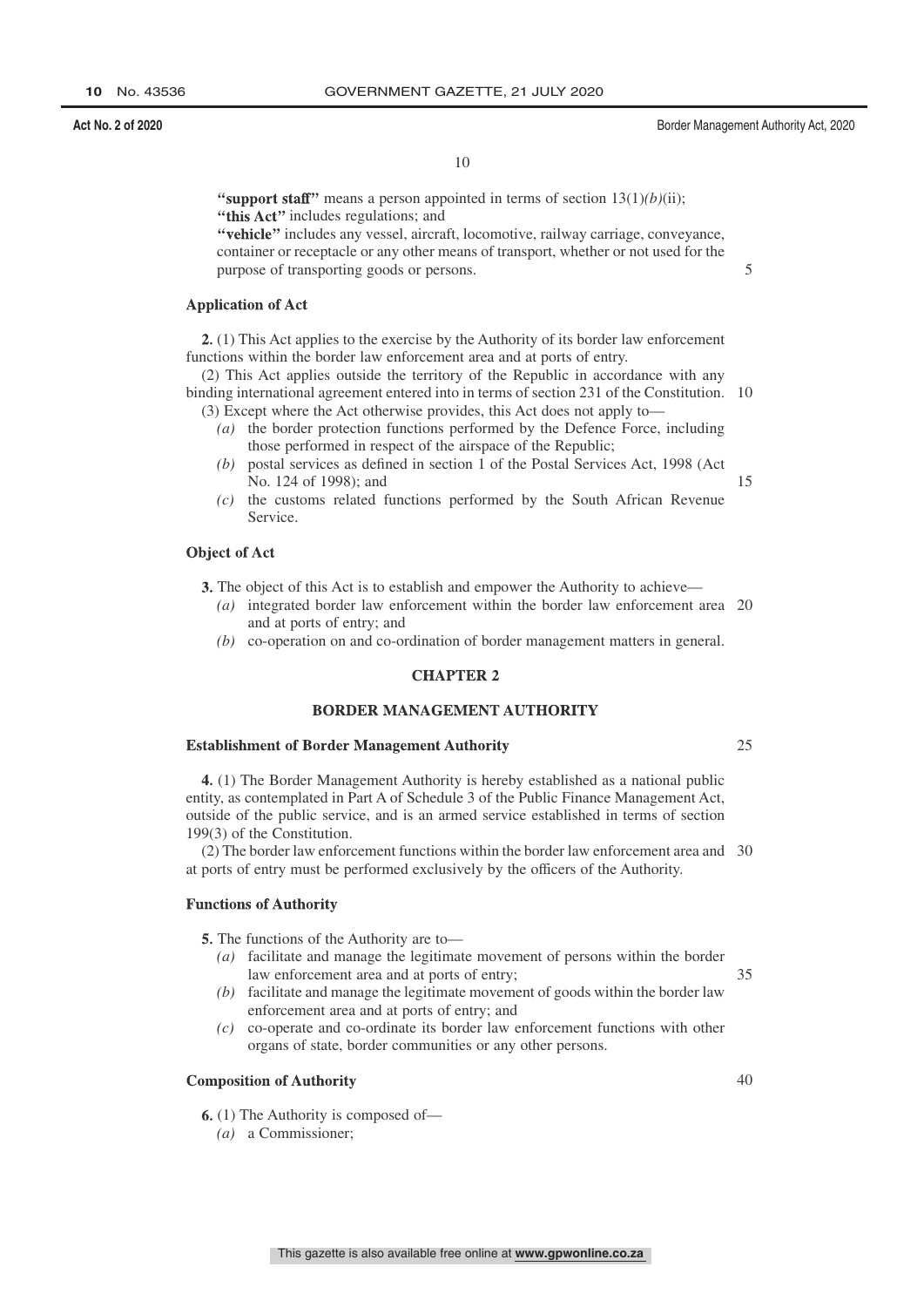5

11

"molawana" o kaya molawana mongwe le mongwe o o dirilweng ka fa tlase ga Molao ono;

"Tirelo ya Lotseno ya Aforika Borwa" e kaya Tirelo ya Lotseno ya Aforika Borwa e e tlhomilweng ka karolo 2 ya *South African Revenue Service Act*, 1997 (Molao 34 wa 1997);

"badirimmogo ba tshegetso" ba kaya motho yo o thapilweng go ya ka karolo13  $(1)(b)(ii)$ ;

"Molao ono" o akaretsa melawana: le

"serori" se akaretsa sekepe, sefofane, setimela, serori sa kwa seporong, thebolelo, setshelo kgotsa seduti kgotsa mokgwa mongwe le mongwe wa go rwala, o ka tswa 10 o diriswa kgotsa o sa dirswe mabapi le thwalo ya dithoto kgotsa batho.

#### Tiriso ya Molao

(1) Molao ono o diriswa mo go diragatsweng ke Bothati ga ditiro tsa jona tsa kgatelelo ya molao wa melelwane mo kgaolong ya kgatelelo ya molao wa melelwane le kwa magorogelong.

(2) Molao ono o diriswa kwa ntle ga naga ya Rephaboliki go tsamaelana le tumalano nngwe le nngwe e e tlamang ya boditšhabatšhaba e e dirilweng go ya ka karolo 231 ya Molaotheo.

(3) Ntle le fa Molao o laela ka mokgwa mongwe, Molao ono ga o diriswe go—

- *(a)* ditiro tsa tshireletso ya melelwane tse di dirwang ke Matsholotshireletso, go 20 akaretsa le tseo didirilweng mabapi le le lefelophofo la Rephaboliki;
- *(b)* ditirelo tsa poso jaaka di tlhalositswe mo karolong 1 ya *Postal Services Act*, 1998 (Molao 124 wa 1998); le
- *(c)* ditiro tse di amang le lekgetho tse di dirwang ke Tirelo ya Lotseno ya Aforika Borwa.

#### Maikaelelo a Molao

3. Maikaelelo a Molao ono ke go tlhoma le go maatlafatsa Bothati gore bo fitlhelele—

- *(a)* kgatelelo ya molao wa melelwane e e lotanang le magorogelo a dithoto; le
- *(b)* tirisanommogo le thulaganyo ya merero ya taolo ya melelwane ka kakaretso.

### **KGAOLO2**

30

#### **BOTHATI JWA TAOLO YA MELELWANE**

#### Go tlhongwa ga Bothati jwa Taolo ya Melelwane

(1) Bothati jwa Taolo ya Melelwane bo tlhongwa jaaka setheo sa puso sa bosetšhaba, jaaka go kailwe mo Karolong A ya Šejule 3 ya *Public Finance Management* Act, kwa ntle ga tirelo ya setšhaba, e bile ke tirelo e e tlhometseng e e tlhomilweng go 35 ya ka karolo 199(3) ya Molaotheo.

(2) Ditiro tsa kgatelelo ya molao wa melelwane mo lefelong la kgatelelo ya molao wa melelwane le kwa magorogelong di tshwanetse go dirwa ka kgethego ke batlhankedi ba Bothati.

#### Ditiro tsa Bothati

5. Ditiro tsa Bothati ke go-

- *(a)* nolofatsa le go laola motsamao o o mo molaong wa batho mo lefelong la kgatelelo ya molao wa melelwane le kwa magorogelong;
- *(b)* nolofatsa le go laola motsamao o o mo molaong wa dithoto mo lefelong la kgatelelo ya molao wa melelwane le kwa magorogelong; le 45
- *(c)* dirisana mmogo le go golaganya ditiro tsa jona tsa kgatelelo ya molao le maphata a mangwe a puso, setšhaba sa melelwane kgotsa batho bangwe le bangwe.

#### Popego ya Bothati

(1) Bothati bo bopilwe ka—

(a) Mokhomišenara;

40

25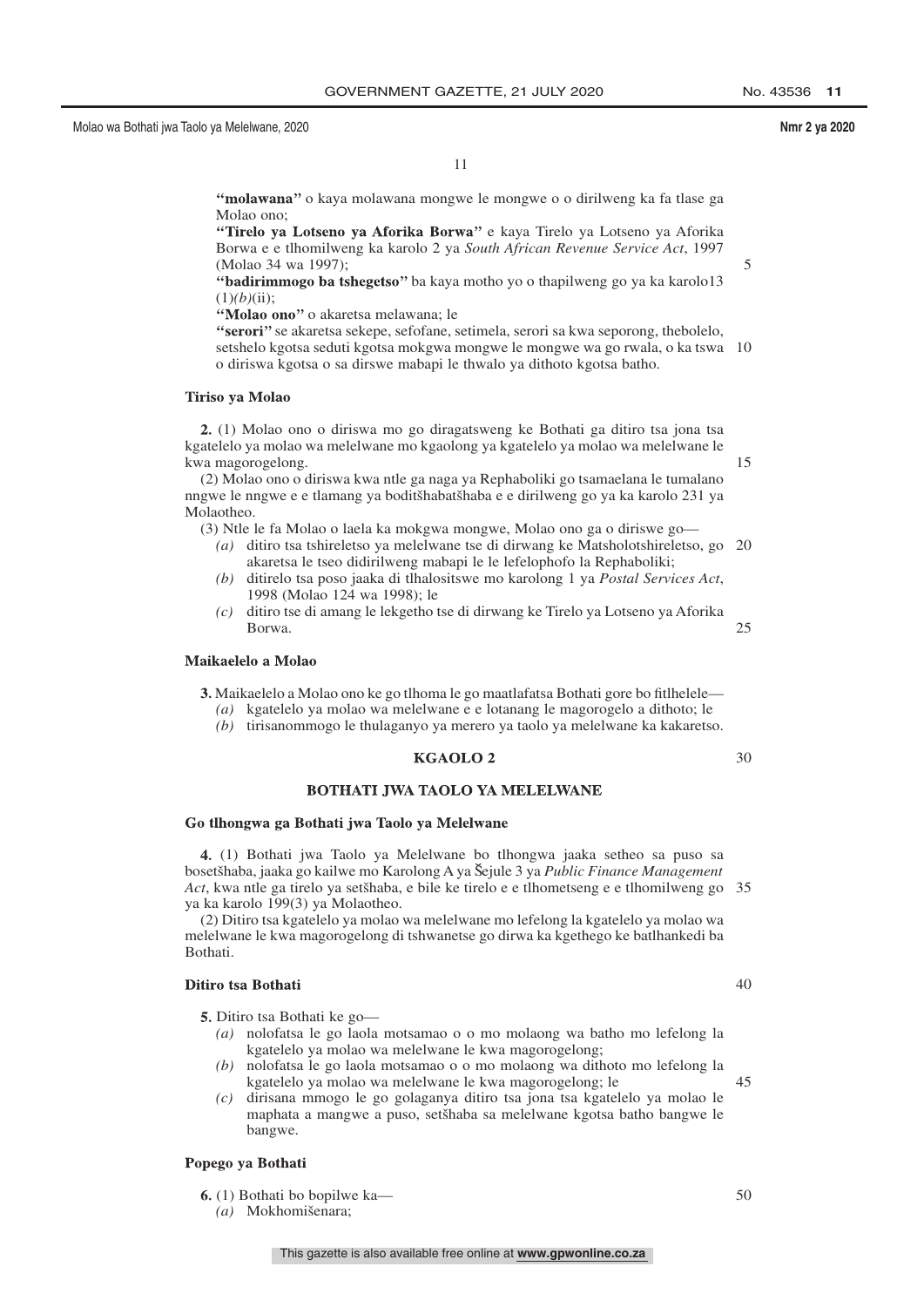- *(b)* Deputy Commissioners;
- *(c)* a border guard comprising officers and commissioned officers; and
- *(d)* support staff.

(2) The Minister must, after consultation with the Commissioner, determine the staff establishment and organisational structure of the Authority in a manner that promotes the object of this Act. 5

#### **CHAPTER 3**

#### **COMMISSIONER AND DEPUTY COMMISSIONERS**

### **Appointment of Commissioner and Deputy Commissioners** (1) The President must appoint a Commissioner who—

10

- *(a)* is a fit and proper person;
- *(b)* possesses tertiary qualifications appropriate to the post;
- *(c)* holds a minimum of 10 years' appropriate senior management experience;
- *(d)* is a South African citizen;
- *(e)* has not been convicted and imprisoned without the option of a fine, except for 15 a criminal offence for which the person has been granted amnesty in terms of the Promotion of National Unity and Reconciliation Act, 1995 (Act No. 34 of 1995);
- *(f)* has a trustworthy and exemplary character; and
- *(g)* is a commissioned officer or must, subsequent to his or her appointment— 20
	- (i) successfully complete the appropriate prescribed training;
	- (ii) comply with the prescribed security grading requirements; and
	- (iii) successfully undergo an appropriate security clearance process, to be appointed as a commissioned officer.

(2) The President must, after consultation with the Minister, appoint no more than two 25 Deputy Commissioners who meet the criteria set out in subsection (1).

(3) If the Commissioner is absent or unable to perform the functions of office or the office of the Commissioner is vacant, the Minister may designate a Deputy Commissioner as the acting Commissioner.

#### **Terms of office of Commissioner and Deputy Commissioners**

(1) The Commissioner and a Deputy Commissioner hold office for an agreed term not exceeding five years: Provided that the term of office may be extended only once at the expiry of such period for a further period not exceeding five years.

(2) The President must notify the Commissioner or a Deputy Commissioner, in writing, at least six calendar months before the expiry of the term referred to in 35 subsection (1), or any subsequent period, whether the President intends extending the Commissioner's or a Deputy Commissioner's term of office and, if so, for what period.

(3) Subject to subsection (5), the Commissioner or a Deputy Commissioner must vacate his or her office on attaining the age of 65 years.

(4) If the Commissioner or a Deputy Commissioner attains the age of 65 years after 40 the first day of any month, he or she must be deemed to attain that age on the first day of the next succeeding month.

(5) If the President is of the opinion that it is in the public interest to retain the Commissioner or a Deputy Commissioner in his or her office beyond the age of 65 years, and—

- *(a)* the Commissioner or a Deputy Commissioner wishes to continue to serve in such office; and
- *(b)* the mental and physical health of the person concerned enable him or her so to continue,

45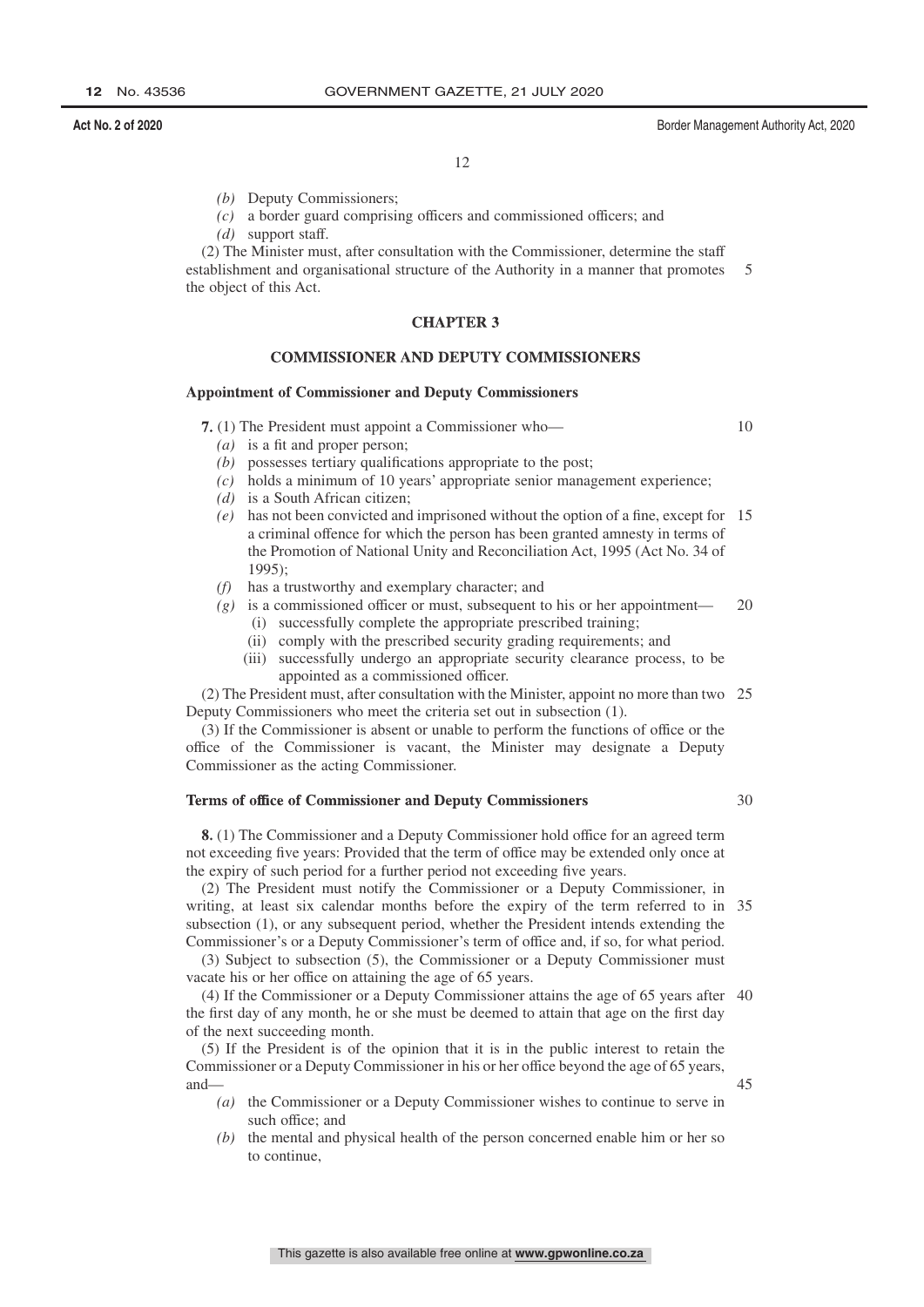- *(b)* Batlatsamokhomišenara:
- $(c)$  tebelelo ya melelwane e e nang le baofisiri le baofisiri ba ba khomišenilweng; le
- *(d)* badirimmogo ba tshegetso.

 $(2)$  Tona o tshwanetse, morago ga go rerisana le Mokhomišenara, tlhomamisa go tlhongwa ga badirimmogo le thulaganyo ya popego ya Bothati ka mokgwa o o ntshetsang pele maikaelelo a Molao ono. 5

#### KGAOLO<sub>3</sub>

#### MOKHOMIŠENA RA LE BATLATSAMOKHOMIŠENARA

#### Go thapiwa ga Mokhomišenara le Batlatsamokhomišenara

10

20

- 7. (1) Moporesidente o tshwanetse go thapa Mokhomišenara yo—
	- *(a)* e leng motho yo o itekanetseng e bile a siame;
	- *(b)* o nang le borutegi jwa thuto e kgolwane e e maleba go phatlhatiro;
	- *(c)* o nang le maitemogelo a dingwaga tse 10 mo bolaoding jo bogolwane jo bo maleba; 15
	- *(d)* e leng moagi wa Aforika Borwa;
	- *(e)* o sa bonwang molato le go golegwa ntle le boikgethelo jwa tuediso, ntle le mabapi le molato wa bosenyi o motho a neilweng boitshwarelo go ya ka *Promotion of National Unity and Reconciliation Act*, 1995 (Molao 34 wa 1995);
	- *(f)* o tshepagalang le go nna sekai; le
	- (g) e leng moofisiri yo o khomišinilweng kgotsa o tshwanetse go, go latela go thapiwa ga gagwe—
		- (i) wetsa ka katlego katiso nngwe le nngwe e e neetsweng;
		- (ii) ikamanya le ditlhokego tse di neetsweng tsa peomaemo ya tshireletso; le 25 (iii) tsenela kgato e e maleba ya kgololo ya tshireletso ka katlego, gore a
			- thapiwe jaaka motlhankedi yo o khomišinilweng.

(2) Moporesidente o tshwanetse, morago ga go rerisana le Tona, go thapa Batlatsamokhomišenara ba bas a feteng pedi ba ba maleba go ya ka ditlhokego tse di neetsweng mo karolotlaleletsong (1). 30

(3) Fa Mokhomišenara a seyo kgotsa a sa kgone go dira ditiro tse a di thapetsweng kgotsa go na le phatlatiro kwa kantorong ya Mokhomišenara, Tona o ka tlhoma Motlatsamokhomišenara jaaka Mokhomišenara wa nama-o-tshwere.

#### Paka ya tiro ya Mokhomišenara le Batlatsamokhomišenara

(1) Mokhomišenara le Motlatsamokhomišenara ba dira sebaka sa paka e go 35 dumalanweng ka yona e e sa feteng dingwaga tse tlhano: Fa fela paka ya go dira e ka atoloswa gangwe fela kwa bokhutlong jwa paka eo go paka e nngwe e e sa feteng dingwaga tse tlhano.

(2) Moporesidente o tshwanetse go itsise Mokhomišenara kgotsa Motlatsamokhomišenara, ka go kwala, bonnye dikgwedi tse thataro tsa alemanaka pele ga go ya 40 bokhutlong ga paka e e kailweng mo karolotlaleletsong (1), kgotsa nako nngwe le nngwe e e latelang, fa e le gore Moporesidente o ikaelela go atolosa paka ya tiro ya Mokhomišenara kgotsa Motlatsamokhomišenara le, fa go le jalo, mabapi le paka efe.

(3) Go tsamaelana le karolotlaleletso (5), Mokhomišenara kgotsa Motlatsamokhomišenara o tshwanetse go digela tiro ya gagwe fa a fitlhelela dingwaga tse 65.

(4) Fa Mokhomišenara kgotsa Motlatsamokhomišenara a fitlhelela dingwaga tse 65 morago ga letsatsi la ntlha la kgwedi nngwe le nngwe, go tla tsewa gore o fitlheletse dingwaga tseo mo letsatsing la ntlha la kgwedi e e latelang.

(5) Fa Moporesidente a akanya gore go mo kgatlhegong ya setšhaba go busetsa Mokhomišenara kgotsa Motlatsamokhomišenara mo tirong go feta dingwaga tse 65, e 50 bile fa—

- *(a)* Mokhomišenara kgotsa Motlatsamokhomišenara a eletsa go tswelela go dira tiro eo; le
- *(b)* tlhaloganyo le boitekanelo jwa mmele tsa motho yoo di mo kgontsha go tswelela, 55

This gazette is also available free online at **www.gpwonline.co.za**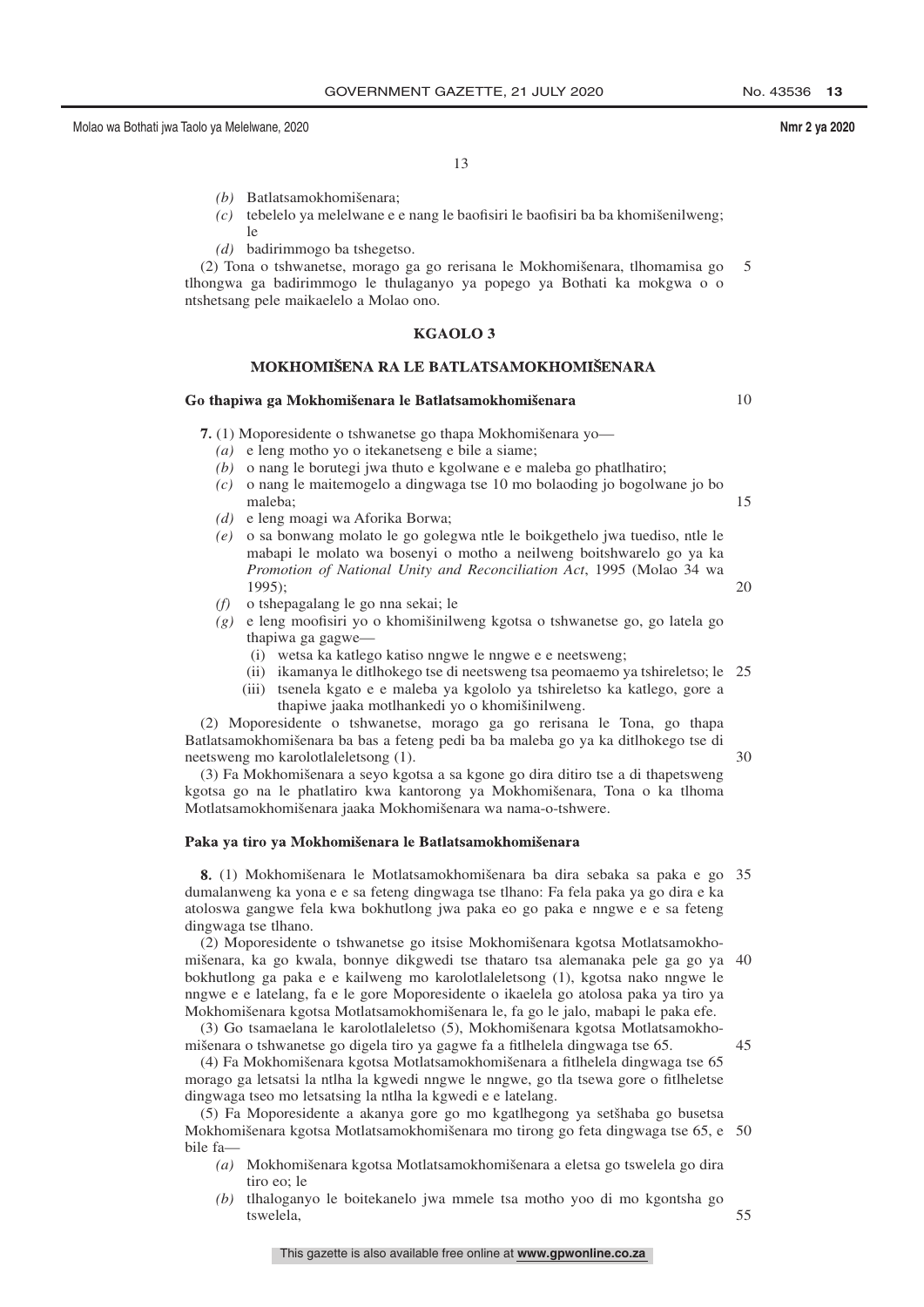5

10

20

50

14

the President may from time to time direct that the Commissioner or a Deputy Commissioner be so retained, but not for a period which exceeds, or periods which in the aggregate exceed, two years: Provided that the Commissioner's or a Deputy Commissioner's term of office shall not exceed 10 years.

#### **Removal of Commissioner and Deputy Commissioners from office**

(1) Subject to the Promotion of Administrative Justice Act, 2000 (Act No. 3 of 2000), the President may remove the Commissioner or a Deputy Commissioner from his or her office—

- *(a)* for misconduct;
- *(b)* on account of continued ill-health;
- *(c)* on account of incapacity to carry out his or her duties of office effectively and efficiently;
- *(d)* on account that he or she is no longer a fit and proper person to hold the office concerned; or
- *(e)* on account of a loss of confidence in the Commissioner or a Deputy 15 Commissioner.

(2) The President may suspend the Commissioner or a Deputy Commissioner pending an investigation into the circumstances referred to in subsection (1), which investigation must be instituted and finalised within 60 days of the suspension or as soon as reasonably possible thereafter.

(3) If the Commissioner or a Deputy Commissioner is suspended in terms of subsection (2), he or she must continue to receive his or her remuneration, allowances and any other benefits that he or she is entitled to receive as if he or she was not suspended, pending the outcome of any investigation or inquiry.

(4) *(a)* The President may allow the Commissioner or a Deputy Commissioner, at the 25 Commissioner's or a Deputy Commissioner's request, to vacate his or her office.

*(b)* A request referred to in paragraph *(a)* must be addressed to the President at least six calendar months prior to the date on which the Commissioner or a Deputy Commissioner wishes to vacate his or her office, unless the President grants a shorter period in a specific case. 30

*(c)* If the Commissioner or a Deputy Commissioner vacates his or her office in terms of paragraph *(a)*, the Commissioner or a Deputy Commissioner is entitled to such pension as he or she would have been entitled to under the pension law applicable to him or her.

#### Conditions of service and remuneration of Commissioner and Deputy Commis- 35 sioners

(1) The President must, after consultation with the Minister, determine the conditions of service of the Commissioner and Deputy Commissioners.

(2) The President must, after consultation with the Minister and the Minister of Finance, determine the remuneration, allowances and other benefits of the Commis-40 sioner and Deputy Commissioners.

#### **Functions of Commissioner and Deputy Commissioners**

(1) The Commissioner must exercise control over and manage the Authority in accordance with this Act and the directions of the Minister.

(2) The Commissioner is the Chief Executive Officer of the Authority and is 45 responsible and accountable for—

- *(a)* the efficient and effective performance of the Authority's functions, including the determination of service standards and the publication thereof in the *Gazette*;
- *(b)* the day-to-day running of the Authority;
- *(c)* the formation and development of an efficient administration;
- *(d)* the development of a strategic plan setting out the priorities and objectives of the Authority, as required in terms of the Public Finance Management Act;
- *(e)* establishing and maintaining bureaus, depots, quarters, workshops or any other institution of any nature whatsoever, subject to applicable legislation, 55which may be expedient for the general management, control and maintenance of the Authority;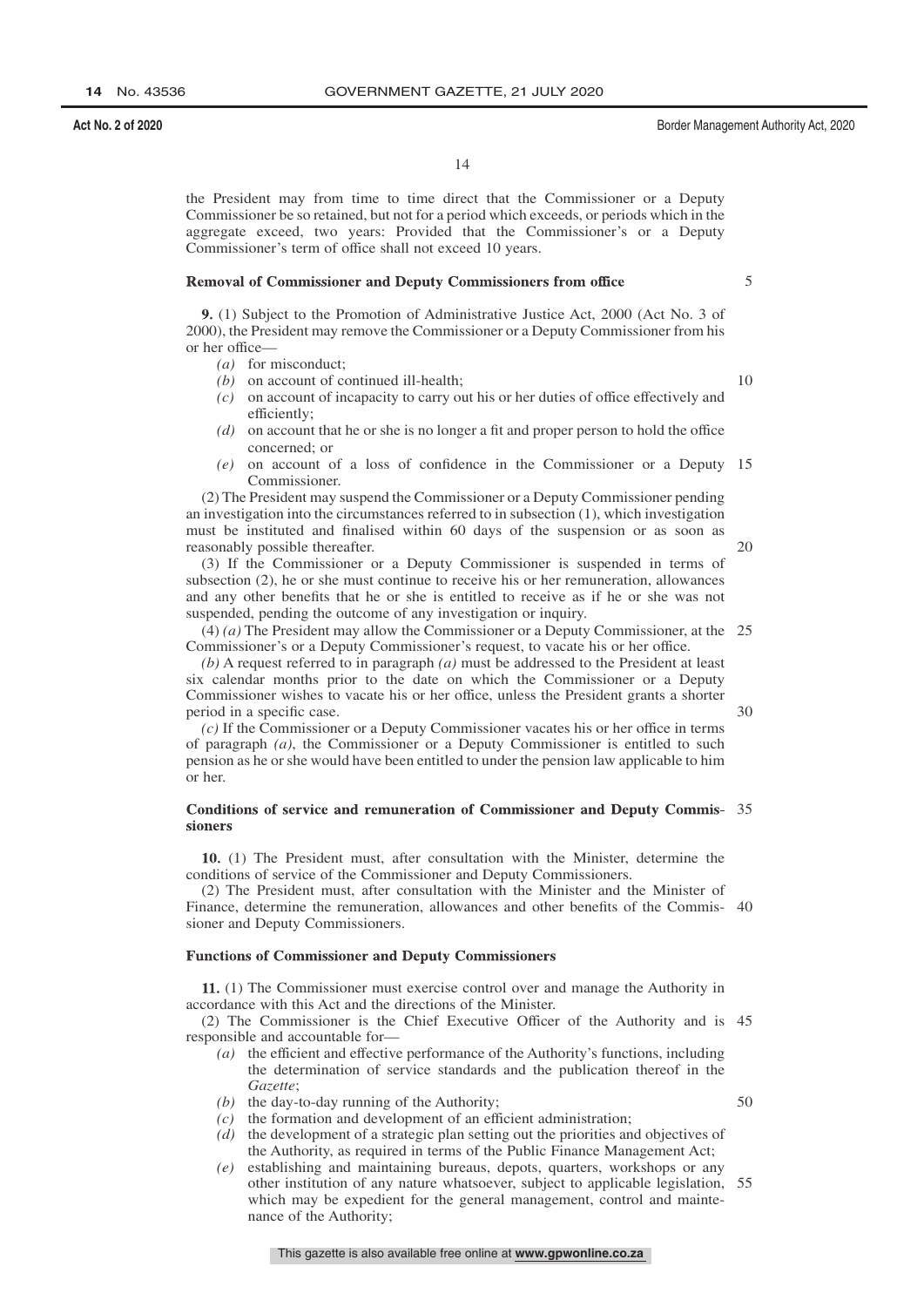10

15

Moporesidente, nako le nako, o ka laela gore Mokhomišenara Motlatsamokhomišenara a busetswe, mme e seng sebaka se se fetang, kgotsa dipaka tse ka palogotlhe di fetang, dingwaga tse pedi: Fa fela paka ya tiro ya Mokhomišenara kgotsa Motlatsamokhomišenara e ka se fete dingwaga tse 10.

#### Go tloswa mo tirong ga Mokhomišenara le Motlatsamokhomišenara

(1) Go tsamaelana le *Promotion of Administrative Justice Act*, 2000 (Molao 3 wa 2000), Moporesidente o ka tlosa Mokhomišenara kgotsa Motlatsamokhomišenara mo tirong—

- *(a)* mabapi le maitsholomabe;
- *(b)* fa a lwaletse ruri;
- *(c)* fa a sa kgone go dira ditiro tsa gagwe ka nonofo le ka matsetseleko;
- *(d)* fa a sa itekanela le go siamela go dira tiro e e umakwang; kgotsa
- *(e)* fa boikanyego bo sa tlhole bo le teng mo Mokhomišenareng kgotsa Motlatsamokhomišenareng.

(2) Moporesidente o ka sekega Mokhomišenara kgotsa Motlatsamokhomišenara go 15 letilwe patlisiso go mabaka a a kailweng mo karolotlaleletsong (1), mme patlisiso eo e tshwanetse go dirwa le go khutliswa mo malatsing a le 60 a tshekego kgotsa ka bonako jo bo kgonegang morago ga moo.

(3) Fa Mokhomišenara kgotsa Motlatsamokhomišenara a sekegilwe go ya ka karolotlaleletso (2), o tshwanetso go tswelela go amogela tuelo ya gagwe, dituelotetla le ditshiamelo tse a tshwanetseng go di amogela fa a ne a sa sekegwa, go letilwe dipholo tsa patlisiso kgotsa tlhotlhomiso nngwe le nngwe. 20

(4) *(a)* Moporesidente o ka letla Mokhomišenara kgotsa Motlatsamokhomišenara, ka kopo ya Mokhomišenara kgotsa Motlatsamokhomišenara, go rola tiro ka ntlha ya lebaka lengwe le lengwe le Moporesidente a tsayang gore le a utlwagala.

*(b)* Kopo e e kailweng mo temaneng *(a)* e tshwanetse go lebiswa go Moporesidente bonnye dikgwedi tse thataro pele ga letlha leo Mokhomišenara kgotsa Motlatsamokhomišenara a ikaelelang go rola tiro ka lona, ntle le fa Moporesidente a neelana ka paka e khutshwane mo lebakeng le le rileng.

(c) Fa Mokhomišenara kgotsa Motlatsamokhomišenara a rola tiro go ya ka temana 30 (a), Mokhomišenara kgotsa Motlatsamokhomišenara o tshwanetswe ke phenšene eo fela jaaka a ne a tshwanetse ka fa tlase ga molao wa phenšene o o maleba go ena.

#### Melawana ya tirelo le tuelo ya Mokhomišenara le Batlatsamokhomišenara

(1) Moporesidente o tshwanetse, morago ga therisano le Tona, go tlhomamisa melawana ya tirelo ya Mokhomisenara le Batlatsamokhomišenara.

35

25

(2) Moporesidente o tshwanetse, morago ga go rerisana le Tona le Tona ya Matlotlo, go tlhomamisa tuelo, dituelotetla le ditshiamelo tse dingwe tsa Mokhomišenara le Batlatsamokhomišenara.

#### Ditiro tsa Mokhomišenara le Batlatsamokhomišenara

(1) Mokhomišenara o tshwanetse go laola Bothati go tsamaelana le Molao ono le 40 ditaelo tsa Tona.

(2) Mokhomišenara ke Motlhankedimogolo wa Khuduthamaga wa Bothati e bile o rwala maikarabelo le go araba mabapi le—

- *(a)* tiro e e nonofileng e e matsetseleko ya ditiro tsa Bothati, go akaretsa le tlhomamiso ya maemo a tirelo le phasalatso ya ona mo Lokwalodikgannyeng 45 la Puso;
- *(b)* tsamaiso ya letsatsi le letsatsi ya Bothati;
- *(c)* popo le tlhabololo ya tsamaiso e e nonofileng;
- *(d)* tlhabololo ya leano la togamaano le le neelanang ka ditlapele le maikaelelo a Bothati, jaaka go tlhokega go ya ka *Public Finance Management Act*; 50
- *(e)* go tlhama le go tshegetsa dibiro, mabeelo, bonno, mafelotirelo kgotsa setheo sengwe le sengwe sa tlholego ya mokgwa ofe, go tsamaelana le molawana o o diriswang, o o ka tswang o le matshwanedi mabapi le bolaodi ka kakaretso, taolo le tshegetso ya Bothati;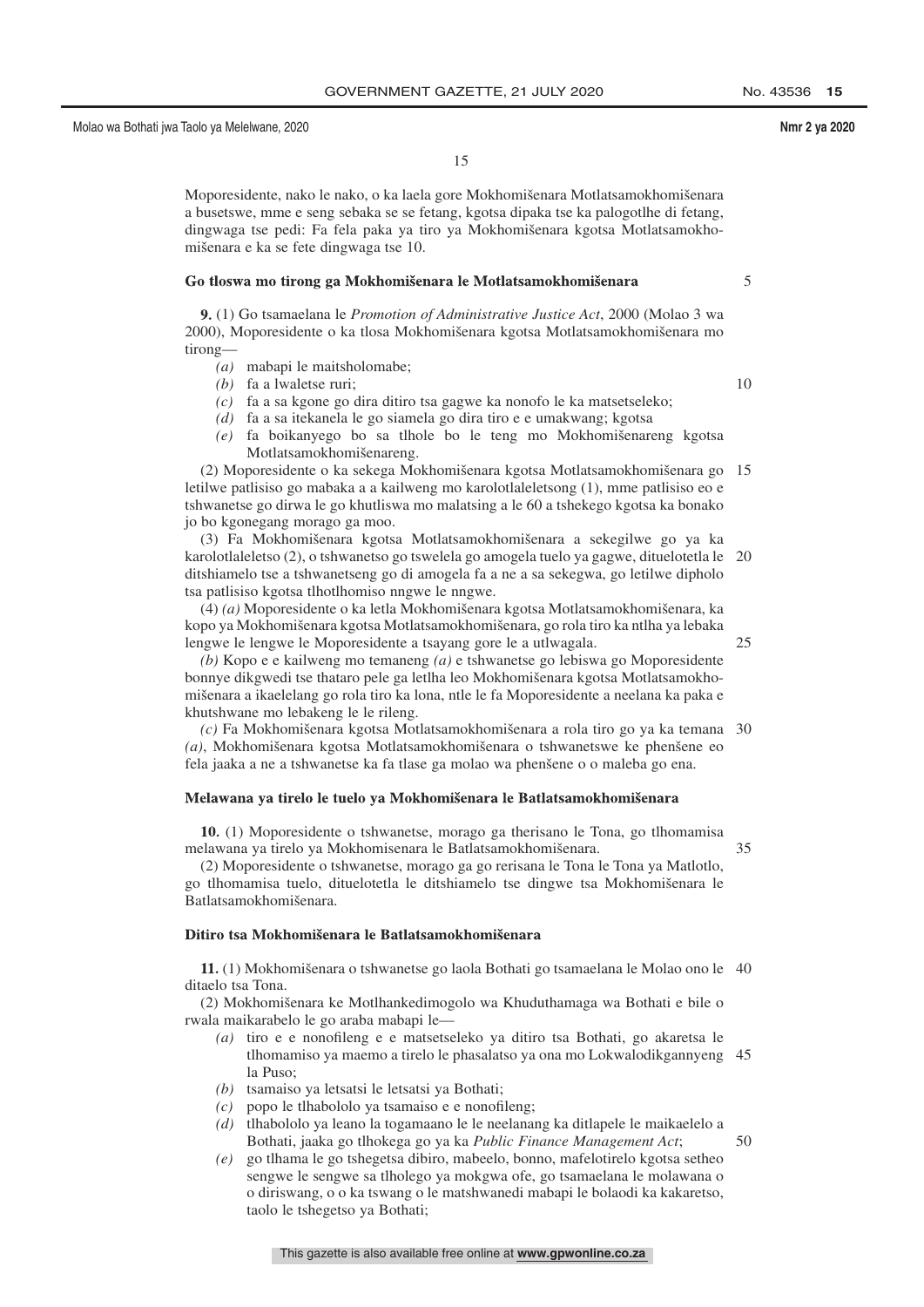10

15

16

- *(f)* establishing and maintaining an effectively functioning border risk management and targeting centre in the prescribed manner;
- *(g)* establishing and maintaining a training institution in accordance with any applicable legislation;
- *(h)* managing labour relations including—
	- (i) the control of officials;
	- (ii) maintaining discipline and determining disciplinary measures;
	- (iii) the training of officials; and
	- (iv) determining the qualifications and competency standards for officials in accordance with the prescribed requirements;
- *(i)* considering a review or appeal in terms of section 29(3); and
- *(j)* reporting to the Minister on a quarterly basis, or at the request of the Minister, on the performance of the Authority.

(3) The Commissioner is the accounting authority for the Authority and is responsible and accountable for—

- *(a)* the income and expenditure of the Authority;
- *(b)* all assets and the discharge of liabilities of the Authority;
- *(c)* the proper and diligent implementation of the Public Finance Management Act; and
- *(d)* reporting to the Minister on the financial matters of the Authority, which 20 report must be included in the report referred to in subsection (2)*(j)*.

(4) The Commissioner is the commander of the border guard and is responsible for the management, command and control of the border guard.

(5) A Deputy Commissioner shall have such duties, functions and powers as delegated to him or her by— 25

- *(a)* the Minister, after consultation with the Commissioner; or
- *(b)* the Commissioner.

#### **Delegation by Commissioner**

(1) The Commissioner may delegate to a Deputy Commissioner or any official of the Authority any function or power conferred, or duty imposed, on the Authority or the 30 Commissioner by this Act or any other legislation.

(2) Any delegation in terms of subsection (1)—

- *(a)* is subject to the conditions that the Commissioner may determine;
- *(b)* must be in writing;
- *(c)* does not prevent the Commissioner from exercising that power or performing 35 that duty; and
- *(d)* may at any time be withdrawn in writing by the Commissioner.

#### **CHAPTER 4**

#### APPOINTMENT AND FUNCTIONS OF OFFICIALS

#### **Appointment of officials**

40

45

- 13. (1) The Commissioner must—
	- *(a)* determine and implement a uniform recruitment procedure for the appointment of officials; and
	- *(b)* appoint—
		- (i) officers who must be members of the border guard; and
		- (ii) support staff.

(2) The filling of any post on the staff establishment, whether by appointment, promotion or transfer, must be done in accordance with the Constitution, labour legislation and this Act.

(3) Every person to be appointed as an official must, prior to appointment, 50successfully have undergone an appropriate security clearance process.

(4) An official who refuses to subject himself or herself to an appropriate security clearance process, or who fails such process, must be subjected to such disciplinary measures as determined by the Commissioner in terms of section 11(2)*(h)*(ii).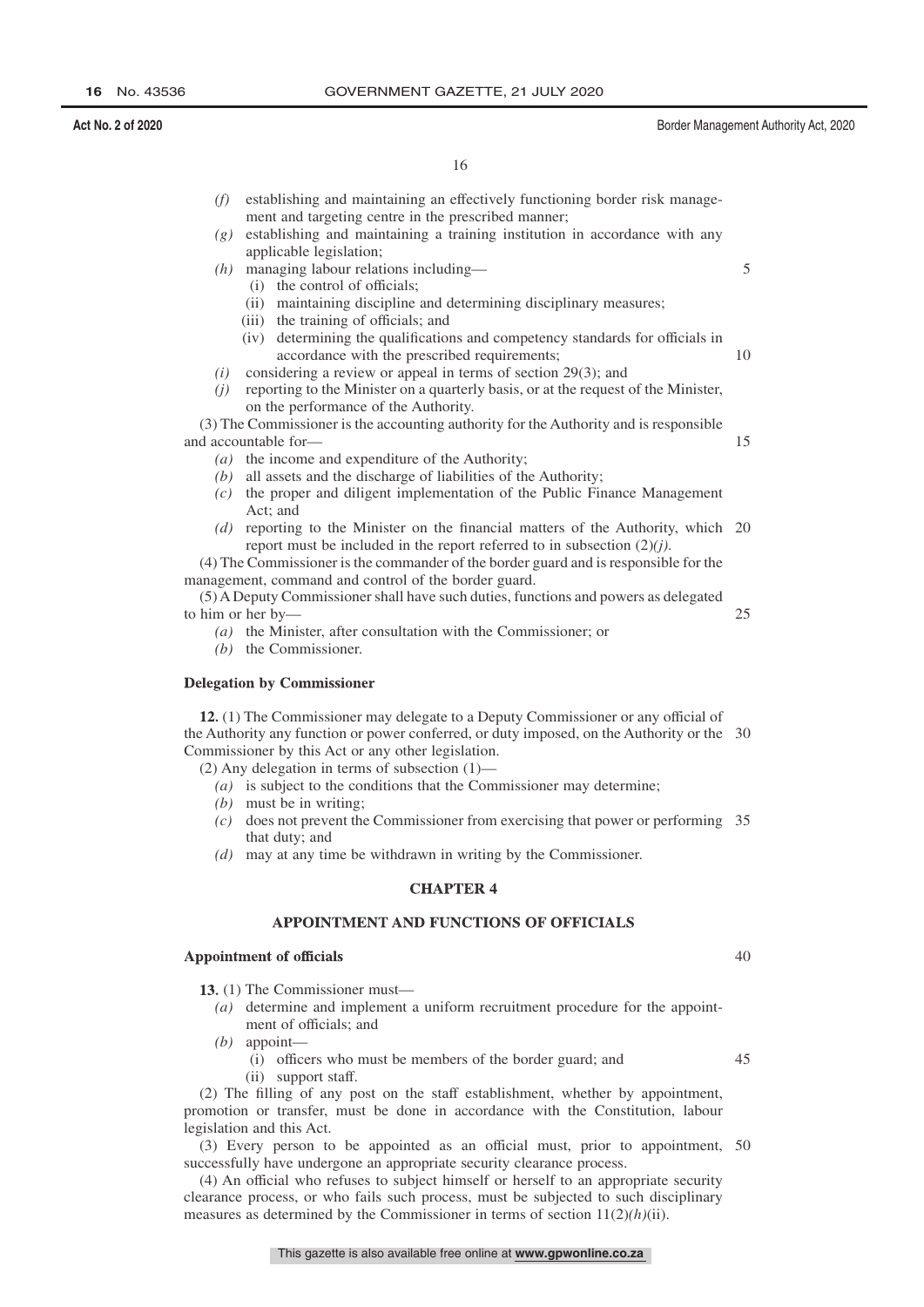- *(g)* go tlhama le go tshegetsa setheo sa katiso go tsamaelana le molawana mongwe le mongwe o o maleba;
- *(h)* go laola dikamano tsa bodiri go akaretsa le—
	- (i) taolo ya batlhankedi;
	- (ii) go tshegetsa kgalemo le go tlhomamisa mekgwakgalemo;
	- (iii) katiso ya batlhankedi; le
	- (iv) tlhomamiso ya maemo a boithutelo le bokgoni a batlhankedi go tsamaelana le ditlhokego tse di neetsweng; 10
- *(i)* go sekaseka thadiso kgotsa boikuelo go ya ka karolo 29(3); le
- *(j)* go begela Tona kotara nngwe le nngwe, kgotsa ka kopo ya Tona, ka ga tiro ya Bothati.

(3) Mokhomišenara ke molaodi jo yo o ikarabelang mabapi le Bothati e bile o rwala maikarabelo le go arabela mabapi le— 15

*(a)* lotseno le ditshenyegelo tsa Bothati;

- *(b)* dithoto tsotlhe le kgololo ya melato ya Bothati;
- *(c)* go tsenngwa tirisong ka nepagalo le ka manontlhotlho ga *Public Finance Management Act*; le
- (d) go begela Tona ka ga merero ya ditšhelete ya Bothati, e bile pegelo eo e 20 tshwanetse go akaretswa mo pegelong e e kailweng mo karolotlaleletsong  $(2)(i)$ .

(4) Mokhomišenara ke molaodi wa tebelelo ya melelwane e bile o rwala maikarabelo mabapi le bolaodi, le taolo ya tebelelo ya melelelwane.

(5) Motlatsamokhomišenara o tla nna le ditiro tseo, maikarabelo le dithata jaaka fa a 25 di roletswe ke—

*(a)* Tona, morago ga therisano le Mokhomišenara; kgotsa

(b) Mokhomišenara.

#### Tholelo ka Mokhomišenara

(1) Mokhomišenara o ka rolela go Motlatsamokhomišenara kgotsa motlhankedi 30 mongwe le mongwe wa Bothati tiro nngwe le nngwe kgotsa thata e e abetsweng, kgotsa tiro e e pateleditsweng, mo Bothating kgotsa Mokhomišenareng ka Molao ono kgotsa molawana mongwe le mongwe.

(2) Tholelo nngwe le nngwe go ya ka karolotlaleletso (1)—

- *(a)* e go ya ka melawana e e ka tlhomamiswang ke Mokhomišenara;
- *(b)* e tshwanetse go kwalwa;
- *(c)* ga e thibelele Mokhomišenara mo go diragatseng thata eo kgotsa go dira tiro eo; le
- *(d)* ka nako nngwe le nngwe e ka gogelwa morago ka go kwala ke Mokhomišenara. 40

#### **KGAOLO4**

#### **GO THAPIWA LE DITIRO TSA BATLHANKEDI**

#### Go thapiwa ga batlhankedi

13. (1) Mokhomišenara o tshwanetse go—

- *(a)* tlhomamisa le go tsenya mo tirisong tsamaiso ya thaopo e e tshwanang 45 mabapi le go thapiwa ga batlhankedi; le
- *(b)* thapa—
	- (i) baofisiri bao ba tshwanetseng go nna maloko a tebelelo ya melelwane; le
	- (ii) badiri ba tshegetso.

(2) Go tlatswa ga phatlatiro nngwe le nngwe mo go tlhongweng ga badirimmogo, e ka 50 nna ka thapo, tlhatloso kgotsa tshutiso, go tshwanetse go dirwa go tsamaelana le Molaotheo, molawana wa ditiro le Molao ono.

(3) Motho mongwe le mongwe yo o tla thapiwang jaaka motlhankedi o tshwanetse, pele ga go thapiwa, go tsenela ka katlego kgato ya kgololo ya tshireletso.

(4) Motlhankedi yo o ganang go tsenela tsamaiso ya kgololo ya tshireletso e e maleba, 55kgotsa yo o sa faloleng tsamaiso eo, o tshwanetse go bewa ka fa tlase ga dikgatokgalemo tse di tlhomamisitsweng ke mokhomišenara go ya ka karolo 11(2)(h)(ii).

17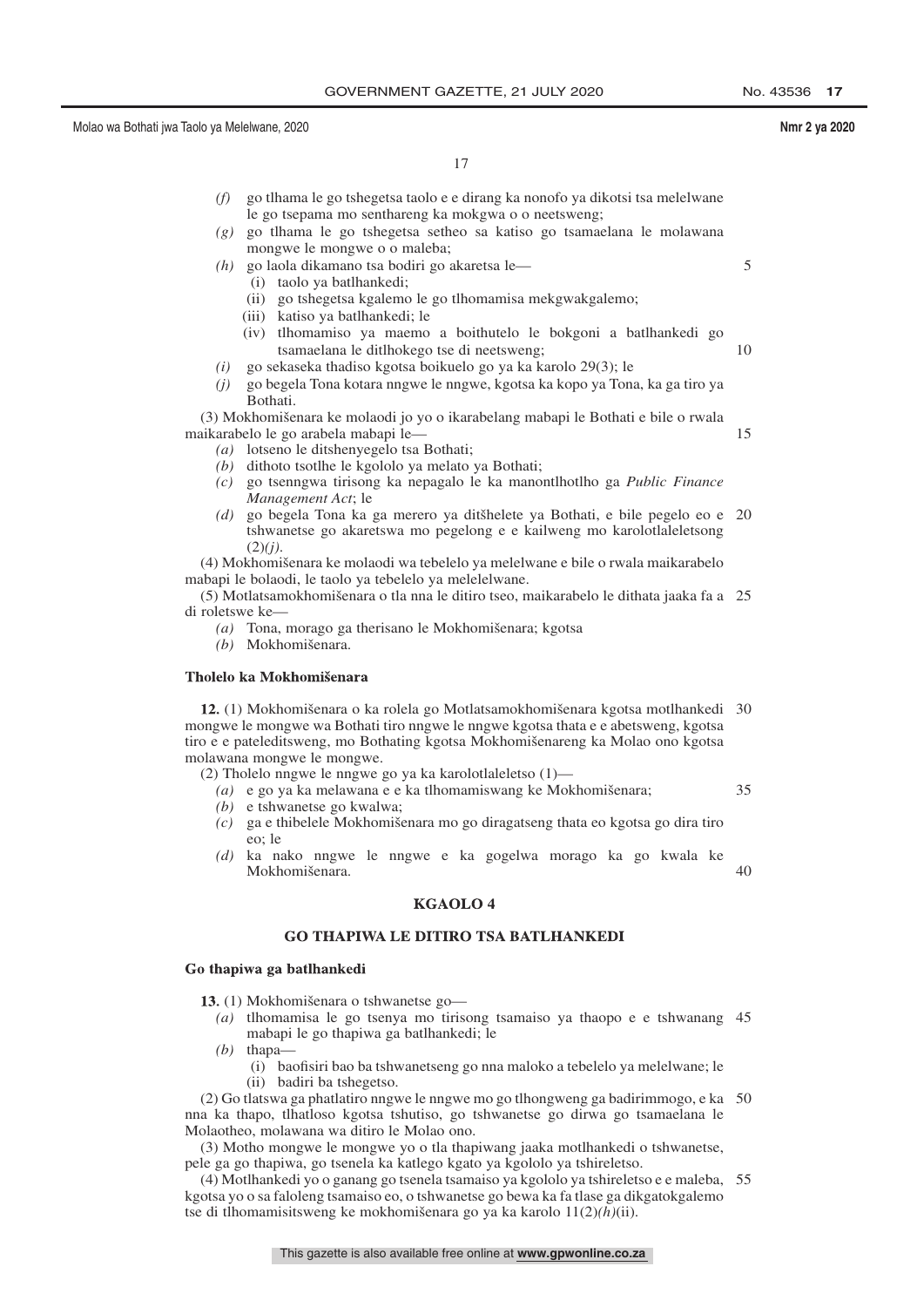35

18

(5) The Commissioner must ensure that officers undergo adequate and appropriate training that would enable them to perform the functions of the border guard effectively. (6) An identification card in the prescribed form—

- *(a)* must be issued to each officer;
- *(b)* must be produced on demand in the performance of border law enforcement functions; and 5
- *(c)* constitutes *prima facie* proof of appointment as an officer.

(7) An identification card referred to in subsection (6) must be returned to the Commissioner upon termination of employment of an officer or when an officer is suspended.

#### **Commissioned officers**

(1) The Minister may confer a temporary or permanent commission on the Commissioner, a Deputy Commissioner and any officer of the Authority.

(2) A commissioned officer must be issued with a Deed of Commission bearing the signature of the Minister. 15

(3) In order to qualify as a commissioned officer, a person referred to in subsection (1) must—

- *(a)* swear or declare allegiance to the Republic;
- *(b)* be a South African citizen;
- *(c)* have served successfully on probation as an acting officer with a temporary 20 commission for a prescribed period;
- *(d)* have successfully completed any prescribed training;
- *(e)* not have been convicted and imprisoned without the option of a fine, except for a criminal offence for which the person has been granted amnesty in terms of the Promotion of National Unity and Reconciliation Act, 1995 (Act No. 34 25 of 1995);
- *(f)* be a fit and proper person to serve and must have a trustworthy and exemplary character; and
- *(g)* comply with prescribed security grading requirements.

(4) The Minister may only cancel a commission after notifying the commissioned 30 officer concerned of a complaint or charge made and after allowing the commissioned officer an opportunity to respond to the complaint or charge.

(5) The Minister may, in respect of officers, confer a commission in terms of subsection (1) or cancel a commission in terms of subsection (4) only after consultation with the Commissioner.

#### Duties, functions and powers of officers of border guard

(1) An officer must perform his or her border law enforcement functions in terms of this Act.

(2) An officer may exercise any power that may be conferred on him or her in a declaration as a peace officer, referred to in section  $334(1)(a)$  of the Criminal Procedure 40 Act, 1977 (Act No. 51 of 1977).

(3) When performing any border law enforcement function, an officer must exercise his or her powers in a manner that takes due regard of the fundamental rights of persons, as guaranteed under Chapter 2 of the Constitution, and public international law obligations of the Republic, with proper consideration of the rights and interests of 45vulnerable groups, including victims of trafficking, refugees and asylum seekers.

(4) The Commissioner must follow the procedures set out in section 71 of the Labour Relations Act in relation to the designation of duties, functions and powers of officers of the Authority as an essential service.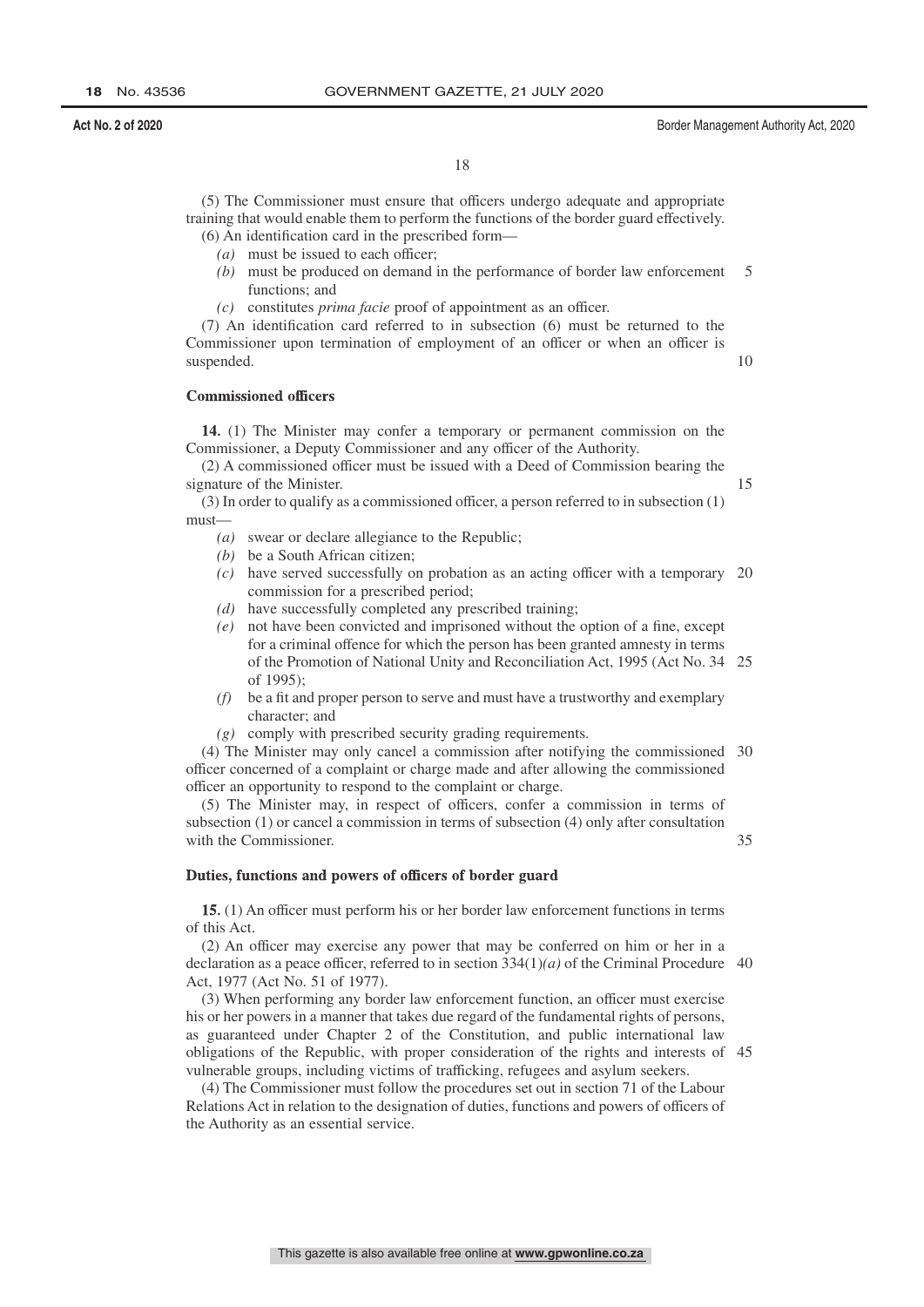(5) Mokhomišenara o tshwanetse go netefatsa gore baofisiri ba tsenela katiso e e lekaneng e e maleba e e tla ba kgontshang go dira ditiro tsa tebelelo ya melelwane ka nonofo.

(6) Karata ya boitshupo ka popego e e neetsweng—

*(a)* e tshwanetse go abelwa motlhankedi mongwe le mongwe;

5

20

- *(b)* e tshwanetse go tlhagiswa ka topo mo go dirweng ga ditiro tsa kgatelelo ya molao wa melelwane; le
- *(c)* e tsewa jaaka go bonagala e le bopaki jwa go thapiwa ga motlhokomedi.

(7) Karata ya boitshupo e e kailweng mo karolotlaleletsong (6) e tshwanetse go busetswa kwa go Mokhomišenara fa tiro ya motlhankedi e khutliswa kgotsa fa 10 motlhankedi a sekegwa.

#### Batlhankedii ba ba khomišenilweng

14. (1) Tona o ka abela Mokhomišenara, Motlatsamokhomišenara le motlhankedi mongwe le mongwe wa Bothati khomišene ya nakwana kgotsa ya leruri.

(2) Motlhankedi yo o abetsweng khomišene o tshwanetse go rebolelwa Kano ya 15 Khomišene e e saenilweng ke Tona.

 $(3)$  Gore a nne motlhankedi yo o khomišenilweng, motho yo o kailweng mo karolotlaleletsong (1) o tshwanetse go—

- *(a)* ikana kgotsa tlhomamisa boikanyego go Rephaboliki;
- *(b)* nna moagi wa Aforika Borwa;
- *(c)* bo a dirile ka katlego mo pakatekong jaaka motlhankedi wa nama-o-tshwere wa khomišene ya nakwana mo pakeng e e neetsweng;
- *(d)* bo a konoseditse ka katlego katiso nngwe le nngwe e e neetsweng;
- *(e)* bo a sa bonwa molato le go golegwa ntle le boikgethelo jwa tuediso, ntle le mabapi le tlolomolao ya bosenyi e motho a abetsweng kgololo go ya ka *Promotion of National Unity and Reconciliation Act*, 1995 (Molao 34 wa 1995); 25
- *(f)* itekanela le go siamela go dira e bile o tshwanetse go tshepagala le go nna le semelo se se siameng; le
- *(g)* ikamanya le ditlhokego tse di neetsweng tsa go abela maemo a tshireletso.  $30$

(4) Tona o ka phimola khomišene fela morago ga go itsise motlhankedi yo o khomišinilweng yo o amegang ka ga ngongorego kgotsa tatofatso e e dirilweng le morago ga go naya motlhankedi yo o khomišinilweng tšhono ya go ikarabela mabapi le ngongorego kgotsa tatofatso.

 $(5)$  Tona o ka, mabapi le batlhankedi, neela khomišene go ya ka karolotlaleletso  $(1)$  35 kgotsa phimola khomišene go ya ka karolotlaleletso (4) fela morago ga go rerisana le Mokhomišenara.

#### Ditshwanelo, ditiro le dithata tsa batlhankedi ba tlhokomelo va melelwane

(1) Motlhankedi o tshwanetse go dira ditiro tsa gagwe tsa kgatelelo ya melao ya melelwane go ya ka Molao ono.

40

(2) Motlhankedi o ka diragatsa thata nngwe le nngwe e a ka e abelwang mo tumalanong jaaka moofisiri wa kagiso, yo o kailweng mo karolong 334(1)*(a)* ya *Criminal Procedure Act*, 1977 (Molao 51 wa 1977).

(3) Fa a dira tiro nngwe le nngwe ya kgatelelo ya molao wa melelwane, motlhankedi o tshwanetse go diragatsa dithata tsa gagwe ka mokgwa o o tsayang tsia ditshwanelo tsa 45 botlhokwa tsa batho, jaaka di totobaditswe mo Kgaolong 2 ya Molaotheo, le ditlamego tsa molao wa boditšhabatšhaba wa baagi tsa Rephaboliki, ka kelotlhoko e e maleba ya ditshwanelo le dikgatlhego tsa ditlhopha tse di sa sireletsegang, go akaretsa le batswasetlhabelo ba go gweba e seng mo molaong, bafaladi le baagi ba dinaga disele ba ba kopileng botshabelo mo nageng. 50

(4) Mokhomišenara o tshwanetse go latela ditsamaiso tse di beilweng mo karolong 71 ya *Labour Relations Act* mabapi le tholelo ya ditshwanelo, ditiro le dithata tsa baofisiri ba Bothati jaaka tirelo ya botlhokwa.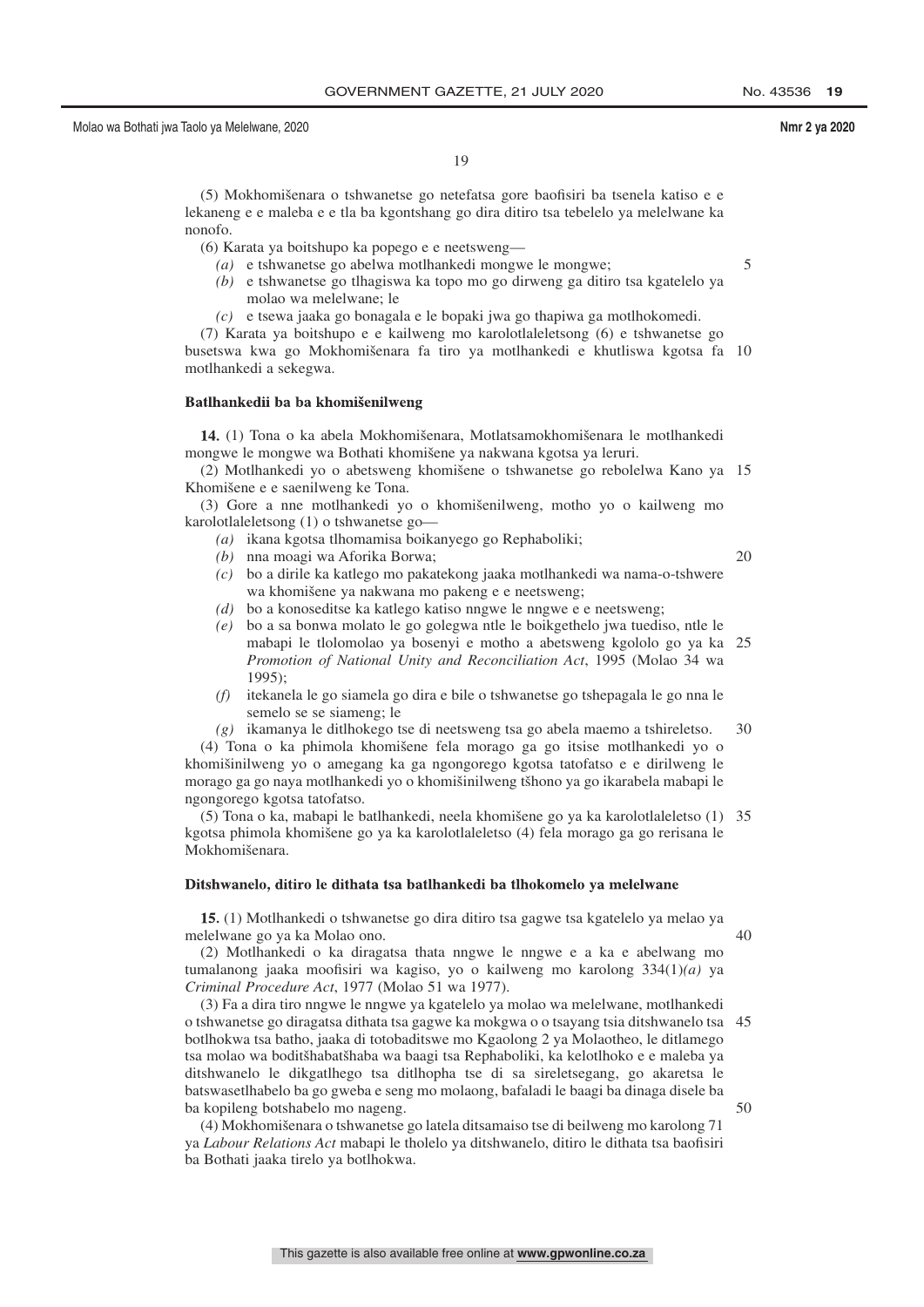5

#### 20

#### **CHAPTER 5**

#### **EMPLOYMENT TERMS AND CONDITIONS OF OFFICIALS**

#### Terms and conditions of employment

(1) Notwithstanding the provisions of section 4, officials are employed subject to the terms and conditions of employment determined by the Minister—

- *(a)* in consultation with the Minister of Finance; and
- *(b)* in accordance with any collective agreement concluded in the Public Service Co-ordinating Bargaining Council.

(2) Subject to the Government Employees Pension Law, 1996 (Proclamation No. 21 of 1996), a person appointed as an official becomes a member of the Government 10 Employees Pension Fund referred to in section 2 of the Government Employees Pension Law, 1996 (Proclamation No. 21 of 1996).

(3) The Commissioner may, after consultation with the Minister, prescribe a framework for the compensation of officials and their dependants when injured or killed in the line of duty, which may include matters such as medical incapacity, disability 15 pension, a disability regime and compulsory life insurance.

#### **Limitation of rights**

17. Subject to the Constitution, officers may, from time to time and to the extent necessary for purposes of border law enforcement and the safety of such officers, be subjected to—

- *(a)* searches and inspections;
- *(b)* security clearances;
- *(c)* screening of communications between officers and any other person within or outside of the Authority; and
- *(d)* shared accommodation or privation in accordance with the exigencies of 25 training and operations related to border law enforcement functions.

#### **CHAPTER 6**

#### POWERS OF ENTRY, SEARCH, SEIZURE, ARREST AND DETENTION

#### Powers of entry, search, seizure, arrest and detention

(1) An officer may, with or without a warrant, within the border law enforcement 30 area or at a port of entry—

- *(a)* enter any premises;
- *(b)* search any person, goods, premises or vehicle;
- *(c)* inspect any goods, documents, premises or vehicle;
- *(d)* seize anything found in that search or inspection that may be lawfully seized; 35
- *(e)* question any person about any matter related to the passage of persons, goods or vehicles through a port of entry or across the border law enforcement area and confirm their responses in a written declaration; and
- *(f)* arrest or detain any person reasonably suspected of contravening any provision of this Act.

(2) An officer may, without a warrant, exercise any power in terms of subsection (1) if—

- *(a)* a person who is competent to do so consents to the entry, search, inspection or seizure; or
- *(b)* the officer on reasonable grounds believes that—
	- (i) a warrant will be issued if applied for; and
	- (ii) the delay in obtaining the warrant is likely to defeat the object of such warrant.

20

40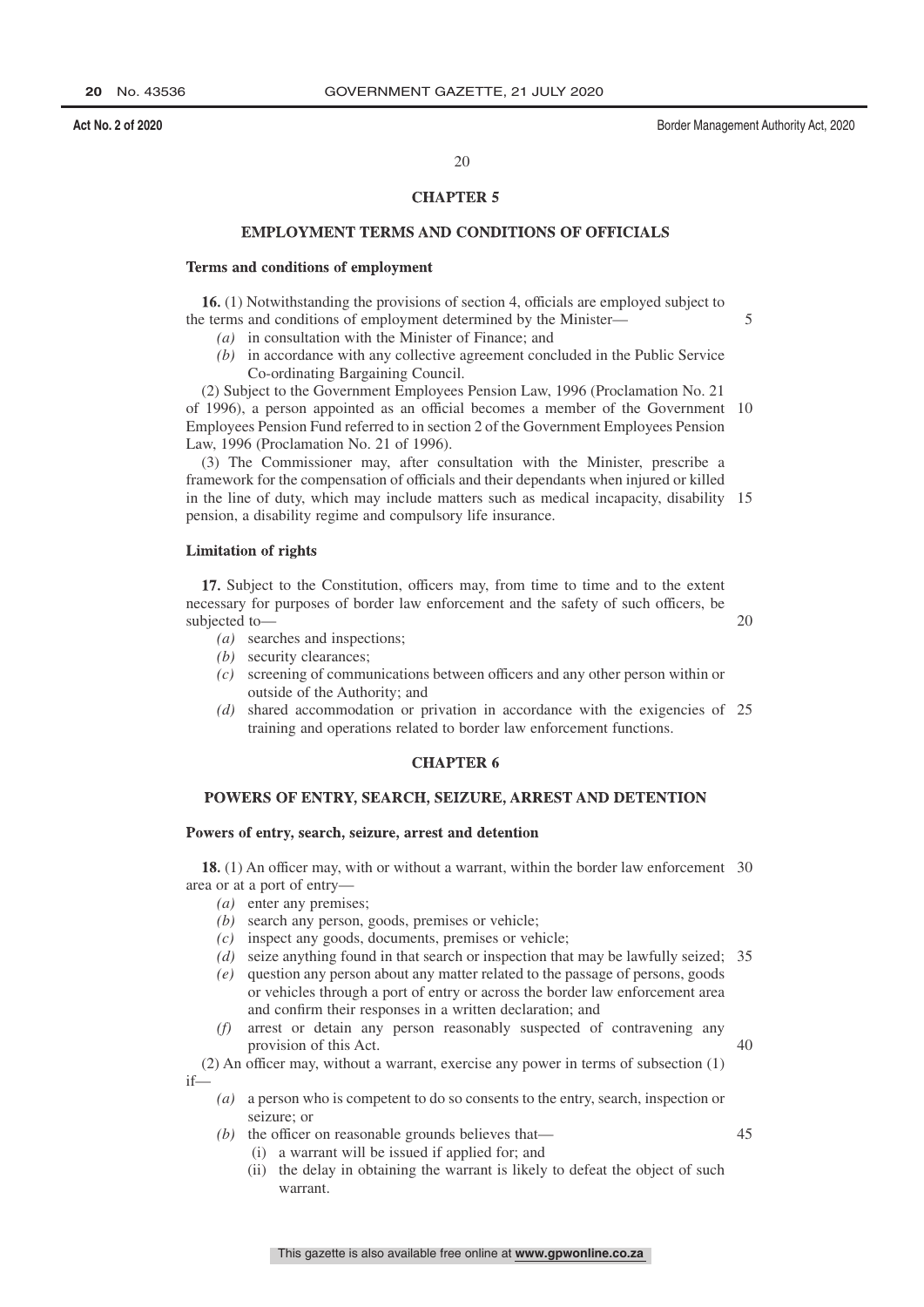5

#### $21$

#### **KGAOLO 5**

#### DIPEELO LE MELAWANA YA TIRO YA BATLHANKEDI

#### Dipeelo le melawana ya tiro

(1) Go sa nyatswe dikabelo tsa karolo 4, batlhankedi ba thapiwa go ya ka dipeelo le melawana tsa tiro tse di tlhomamisitsweng ke Tona—

- *(a)* ka therisano le Tona ya Matlotlo; le
- *(b)* go ya ka tumalanommogo e e konoseditsweng kwa Khanseleng ya Kgokaganyo ya Ditherisano tsa Bodiredipuso.

(2) Go latela *Government Employees Pension Law*, 1996 (Kgoeletso 21 ya 1996), motho yo o thapilweng jaaka motlhankedi o nna leloko la Letlole la Phenšene la 10 Badiredipuso le le kailweng mo karolong 2 ya *Government Employees Pension Law*, 1996 (Kgoeletso 21 ya 1996).

(3) Mokhomišenara o ka, morago ga therisano le Tona, neelana ka letlhomeso mabapi le tuelo ya batlhankedi le baikaegi ba bona fa ba gobetse kgotsa tlhokafetse ba le mo tirong, le le ka akaretsang merero e e tshwanang le go sa itekanelang mabapi le kalafo, 15 phenšene ya bogole, paka ya bogole le inšorense ya botshelo ya pateletso.

#### Tekanyetso ya ditshwanelo

Go latela Molaotheo, batlhankedi ba ka bewa nako le nako le ka bogolo jo bo tlhokegang mabapi le maitlhomo a kgatelelo ya molao wa melelwanele tshireletsego ya batlhankedi bao, ka fa tlase ga—

- *(a)* diphuruphutso le ditlhatlhobo;
- *(b)* dikgololo tsa tshireletso;
- *(c)* tlhola ditlhaeletsano magareng ga batlhankedi le motho mongwe le mongwe yo mongwe mo Bothating kgotsa kwa ntle ga Bothati; le
- *(d)* karogano ya marobalo kgotsa botlhoki go tsamaelana le ditlhokego tsa katiso 25 le tiro tse di amanang le ditiro tsa kgatelelo ya molao wa melelwane.

#### KGAOLO 6

#### DITHATA TSA GO TSENA, GO PHURUPHUTSA, GO GAPA, GO TSHWARA LE GO TLHATLHELA

#### Dithata tsa go tsena, go phuruphutsa, go gapa, go tshwara le go tlhatlhela

30

20

(1) Motlhankedi o ka, ka lokwalothebolo kgotsa ntle le lokwalothebolo, mo gare ga lefelo la kgatelelo ya molao wa melelwane kgotsa bogorogelong—

- *(a)* tsena mo lefelong lengwe le lengwe;
- *(b)* phuruphutsa motho mongwe le mongwe, dithoto, lefelo kgotsa serori;
- *(c)* tlhatlhoba dithoto, dikwalo, mafelo kgotsa serori sengwe le sengwe;
- *(d)* gapa sengwe le sengwe se se fitlhetsweng fa go phuruphutswa kgotsa tlhatlhojwa se se ka gapiwang semolao;
- *(e)* botsolotsa motho mongwe le mongwe ka morero mongwe le mongwe o o amanang le tsela ya batho, dithoto kgotsa dirori mo go ralaleng bogorogelo kgotsa go ralala lefelo la kgatelelo ya molao wa melelwane le go netefatsa 40 ditsibogo tsa bona mo tlhomamisong e e kwetsweng; le
- *(f)* tshwara kgotsa tlhatlhela motho mongwe le mongwe ka mabaka ao a belaelwang gore o tlotse kabelo nngwe le nngwe ya Molao ono.

(2) Motlhankedi o ka, ntle le lokwalothebolo, diragatsa thata nngwe le nngwe go ya ka karolotlaleletso (1) fa— 45

- *(a)* motho yo o nang le bokgoni jwa go dira jalo a dumalana le go tsena, go phuruphutsha, go tlhatlhoba kgotsa go gapa; kgotsa
- *(b)* motlhankedi ka mabaka a a utlwalang a dumela gore—
	- (i) lokwalothebolo le tla rebolwa fa le diretswe kopo; ebile
	- (ii) tiego mo go fitlheleleng lokwalothebolo e ka dira gore maitlhomo a 50lokwalothebolo leo a se fitlhelelwe.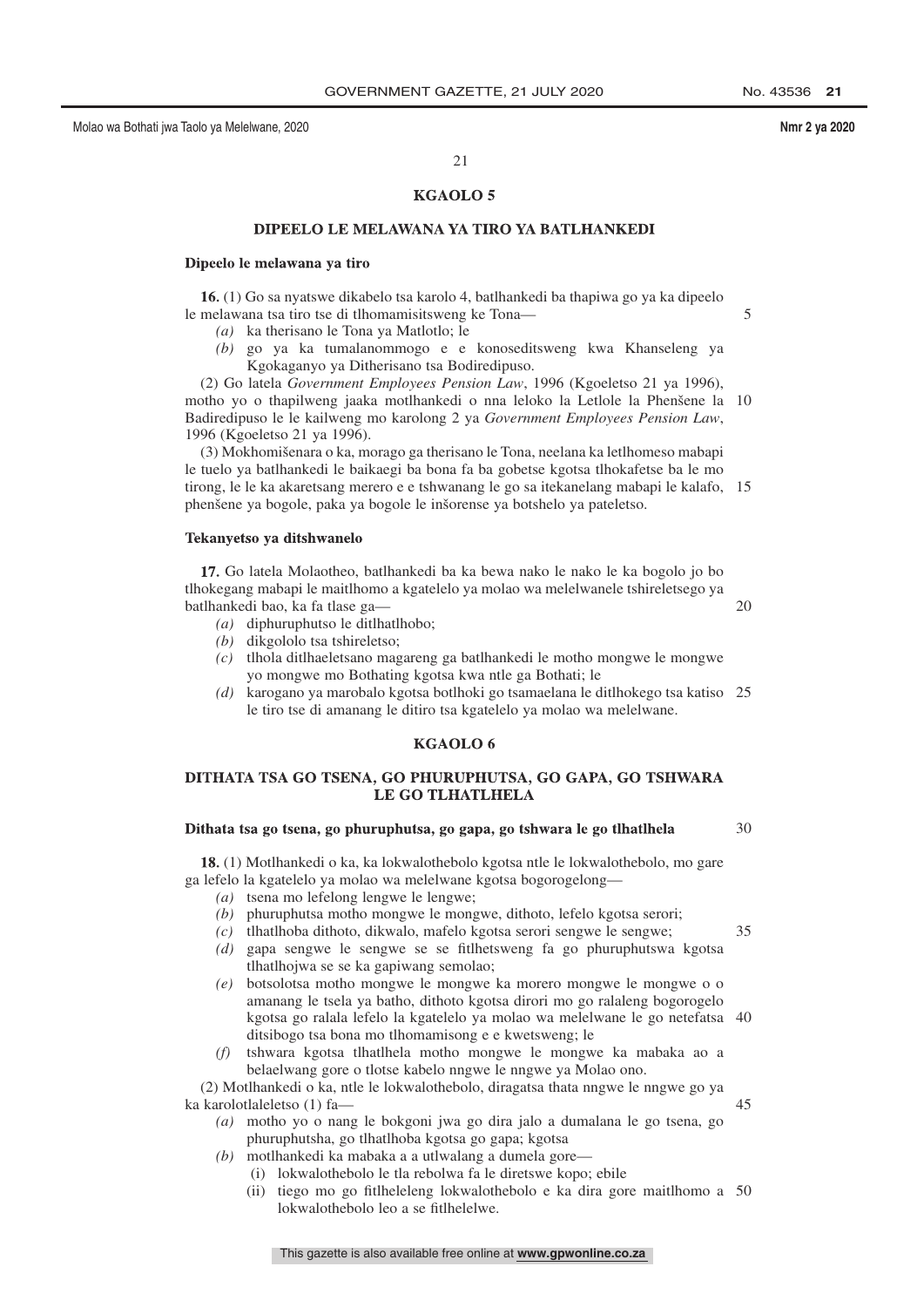22

#### Routine searches and seizures

(1) An officer may, without a warrant, conduct a roadblock or set up a checkpoint within the border law enforcement area or at a port of entry with the written approval of the Commissioner.

- (2) An officer may, without a warrant—
	- *(a)* conduct a routine inspection or search of any person, goods, documents, premises, or vehicle within the border law enforcement area or at a port of entry for the purpose of ascertaining compliance with the provisions of this Act; and
	- *(b)* during such an inspection or search—
		- (i) order any driver of a vehicle to stop;
		- (ii) seize or detain anything found that may be lawfully seized or detained;
		- (iii) question any person about any matter related to the passage of persons or goods, documents, vehicles through a port of entry or in the border law enforcement area; and
		- (iv) detain or arrest any person reasonably suspected of contravening any provision of this Act.

#### Powers relating to vessels within maritime borders

20. An officer may, without a warrant—

- *(a)* order any vessel within the maritime borders of the border law enforcement 20 area to stop;
- *(b)* require the master of a vessel to facilitate the boarding of a vessel by that officer by all appropriate means;
- *(c)* board a vessel accompanied by such other persons whose assistance is reasonably required in the execution of the officer's functions and powers; 25
- *(d)* muster the crew of a vessel;
- *(e)* require the master to produce for examination and make copies of a certificate of registry, licence, permit, log book or official documents, relating to—
	- (i) the import or export of goods and the entry or exit of persons into or out of the Republic; or
	- (ii) a vessel and to the crew or any member thereof or to any person on board the vessel, which is in their respective possession or control on board the vessel;
- *(f)* require the master to appear, in person, and give an explanation concerning a vessel, the crew, any person or goods on board the vessel or document referred 35 to in paragraph *(e)*;
- *(g)* enquire into whether any provision of this Act has been contravened;
- *(h)* make an entry dated and signed in a vessel's log book;
- *(i)* if there are reasonable grounds to believe that an offence under this Act relating to the import or export of goods or the entry or exit of any person has 40 been or is being committed, require the master to take a vessel to any place, port or harbour in the territory of the Republic for the purpose of carrying out any search, examination or enquiry; or
- *(j)* give directions to the master and any crew member of any vessel stopped, boarded or searched as may be necessary or reasonably expedient for any 45 purpose specified in this Act or for the compliance by the vessel, master or any crew member with any condition of a licence.

#### Arrested or detained persons and seized goods

21. (1) If an officer arrests or detains a person with or without a warrant, that officer must, as soon as reasonably possible, subject to section 35 of the Constitution, bring that 50person to a police station under the control of the South African Police Service or, if a warrant expressly stipulates another place, bring the person to that place.

10

15

30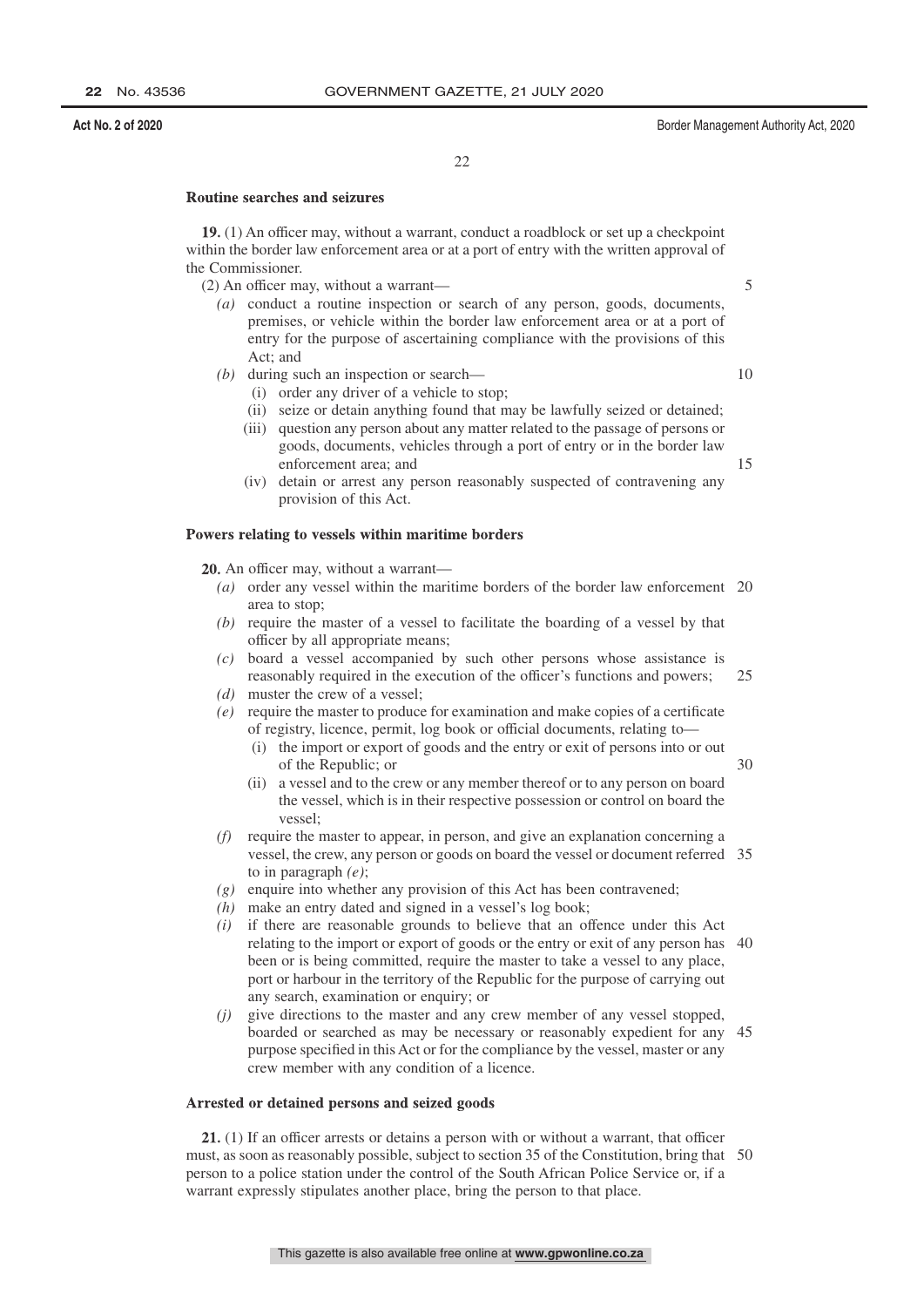10

20

30

35

23

#### Diphuruphutso le dikgapo tsa tlwaelo

(1) Motlhankedi o ka, ntle le lokwalothebolo, dira maparego a ditsela kgotsa a tlhoma lefelo la go tlhola mo lefelong la kgatelelo ya molao wa melelwane kgotsa kwa bogorogelong ka thebolo e e kwetsweng ya Mokhomišenara.

(2) Motlhankedi o ka, ntle le lokwalothebolo—

- *(a)* dira ditlhatlhobo tsa tlwaelo kgotsa a phuruphutsa motho, dithoto, dikwalo, mafelo, kgotsa serori mo lefelong la kgatelelo ya molao wa melelwane kgotsa kwa bogorogelong mabapi le maitlhomo a go netefatsa ikamanyo le dikabelo tsa Molao ono; le
- *(b)* ka nako ya tlhatlhobo eo kgotsa phuruputso—
	- (i) laela mokgweetsi wa serori go ema;
	- (ii) gapa kgotsa tsaya sengwe le sengwe se go fitlhetsweng gore se gapilwe kgotsa tserwe semolao;
	- (iii) botsolotsa motho mongwe le mongwe ka ga morero mongwe le mongwe o o amanang le tsela ya batho kgotsa dithoto, dikwalo, dirori go ralala 15 bogorogelo kgotsa mo lefelong la kgatelelo ya molao wa melelwane; le (iv) tlhatlhela kgotsa golega motho mongwe le mongwe yo ka mabaka a
	- belaelwang gore o tlotse kabelo nngwe le nngwe ya Molao ono.

#### Dithata tse di amanang le dikepe mo melelwaneng ya mawatle

20. Motlhankedi o ka, ntle le lokwalothebolo—

- *(a)* laela sekepe sengwe le sengwe mo melelwaneng ya mawatle ya lefelo la kgatelelo ya molao wa melelwane go ema;
- *(b)* lopa molaedi wa sekepe go nolofatsa go namelwa ga sekepe ke motlhankedi yoo ka mokgwa mongwe le mongwe wa nepagalo;
- *(c)* namela sekepe a patilwe ke batho ba bangwe bao thuso ya bona e tlhokegang 25 ka mabaka mo go diragatseng ditiro le dithata tsa motlhankedi;
- *(d)* kgobokanya setlhopha sa sekepe;
- *(e)* tlhoka gore molaedi a tlhagise, mabapi le tlhatlhobo le go dira dikgatiso tsa setifikeiti sa kwadiso, laesense tumelelo, bukatiragalo kgotsa dikwalo tsa semmuso, tse di amanang le—
	- (i) thomeloteng le thomelontle ya dithoto le go tsena kgotsa go tswa ga batho mo teng kgotsa kwa ntle ga Rephaboliki; kgotsa
	- (ii) sekepe le setlhopha kgotsa leloko lengwe le lengwe la teng kgotsa le mongwe le mongwe yo o nametseng sekepe, se ba se tshotseng kgotsa se le mo taolong ya bona mo sekepeng;
- *(f)* lopa molaedi go tlhagelela, ka namana, le go tlhalosa mabapi le sekepe, setlhopha, motho mongwe le mongwe kgotsa dithoto tse di nametseng sekepe kgotsa dikwalo tse di kailweng mo temaneng *(e)*;
- *(g)* batlisisa gore a go kabelo nngwe ya Molao ono e e tlotsweng;
- *(h)* dira kwadiso e e nang le letlha e bile e saenilwe mo bukatiragalong ya sekepe; 40
- *(i)* fa go na le mabaka a a utlwalang go dumela gore tlolomolao ka fa tlase ga Molao ono e e amanang le thomeloteng kgotsa thomelontle ya dithoto kgotsa go tsena kgotsa go tswa ga motho mongwe le mongwe go dirilwe kgotsa go a dirwa, lopa molaedi go isa sekepe kwa lefelong lengwe le lengwe, bogorogelong kgotsa boemakepeng mo lefelong la Rephaboliki mabapi le 45 maitlhomo a go phuruphutsa, tlhatlhoba kgotsa batlisisa; kgotsa
- *(j)* naya molaedi ditaelo le leloko lengwe le lengwe la setlhopha sa sekepe se se emisitsweng, nametsweng kgotsa phuruphuditsweng jaaka go tlhokega kgotsa go tshwanetse ka mabaka mabapi le maitlhomo a a tsepamisitsweng mo Molaong ono kgotsa mabapi le go ikamanya ke sekepe, molaedi kgotsa leloko 50 lengwe le lengwe la setlhopha ka boemo bongwe le bongwe jwa laesense.

#### Batho ba ba golegilweng kgotsa tlhatlhetsweng le dithoto tse di gapilweng

(1) Fa motlhankedi a golega kgotsa a tlhatlhela motho ka kgotsa ntle le lokwalothebolo, motlhankedi yoo o tshwanetse, ka bonako jo bo kgonagalang, go latela karolo 35 ya Molaotheo, go isa motho yoo kwa seteišeneng sa mapodisi se se ka fa tlase 55 ga taolo ya Tirelo ya Sepodisi sa Aforika Borwa kgotsa, fa lokwalothebolo le tlhalosa lefelo le lengwe, go isa motho kwa lefelong leo.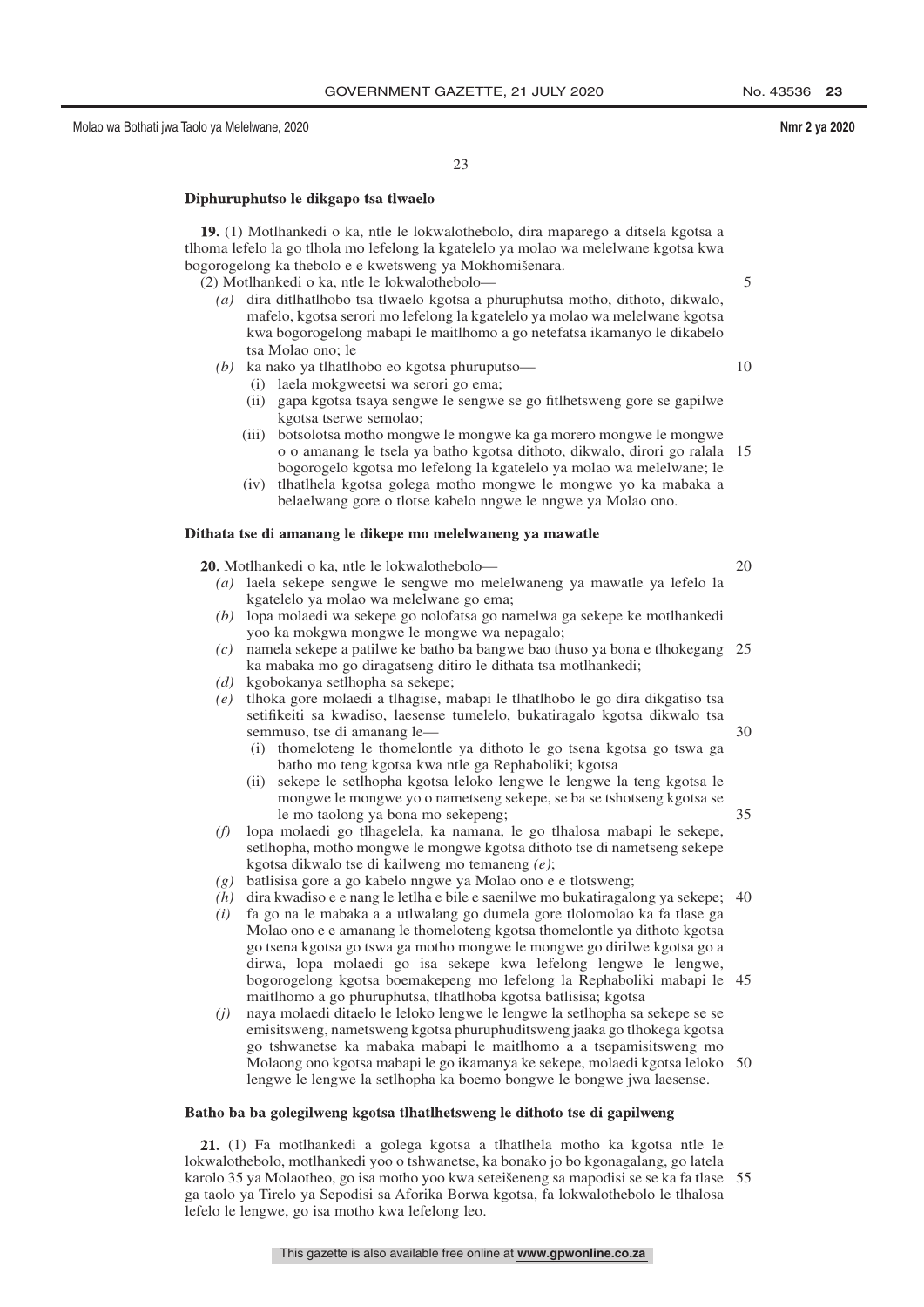5

10

24

(2) If an officer seizes anything found in a search conducted in terms of this Act, that officer must, as soon as possible—

- *(a)* inform the relevant organ of state of the seizure; and
- *(b)* deliver the object seized in a manner, and to a place or relevant organ of state, as required by the relevant legislation.

#### **CHAPTER 7**

#### **FUNDS AND IMMOVABLE PROPERTY**

#### **Funds of Authority**

22. The funds of the Authority consist of—

- *(a)* monies appropriated annually by Parliament;
- *(b)* any government grants made to it; and
- *(c)* any other monies legally acquired by it, subject to Treasury regulations and instructions made in terms of the Public Finance Management Act.

#### **Immovable property**

(1) The Commissioner may, in consultation with the Minister, acquire, maintain 15 and dispose of immovable property for the purpose of fulfilling the objects of this Act.

(2) The Minister must, in accordance with the Public Finance Management Act, determine the policy and procedure for the Authority on the acquisition, maintenance and disposal of immovable property.

(3) Any organ of state that owns immovable property that hosts a port of entry must 20 provide and maintain reasonable accommodation for the Authority, as determined by the Minister, to effectively and efficiently perform its functions: Provided that the Authority is liable for any associated service fees and costs.

(4) The Minister must determine reasonable accommodation referred to in subsection (3) with due regard to this Act or any other legislation.

#### **CHAPTER 8**

#### **COMMITTEES AND IMPLEMENTATION PROTOCOLS**

#### **Inter-Ministerial Consultative Committee**

(1) The Inter-Ministerial Consultative Committee is hereby established to— *(a)* consult on—

- (i) the designation, determination, appointment or prescription, and withdrawal or cancellation of a port of entry;
- (ii) the proposed amendment of any legislation that may affect border management;
- (iii) any international agreement or protocol that affects the Authority;
- (iv) the advice and reports of the Border Technical Committee referred to in section  $25(3)$  and  $(4)$ ; and
- (v) any other matter referred to it by any of the Cabinet members referred to in subsection (3)*(b)* or *(c)*; and
- *(b)* consider and discuss the Commissioner's reports on the performance of the 40 Authority in terms of section 11(2)*(j)*.

(2) The Minister is the chairperson of the Inter-Ministerial Consultative Committee and the President must designate the deputy chairperson of the Committee.

(3) The Inter-Ministerial Consultative Committee consists of—

- *(a)* the Minister;
- *(b)* the Cabinet members responsible for—
	- (i) Agriculture, Forestry and Fisheries;
	- (ii) Defence and Military Veterans;
	- (iii) Environmental Affairs;
	- (iv) Finance;

35

 $25$ 

30

- 
- 
- 45

- 
- 
-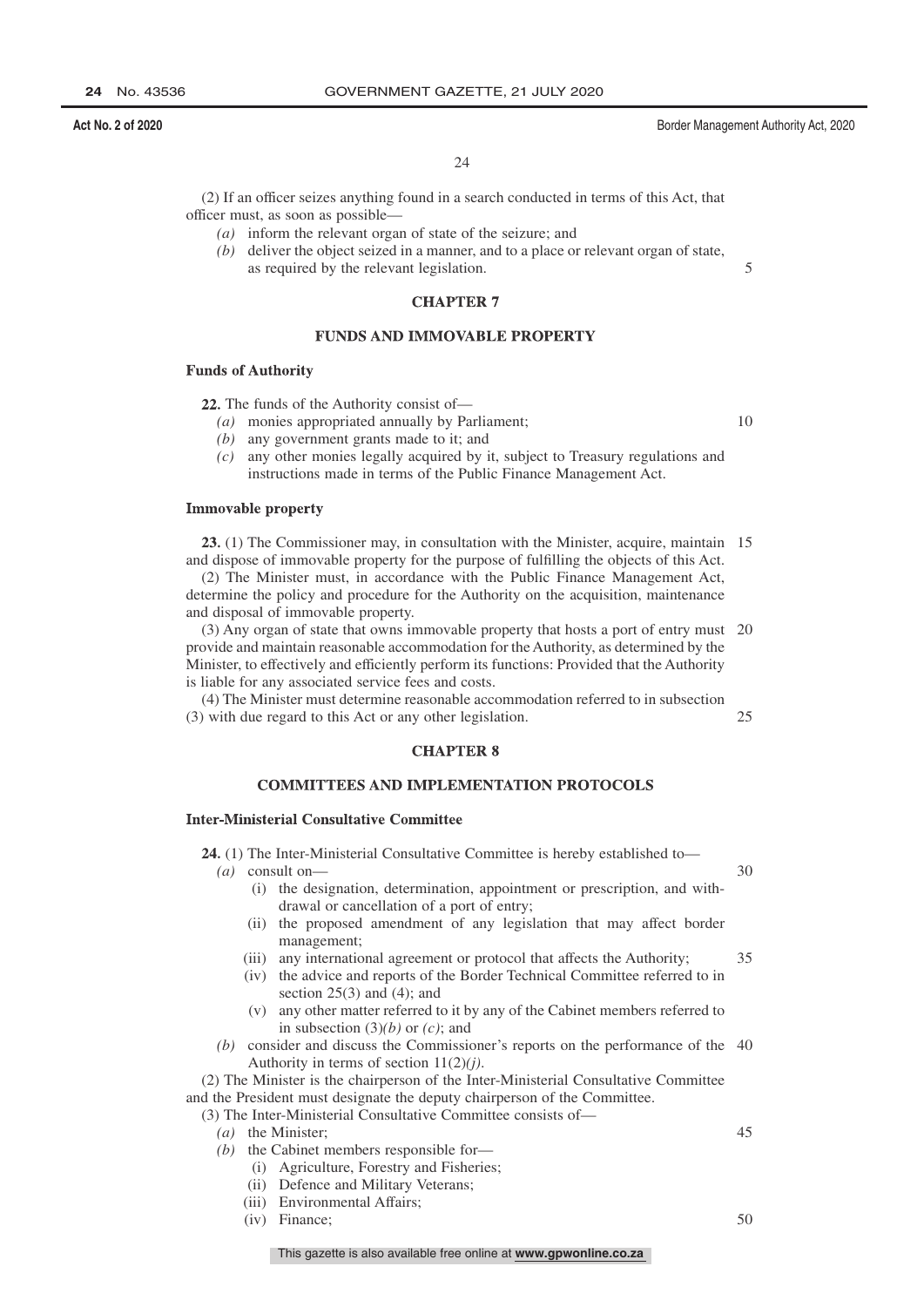25

(2) Fa motlhankedi a gapa sengwe le sengwe se se fitlhetsweng mo phuruphutsong e e dirilweng go ya ka Molao ono, motllhankedi yoo o tshwanetse, ka bonako jo bo kgonagalang—

*(a)* itsise lephata la puso le le maleba ka ga kgapo eo; le

*(b)* romela thoto e e gapilweng ka mokgwa, le kwa lefelong kgotsa lephata le le maleba la puso, jaaka go tlhokega go ya ka molawana o o maleba. 5

#### **KGAOLO7**

#### **MATLOLE LE THOTO E E SA SUTENG**

#### **Matlole a Bothati**

22. Matlole a Bothati a na le-

- *(a)* madi a a lekanyeditsweng ngwaga la ngwaga ke Palamente;
- *(b)* dikabelo dingwe le dingwe tsa puso tse di dirilweng go jona; le
- *(c)* madi mangwe le mangwe a mangwe a a fitlheletsweng semolao ke jona, go latela melawana ya Matlotlo le ditaelo tse di dirilweng go ya ka *Public Finance Management Act*. 15

#### Thoto e e sa suteng

23. (1) Mokhomišenara o ka, ka therisano le Tona, fitlhelela, tshola le go latlha thoto e e sa suteng mabapi le maitlhomo a go diragatsa maikaelelo a Molao ono.

(2) Tona o ka, go ya ka *Public Finance Management Act*, tlhomamisa pholisi le tsamaiso ya Bothati ka ga phitlhelelo, tlhokomelo le tatlho ya thoto e e sa suteng. 20

(3) Lephata lengwe le lengwe la puso leo e leng mong wa thoto e e sa suteng e e leng mong-gae wa bogorogelo le tshwanetse go tlamela le go tshegetsa bonno jo bo siameng jwa Bothati, jaaka go tlhomamisitswe ke Tona, go dira ditiro tsa jona ka nonofo le bokgoni: Fa fela Bothati bo rwala maikarabelo a dituediso tsa tirelo le ditshenyegelo.

(4) Tona o tshwanetse go tlhomamisa bonno jo bo kailweng mo karolotlaleletsong (3) 25 ka kelotlhoko go Molao ono kgotsa molawana mongwe le mongwe.

#### **KGAOLO<sub>8</sub>**

#### DIKOMITI LE DIPOROTOKHOLO TSA TSENYOTIRISONG

#### Komititherisano ya Ditona

|       | (a) rerisana ka ga—                                                |    |
|-------|--------------------------------------------------------------------|----|
| (1)   | go tlhongwa, tlhomamiswa, thapiwa kgotsa neelana, le kgogelomorago |    |
|       | kgotsa phimolo ya bogorogelo;                                      |    |
| (11)  | tlhabololo e e tshitsintsweng ya molawana mongwe le mongwe o o ka  |    |
|       | amang taolo ya melelwane;                                          | 35 |
| (111) | tumalano nngwe le nngwe ya boditšhabatšhaba kgotsa porotokholo e e |    |
|       | amang Bothati;                                                     |    |
| (1V)  | kgakololo le dipegelo tsa Komiti ya Setegeniki ya Melelwane e e    |    |
|       | kailweng mo karolong $26(3)$ le $(4)$ ; le                         |    |
| (v)   | morero mongwe le mongwe o o rometsweng kwa go yona ke mongwe le 40 |    |

- mongwe wa maloko a Kabinete a a kailweng mo karolotlaleletsong (3)*(b)* kgotsa *(c)*; le  $\overline{0}$
- (b) akanya le go sekaseka dipegelo tsa Mokhomišenara ka ga tiro ya Bothati go ya ka karolo 11(2)*(j)*.

(2) Tona ke modulasetilo wa Komititherisano ya Ditona e bile Moporesidente o 45 tshwanetse go thapa motlatsamodulasetilo wa Komiti.

(3) Komititherisano ya Ditona e na le—

*(a)* Tona;

- *(b)* maloko a Kabinete a a rwalang maikarabelo a—
	- (i) Temothuo, Dikgwa le Bodirelotlhapi;
	- (ii) Tshireletso le Baganka ba Sesole;

(1) Komititherisano ya ditona e a tlhongwa go—

- (iii) Merero ya Tikologo;
- (iv) Matlotlo;

30

50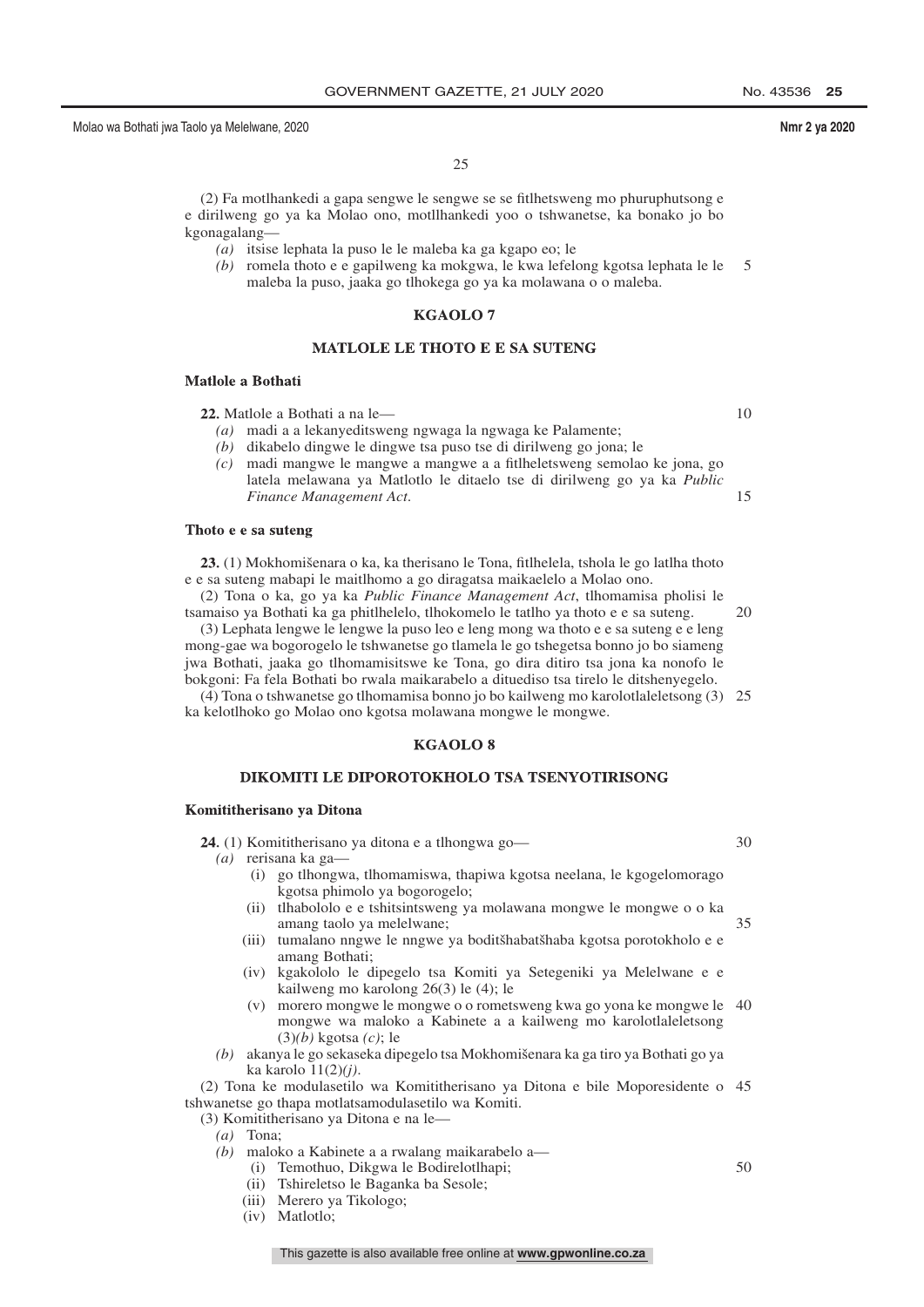5

10

15

25

30

26

- (v) Health;
- (vi) Police;
- (vii) State Security;
- (viii) Trade and Industry; and
- (ix) Transport; and
- *(c)* any other Cabinet member appointed by the President.

(4) A Cabinet member referred to in subsection  $(3)(b)$  or  $(c)$  may be removed by the President if the President considers it necessary to do so.

(5) The meetings of the Inter-Ministerial Consultative Committee—

*(a)* are convened by the chairperson; and

*(b)* are held quarterly or as regularly as may be necessary to perform its functions.

(6) The quorum for a meeting of the Inter-Ministerial Consultative Committee is the majority of its members.

(7) The Inter-Ministerial Consultative Committee may, whenever necessary, invite any Cabinet member, organ of state or any person to attend its meetings.

(8) The Inter-Ministerial Consultative Committee may determine its own rules and procedures.

#### **Border Technical Committee**

25. (1) The Border Technical Committee is hereby established.

(2) The Border Technical Committee consists of the Commissioner and the heads of 20 prescribed organs of state or their duly delegated representatives: Provided that a duly delegated representative must be a member of the senior management services of the organ of state.

(3) The Border Technical Committee must advise the Inter-Ministerial Consultative Committee on-

- *(a)* the implementation of legislation, policies and protocols related to border management;
- *(b)* the application, outcomes and operational effectiveness of legislation, policies, protocols, structures, standards, procedures and strategy related to border management; and
- *(c)* any matter referred to it by the Inter-Ministerial Consultative Committee, the Commissioner or any member of the Border Technical Committee.

(4) The Border Technical Committee must report quarterly to the Inter-Ministerial Consultative Committee.

(5) The Commissioner is the chairperson of the Border Technical Committee and the 35 Minister must designate the deputy chairperson of the Committee.

(6) The Border Technical Committee must determine its own rules and procedures that must not be in con ict with the Act or any other legislation.

(7) The Border Technical Committee must refer any dispute that arises at its meetings to the Inter-Ministerial Consultative Committee for resolution.

#### **Advisory committees**

(1) The Minister may, as and when the need arises, appoint one or more advisory committees to advise the Minister and the Commissioner on any matter concerning border management and the functioning of the Authority, including resource utilisation, asset management, human resources and information technology.

(2) The Minister—

- *(a)* must determine the terms of reference of an advisory committee appointed in terms of subsection (1);
- *(b)* must appoint as members of an advisory committee persons—
	- (i) who are fit and proper;
	- (ii) with the requisite expertise and experience; and
	- (iii) who have the ability to perform effectively;
- *(c)* may appoint persons as members of an advisory committee on such conditions as the Minister may determine; and

45

50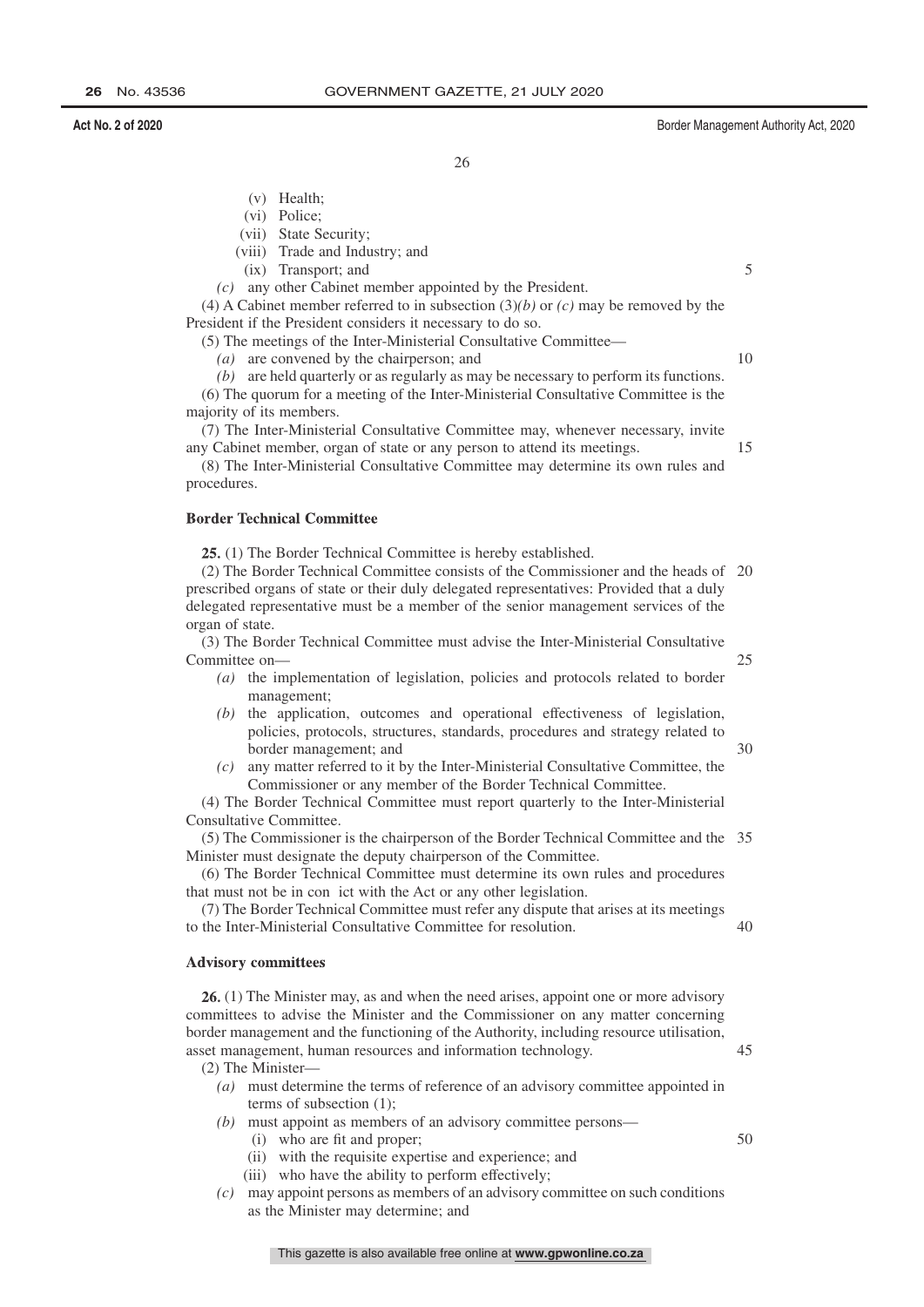GOVERNMENT GAZETTE, 21 JULY 2020 No. 43536 **27**

Molao wa Bothati jwa Taolo ya Melelwane, 2020 **Nmr 2 ya 2020**

27

- (v) Boitekanelo;
- (vi) Sepodisi;
- (vii) Tshireletso ya Naga;
- (viii) Kgwebisano le Madirelo; le
- (ix) Dipalangwa; le
- *(c)* Leloko lengwe le lengwe le lengwe la Kabinete le le thapilweng ke Moporesidente.

(4) Leloko la Kabinete le le kailweng mo karolotlaleletsong (3)*(b)* kgotsa *(c)* le ka tloswa ke Moporesidente fa Moporesidente a bona go tlhokega go dira jalo.

- (5) Dikopano tsa Komititherisano ya Ditona—
	- *(a)* di bidiwa ke modulasetilo; le
	- *(b)* di tshwarwa kotara nngwe le nngwe kgotsa kgapetsakgapetsa jaaka go tlhokega go dira ditiro tsa yona.

(6) Khoramo ya kopano ya Komititherisano ya Ditona ke bontsi jwa ditokololo tsa yona. 15

(7) Komititherisano ya Ditona e ka, fa go tlhokega, laletsa leloko lengwe le lengwe la Kabinete, setheo sa puso kgotsa motho mongwe le mongwe go tsenela dikopano tsa yona.

(8) Komititherisano ya Ditona e ka tlhomamisa melawana le ditsamaiso tsa yona.

#### Komiti ya Setegeniki ya Melelwane

(1) Komiti ya Setegeniki ya Melelwane e a tlhongwa.

(2) Komiti ya Setegeniki ya Melelwane e na le Mokhomišenara le ditlhogo tsa maphata a a neetsweng a puso kgotsa baemedi ba ba tlhophilweng ka tshwanelo: Fa fela moemedi yo o tlhophilweng ka tshwanelo o tshwanetse go nna leloko la ditirelo tsa bolaodi jo bogolwane jwa lephata la puso.

(3) Komiti ya Setegeniki ya Melelwane e tshwanetse go gakolola Komititherisano ya Ditona ka ga—

- *(a)* tsenyotirisong ya molawana, dipholisi le diporotokholo tse di amanang le taolo ya melelwane;
- *(b)* tiriso, ditlamorago le nonofo ya tiriso ya molawana, dipholisi, diporotokolo, 30 dipopego, maemo, ditsamaiso le togamaano e e amanang le taolo ya melelwane; le
- *(c)* morero mongwe le mongwe o o tlisitsweng kwa go yona ke Komititherisano ya Ditona, Mokhomišenara kgotsa leloko lengwe le lengwe la Komiti ya Setegeniki ya Melelwane. 35

(4) Komiti ya Setegeniki ya Melelwane e tshwanetse go begela Komititherisano ya Ditona mo kotareng.

(5) Mokhomišenara ke modulasetilo wa Komiti ya Setegeniki ya Melelwane le Tona o tshwanetse go tlhopha motlatsamodulasetilo wa Komiti.

(6) Komiti ya Setegeniki ya Melelwane e tshwanetse go tlhama melawana le 40 ditsamaiso tsa yona tse di sa tshwanelang go nna kgatlhanong le Molao kgotsa molawana mongwe le mongwe o mongwe.

(7) Komiti ya Setegeniki ya Melelwane e tshwanetse go romela thulano nngwe le nngwe e e tlhagelelang kwa dikopanong tsa yona kwa Komititherisanong ya Ditona mabapi le tharabololo.

#### Dikomitikgakololo

(1) Tona o ka, fa go tlhokega, thapa komiti e le esi kgotsa go feta go gakolola Tona le Mokhomišenara ka ga morero mongwe le mongwe o o amanang le taolo ya melelwane le tiro ya Bothati, go akaretsa le tiriso ya ditlamelo, taolo ya dithoto, metswedithuso ya setho le thekenoloji ya tshedimosetso. (2) Tona—

*(a)* o tshwanetse go tlhama dipeelo tsa kaelo tsa komitikgakololo e e thapilweng go ya ka karolotlaleletso (1);

- *(b)* o tshwanetse go thapa jaaka maloko a komitikgakololo batho—
	- (i) ba ba itekanetseng ba ba maleba;
	- (ii) ba ba nang le boitseanape jo bo kwa godimo le maitemogelo; le
	- (iii) ba ba nang le bokgoni jwa go dira ka nonofo;
- *(c)* o ka thapa batho jaaka maloko a komitikgakololo go ya ka mabaka a a tshwanang le a a tlhomamisitsweng ke Tona; le

55

50

45

20

25

5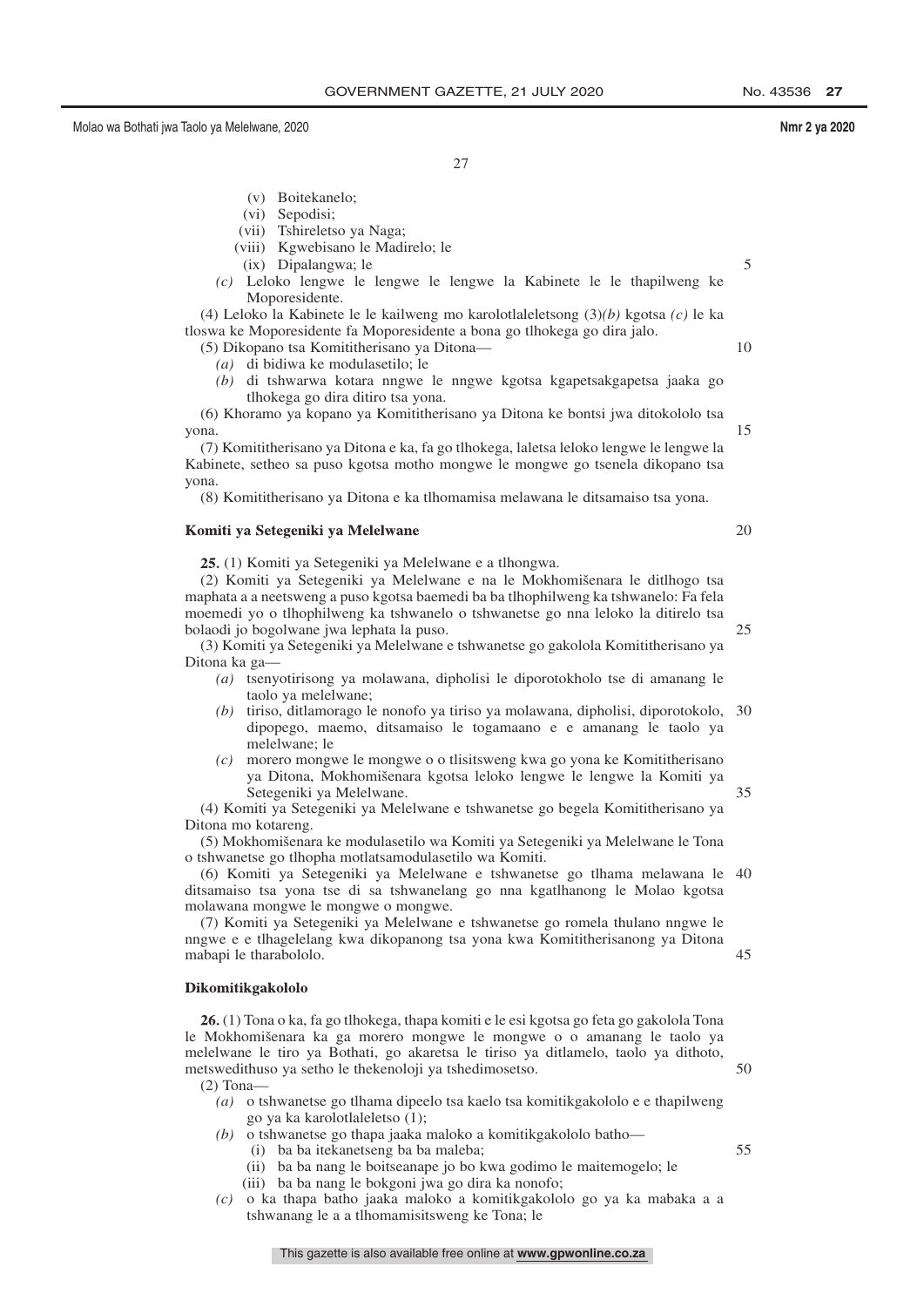*(d)* may appoint as members of an advisory committee persons independent of the Authority.

#### **Implementation protocols**

(1) For the purpose of this section, ''implementation protocol'' means an implementation protocol concluded in accordance with section 35 of the Intergovernmental Relations Framework Act, 2005 (Act No. 13 of 2005). 5

(2) Where the implementation of a policy, the exercise of a statutory power, the performance of a statutory function or the provision of a service relating to border law enforcement functions by the Authority depends on the participation of other organs of state, the Authority and those organs of state must, within a reasonable time after the 10 commencement of the Act, co-ordinate their respective functions in such a manner as may be appropriate or required in the circumstances by entering into an implementation protocol.

(3) The organs of state referred to in subsection (2) must, within a reasonable time after the commencement of the Act, enter into implementation protocols with the 15 Authority to collaborate on and ensure the alignment of technological, electronic, information and communication systems and procedures necessary to ensure the efficient sharing of relevant information with the Authority.

(4) The Minister may initiate the process for the conclusion of implementation protocols contemplated in subsections (2) and (3) in the Inter-Ministerial Consultative 20 Committee.

(5) *(a)* The Authority must, within six months after the commencement of this section, conclude implementation protocols with—

(i) the Defence Force;

(ii) the South African Police Service; and

(iii) the South African Revenue Service,

for the mandatory co-ordination of their respective functions within the border law enforcement area and at ports of entry.

*(b)* If any of the implementation protocols contemplated in paragraph *(a)* are not concluded, the Minister and the Cabinet member responsible for Defence and Military Veterans, Police or Finance, as the case may be, must determine the relevant implementation protocol. 30

(6) The implementation of implementation protocols concluded in terms of this section must be co-ordinated by the Inter-Ministerial Consultative Committee.

#### **CHAPTER 9**

35

25

#### **GENERAL**

#### **Delegation by Minister**

28. (1) The Minister may delegate to the Commissioner, a Deputy Commissioner or any official any function or power conferred, or duty imposed, on the Minister that is permitted to be delegated: Provided that any delegation to a Deputy Commissioner or 40 any official must be made after consultation with the Commissioner.

(2) The Minister may not delegate a power referred to in sections 14(1), 14(4), 23(2), 26, 27(4), 27(5)*(b)*, 30, 31*(b)*, 36, 38(2) and 39(2).

(3) Any delegation in terms of subsection (1)—

- *(a)* is subject to the conditions that the Minister may determine;
- *(b)* must be in writing;
- *(c)* does not prevent the Minister from exercising that power or performing that duty; and
- *(d)* may at any time be withdrawn in writing by the Minister.

#### **Review or appeal of decisions**

(1) Any decision made by an officer in terms of this Act that materially and

50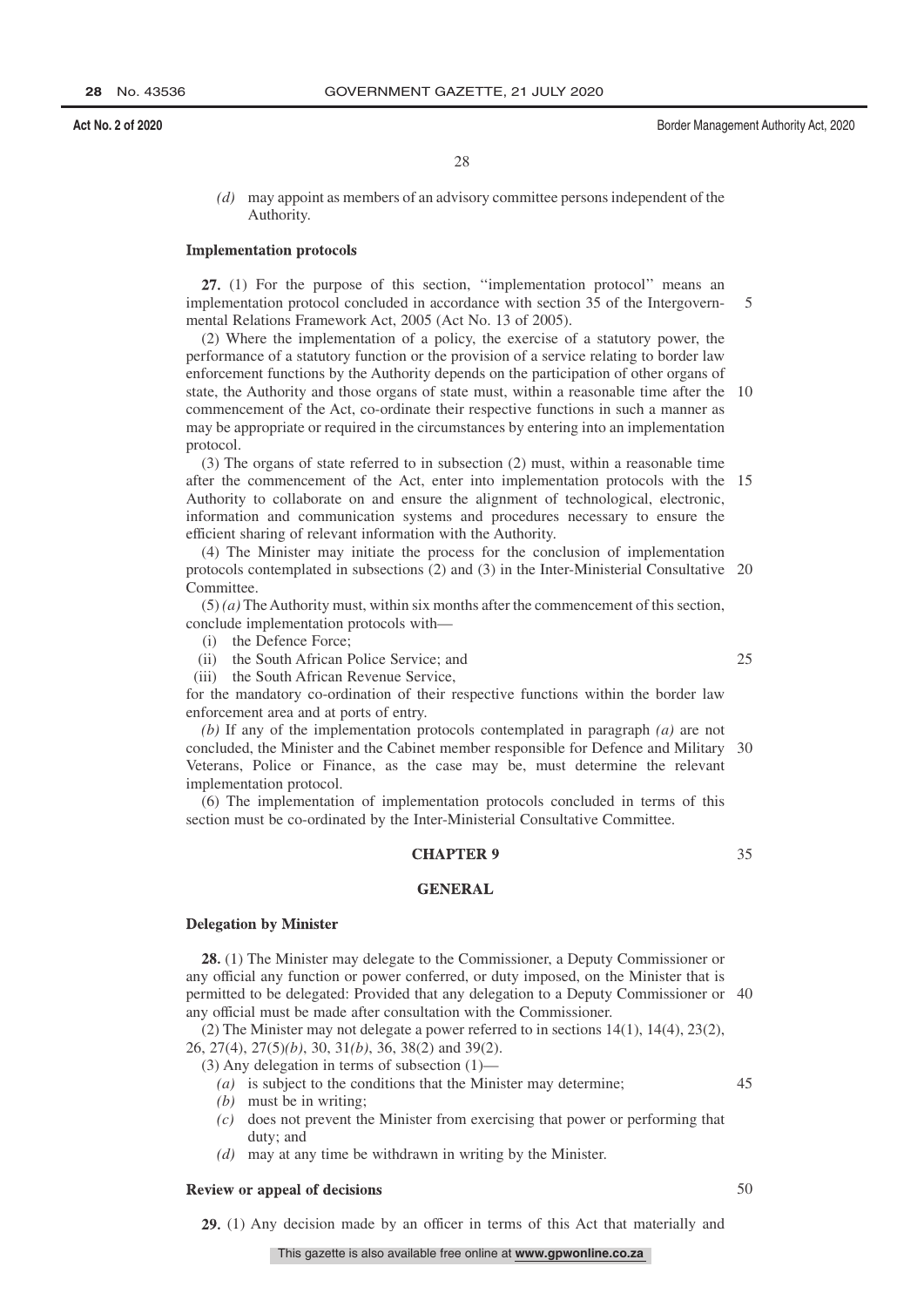29

*(d)* o ka thapa jaaka maloko a komitikgakololo batho ba ba ikemetseng go tswa go Bothati.

#### Diporotokholo tsa tsenyotirisong

(1) Mabapi le maitlhomo a karolo eno, ''porotokholo ya tsenyotirisong'' e kaya porotokholo ya tsenyotirisong e e dirilweng go latela karolo 35 ya *Intergovernmental Relations Framework Act*, 2005 (Molao 13 wa 2005). 5

(2) Moo tsenyotirisong ya pholisi, tiragatso ya maatla a molao, tiragatso ya tiro ya molao kgotsa kabo ya tirelo e e amanang le ditiro tsa kgatelelo ya molao wa melelwane ka Bothati di ikaegileng mo botsayakarolong jwa maphata a mangwe a puso, Bothati le maphata ao a puso di tshwanetse, mo nakong e e sa fediseng pelo morago ga go tsenngwa mo tirisong ga Molao, go nyalanya ditiro tsa tsona ka mokgwa o o matshwanedi kgotsa o o tlhokegang mo mabakeng ka go tsena mo tirisong ya porothokolo. 10

(3) Maphata a puso a a kailweng mo karolotlaleletsong (2) a tshwanetse, mo nakong e e sa fediseng pelo morago ga go tsenngwa mo tirisong ga Molao, go tsena mo 15 diporotokholong tsa tsenyotirisong le Bothati go dirisana mmogo le go netefatsa tlhamalatso ya dithulaganyo le ditsamaiso tsa thekenoloji, seileketeroniki, tshedimosetso le tlhaeletsano tse di tlhokegang go netefatsa karogano e e matsetseleko ya tshedimosetso e e maleba le Bothati.

(4) Tona o ka simolola tsamaiso mabapi le khutliso ya tsenyotirisong ya 20 diporotokholo e e umakilweng mo dikarolotlaleletsong (2) le (3) mo Komititherisanong ya Ditona.

(5) *(a)* Bothati bo tshwanetse, mo dikgweding tse thataro morago ga tshimololo ya karolo eno, go khutlisa tsenyotirisong ya diporotokholo le—

(i) Matsholotshireletso;

(ii) Tirelo ya Sepodisi ya Aforika Borwa; le

(iii) Tirelo ya Lotseno ya Aforika Borwa,

mababi le nyalanyo ya semolao ya ditiro tsa bona mo mafelong le mo magorogelong a kgatelelo ya molao wa melelwane.

*(b)* Fa nngwe ya diporotokholo tsa tsenyotirisong tse di umakilweng mo temaneng *(a)* 30 di sa khutliswa, Tona le leloko la Kabinete le le rwalang maikarabelo mabapi le Matsholotshireletso le Bagaka ba Sesole, Sepodisi kgotsa Ditshelete, go ya ka moo go leng ka teng, o tshwanetse go tlhomamisa porotokholo ya tsenyotirisong e e maleba.

(6) Go tsenngwa mo tirisong ga diporotokholo tsa tsenyotirisong tse di khutlisitsweng go latela karolo eno go tshwanetse go rulaganngwa ke Komititherisano ya Ditona. 35

#### **KGAOLO9**

#### **KAKARETSO**

#### **Tholelo ka Tona**

28. (1) Tona o ka rolela Mokhomišenara, Motlatsamokhomišenara kgotsa motlhankedi mongwe le mongwe tiro nngwe le nngwe kgotsa thata e e roletsweng, kgotsa tiro 40 e e pateleditsweng, go Tona e e letleletsweng go ka rolelwa: Fa fela tholelo nngwe le nngwe go Motlatsamokhomišenara kgotsa motlhankedi mongwe le mongwe e ka dirwa morago ga therisano le Mokhomišenara.

(2) Tona o ka se rolele thata e e kailweng mo dikarolong 14(1), 14(4), 23(2), 26, 27(4), 27(5)*(b)*, 30, 31*(b)*, 36, 38(2) le 39(2).

(3) Tholelo nngwe le nngwe go ya ka karolotlaleletso (1)—

- *(a)* e go ya ka melawana e e ka tlhomamiswang ke Tona;
- *(b)* e tshwanetse go kwalwa;
- *(c)* ga e thibele Tona go ka diragatsa thata eo kgotsa go dira tiro eo; le

*(d)* e ka nako nngwe le nngwe gogelwa morago ka go kwala ke Tona.

#### Thadiso kgotsa boikuelo jwa ditshwetso

(1) Tshwetso nngwe le nngwe e e dirilweng ke motlhankedi go ya ka Molao ono e e amang ka tshiamo kgotsa ka mokgwa o o sa siamang ditshwanelo tsa motho mongwe le mongwe e tshwanetse go bolelelwa motho yoo ka mokgwa o o neetsweng le go patwa ke mabaka a a kwetsweng.

45

50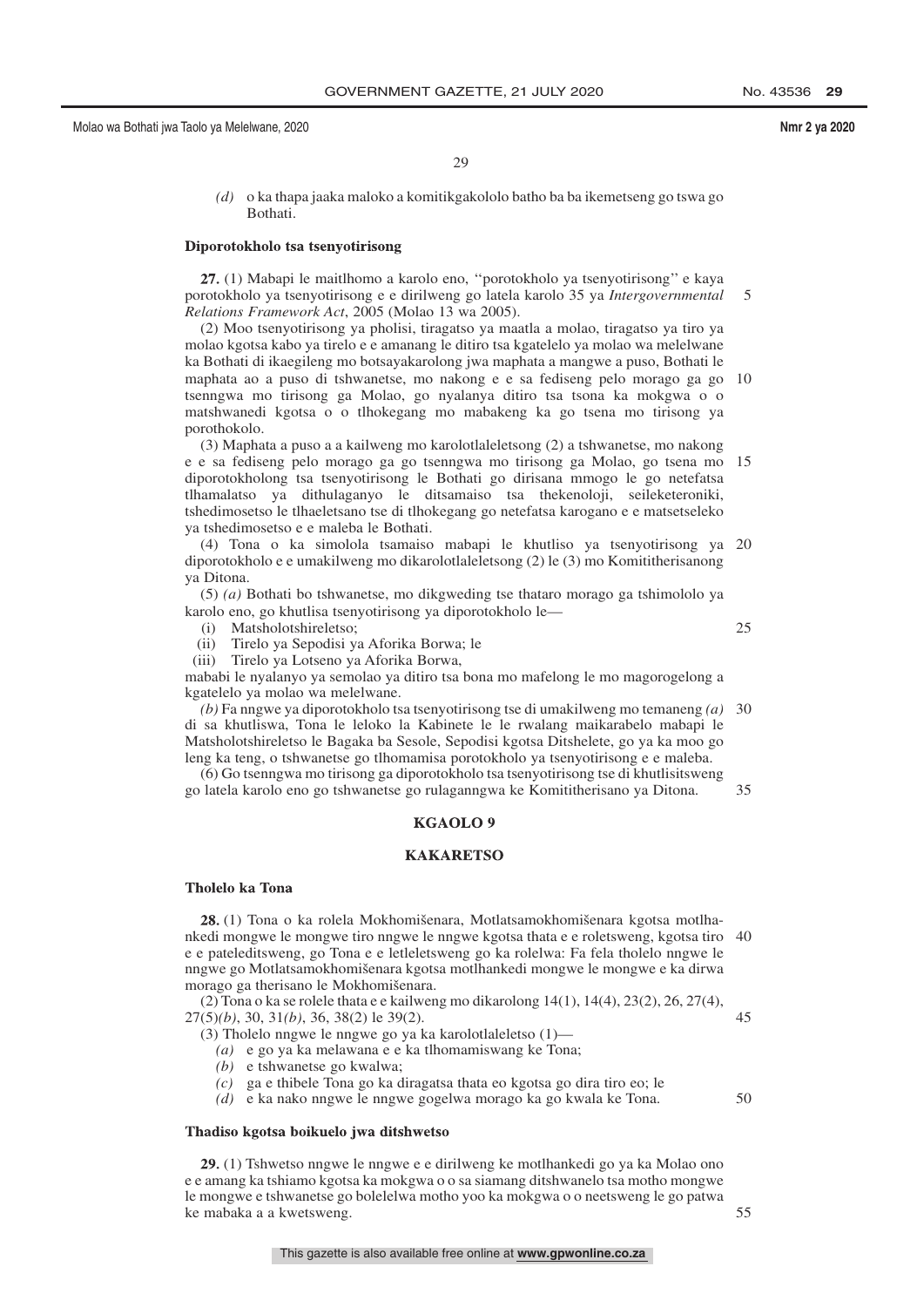10

15

30

30

(2) Any person aggrieved by a decision referred to in subsection (1) may, within the prescribed period, make an application in the prescribed manner to the Commissioner for the review or appeal of that decision.

(3) The Commissioner must consider the application referred to in subsection (2), whereafter the Commissioner must confirm, set aside or modify that decision and communicate his or her decision in writing to the aggrieved person within the prescribed period. 5

(4) Any person aggrieved by the decision of the Commissioner referred to in subsection (3) may, within the prescribed period, make an application in the prescribed manner to the Minister for the review or appeal of that decision.

(5) The Minister must consider the application referred to in subsection (4), whereafter the Minister must confirm, set aside or modify the Commissioner's decision and communicate his or her decision in writing to the aggrieved person within the prescribed period.

#### Ports, points or places of entry or exit with approval of Minister

30. (1) Notwithstanding any other legislation, the power to designate, determine, appoint or prescribe any port, point or place of entry or exit for—

- *(a)* the movement of goods; or
- *(b)* the movement of persons,

in and out of the Republic may only be made with the approval of the Minister. 20

(2) Any withdrawal or cancellation of a designation, determination, appointment or prescription referred to in subsection (1) of any port, point or place of entry or exit, may only be done with the approval of the Minister.

(3) The Minister must, prior to an approval in terms of subsection (1) or (2), publish a notice in the *Gazette* for public comments for a period of not less than 30 days.  $25$ 

#### **Annual report**

31. Subject to the Public Finance Management Act—

- *(a)* the Commissioner must prepare and submit an annual report, financial statements and the report of the auditors on those statements to the Minister; and
- *(b)* the Minister must table the reports and statements referred to in paragraph *(a)* in Parliament.

#### **Exemption from payment of fees or tolls**

32. When performing any function or exercising any power in terms of this Act, an officer, including the vehicle in which the officer is being transported and any person 35 accompanying the officer, is exempted from the payment of any fee or toll to enter or use any public or private premises, thoroughfare or ferry.

#### Confidentiality

33. Subject to the Protected Disclosures Act, 2000 (Act No. 26 of 2000), an official may not disclose any confidential or personal information acquired in the performance 40 of the Authority's functions to any person, except—

- *(a)* to an authorised official;
- *(b)* to a person designated by the Commissioner or the Minister to receive such information;
- *(c)* to a person authorised to receive such information in terms of the relevant 45legislation; or
- *(d)* when required or authorised to do so by a court or any law.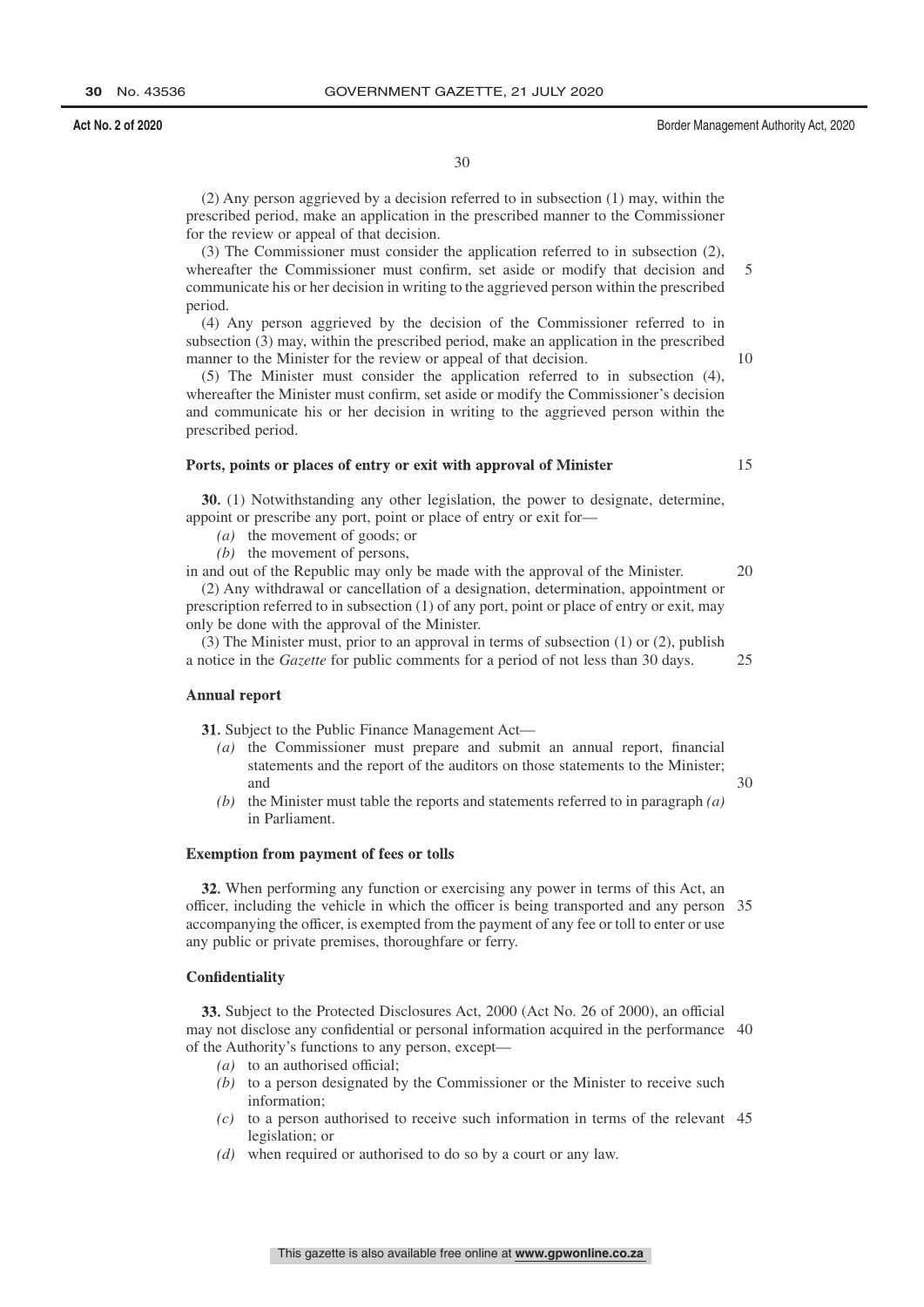31

(2) Motho mongwe le mongwe yo o sa kgotsofatswang ke tshwetso e e kailweng mo karolotlaleletsong (1) o ka, mo nakong e e beilweng, dira kopo go Mokhomišenara ka mokgwa o o neetsweng mabapi le thadiso kgotsa boikuelo jwa tshwetso eo.

(3) Mokhomišenara o tshwanetse go sekaseka kopo e e kailweng mo karolotlaleletsong (2), mme morago ga moo Mokhomišenara o tshwanetse go tlhomamisa, beela thoko kgotsa fetola tshwetso eo le go bega tshwetso ya gagwe ka go kwalela mongongoregi mo nakong e e beilweng. 5

(4) Motho mongwe le mongwe yo o sa kgotsofalelang tshwetso ya Mokhomišenara e e kailweng mo karolotlaleletsong (3) o ka, mo nakong e e beilweng, dira kopo ka mokgwa o o beilweng go Tona mabapi le thadiso kgotsa boikuelo jwa tshwetso eo. 10

(5) Tona o tshwanetse go sekaseka kopo e e kailweng mo karolotlaleletsong (4), mme morago a tlhomamise, beele thoko kgotsa fetole tshwetso ya Mokhomišenara le go bega tshwetso ya gagwe ka go kwalela mongongoregi mo nakong e e beilweng.

#### Magorogelo, dintlha le mafelo a go tsena kgotsa go tswa ka thebolo ya Tona

(1) Go sa nyatswe molawana o mongwe le o mongwe, thata ya go supa, 15 tlhomamisa, thapa, neela, gogelamorago kgotsa phimola bogorogelo, kgotsa lefelo la go tsena le go tswa ga—

*(a)* motsamao wa dithoto; kgotsa

*(b)* motsamao wa batho,

20

40

50

ka fa gare le kwa ntle ga Rephaboliki e ka dirwa fela ka thebolo ya Tona. (2) Kgogelomorago nngwe le nngwe kgotsa phimolo ya tlhomo, tlhomamiso, thapo kgotsa neelo e e kailweng mo karolotlaleletsong (1) ya bogorogelo bongwe le bongwe, kgotsa lefelo la go tsena le go tswa, e ka dirwa fela ka thebolo ya Tona.

(3) Tona o tshwanetse, pele ga thebolo go ya ka karolotlaleletso (1) kgotsa (2), go phasalatsa kitsiso mo Lokwalodikgannyeng la Puso mabapi le ditshwaelo sebaka sa 25 malatsi a a seng kwa tlase ga a le 30.

#### Pegelo ya ngwaga le ngwaga

31. Go latela *Public Finance Management Act*—

- *(a)* Mokhomišenara o tshwanetse go baakanya le go romela pegelo ya ngwaga, dikanego tsa ditšhelete le pegelo ya baruni mo dikanegong tseo kwa go Tona; 30  $1<sub>e</sub>$
- *(b)* Tona o tshwanetse go tlhagisa dipegelo le dikanego tse di kailweng mo temaneng *(a)* kwa Palamenteng.

#### Kgololo mo go dueleng dituelo kgotsa makgetho

Mo go direng tiro nngwe le nngwe kgotsa go diragatseng thata nngwe le nngwe 35 go ya ka Molao ono, moofisiri, go akaretsa le serori se se rweleng moofisiri le mongwe le mongwe yo o patileng moofisiri, o gololwa mo go dueleng tuediso nngwe le nngwe kgotsa lekgetho go tsena kgotsa go dirisa lefelo lengwe le lengwe la botlhe kgotsa la poraefete, mogorogoro kgotsa feri.

#### Khupamarama

Go ya ka *Protected Disclosures Act*, 2000 (Molao 26 wa 2000), motlhankedi o ka se senole tshedimosetse epe ya khupamarama kgotsa ya namana e e fitlheletsweng mo tirong ya Bothati go motho ope, ntle le—

- *(a)* go motlhankedi yo o dumeletsweng;
- (b) go motho yo o supilweng ke Mokhomišenara kgotsa Tona go amogela 45 tshedimosetso eo;
- *(c)* go motho yo o dumeletsweng go amogela tshedimosetso eo go ya ka molawana o o maleba; kgotsa
- *(d)* fa a lopiwa kgotsa a dumeletswe go dira jalo ke kgotlatshekelo kgotsa molao mongwe le mongwe.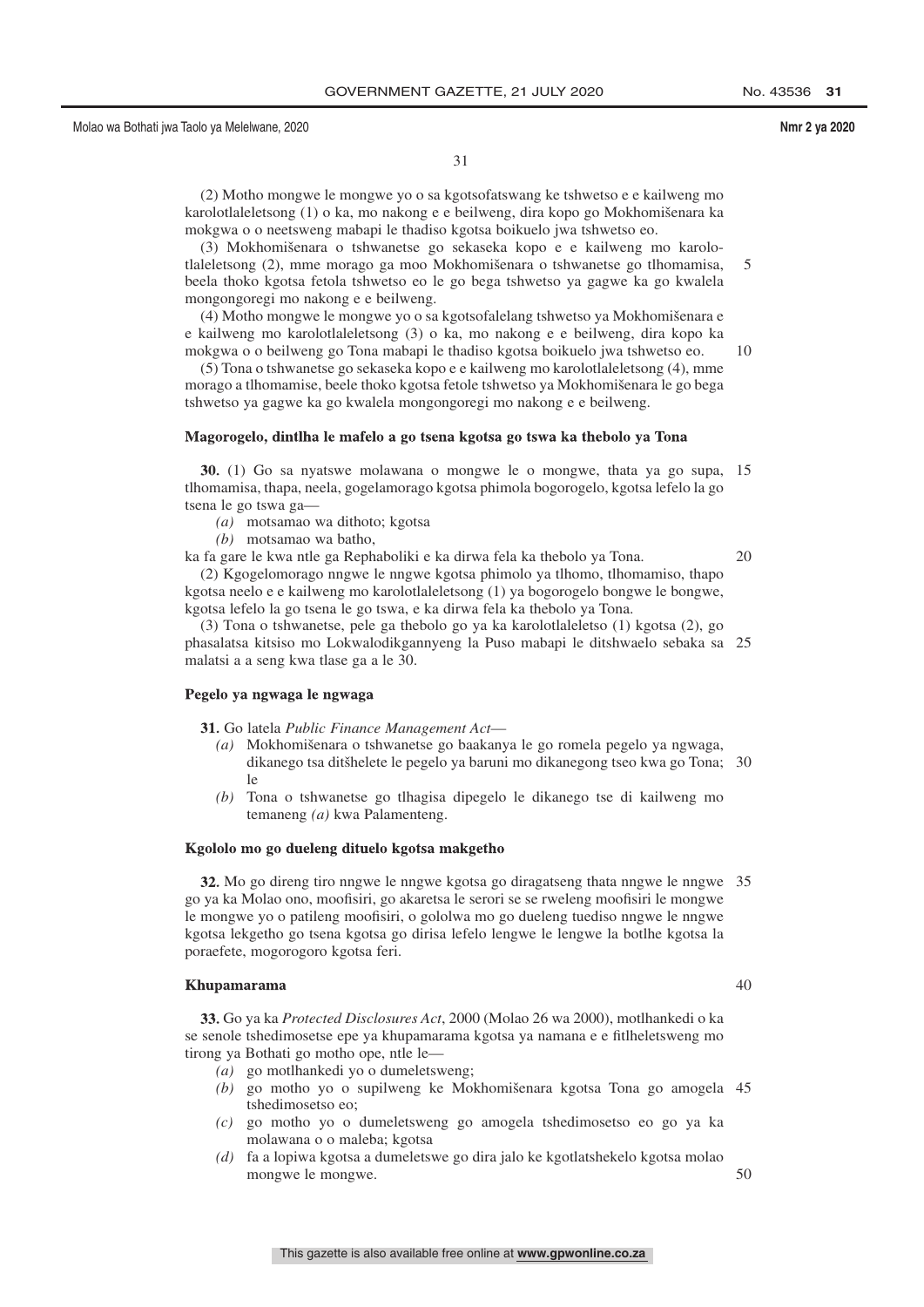5

10

15

25

40

45

32

### Liability

(1) Subject to subsection (2), the Minister, the Commissioner, the Authority or its officials are not liable for any damage or loss caused by—

- *(a)* the exercise of any power or the performance of any duty in terms of this Act; or
- *(b)* the failure to exercise a power or perform a duty under this Act.

(2) Subsection (1) does not apply in respect of unlawful conduct that is committed negligently or intentionally.

#### **Offences and penalties**

**35.** (1) It is an offence for any person—

- *(a)* to induce any official by giving or promising a reward to contravene this Act or any relevant legislation or to breach that official's duties under those laws;
- *(b)* to compel any official through threats to contravene this Act or any relevant legislation or to breach that official's duties under those laws;
- *(c)* to pretend to be, or impersonate, an official;
- *(d)* to resist, hinder or obstruct an official in the performance of his or her duties, functions and powers under this Act or any relevant legislation; or
- *(e)* to intentionally furnish information that is false or misleading to an official.

(2) It is an offence for an official to solicit or accept an inducement to perform or not perform a duty or function or contravene this Act or any relevant legislation or to breach 20 any duties imposed under this Act or any relevant legislation.

(3) It is an offence for any person to demand a toll or fee or subject any officer, who has identified himself or herself as an officer, to unreasonable delay or detention in respect of the entry into or use of the property or facilities referred to in section 23(3).

- (4) It is an offence for—
	- *(a)* an official to contravene section 33; and
	- *(b)* an officer to commit a breach of the prescribed disciplinary code related to the border law enforcement functions of an officer.

(5) If a person is convicted of an offence referred to in—

- *(a)* subsection (1) or (2), that person is liable to a fine or a period of imprisonment 30 not exceeding 10 years or to both a fine and such imprisonment;
- *(b)* subsection (3) or (4)(*a)*, that person is liable to a fine or a period of imprisonment not exceeding two years or to both a fine and such imprisonment; and
- $(c)$  subsection (4) $(b)$ , that person is liable to a penalty, as prescribed in terms of 35 section  $36(4)$ .

#### **Regulations**

(1) The Minister may, after consultation with the Commissioner, make regulations regarding—

- *(a)* the terms and conditions of appointment of officials;
- *(b)* the qualifications and competency standards for officials;
- *(c)* the structure and functioning of the border guard;
- *(d)* the commissioning of officers;
- *(e)* the grading and rank of officers;
- *(f)* the training and arming of officers;
- *(g)* a disciplinary code of conduct for officers;
- *(h)* the rules for the conduct of meetings and procedures of advisory committees;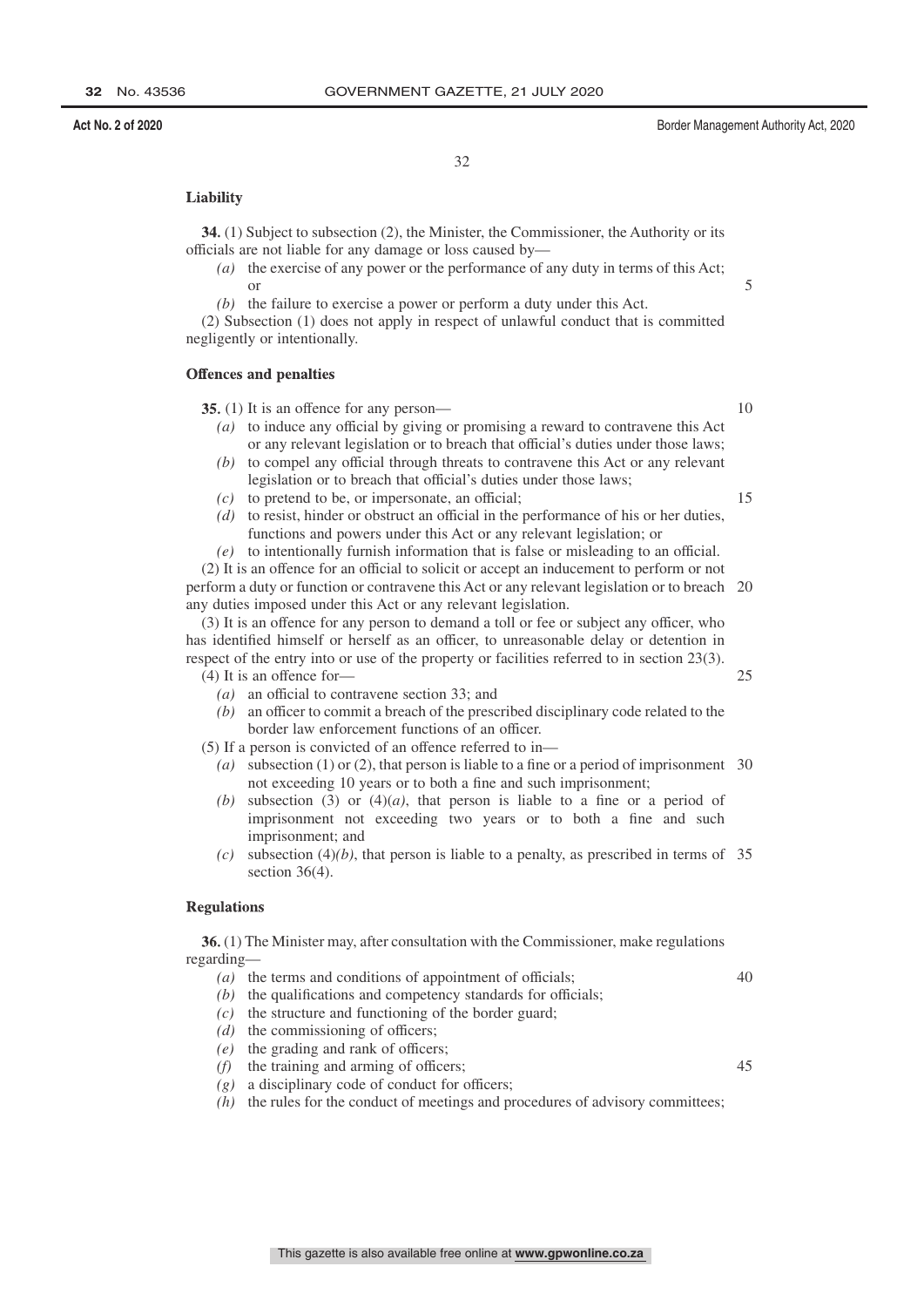33

#### **Molato**

34. (1) Go tsamaelana le karolotlaleletso (2), Tona, Mokhomišenara, Bothati kgotsa batlhankedi ba jona ga ba rwale molato wa tshenyegelo kgotsa tatlhegelo nngwe le nngwe e e bakilweng ke—

*(a)* tiragatso ya thata nngwe le nngwe kgotsa go dirwa ga tiro nngwe le nngwe go ya ka Molao ono; kgotsa 5

*(b)* go palelwa ke go diragatsa thata kgotsa go dira tiro ka fa tlase ga Molao ono. (2) Karolotlaleletso (1) ga e diriswe mabapi le maitsholo a a seng mo molaong a a dirilweng ka tlhokomologo kgotsa ka bomo.

#### Ditlolomolao le dikotlhao

35. (1) Ke tlolomolao go motho mongwe le mongwe—

- *(a)* go tlhotlheletsa motlhankedi mongwe le mongwe ka go naya kgotsa solofetsa moputso go tlola Molao ono kgotsa molawana mongwe le mongwe o o maleba kgotsa go tlola ditiro tseo tsa motlhankedi tse di ka fa tlase ga melao eo;
- *(b)* go pateletsa motlhankedi mongwe le mongwe ka go mo tshosetsa go tlola Molao ono kgotsa molawana mongwe le mongwe o o maleba kgotsa go tlola ditiro tseo tsa motlhankedi tse di ka fa tlase ga melao eo;
- *(c)* go dira e kete o, kgotsa go itira, motlhankedi;
- *(d)* go ganetsa, thibela kgotsa kgoreletsa motlhankedi go dira ditiro, maikarabelo 20 le dithata tsa gagwe ka fa tlase ga Molao ono kgotsa molawana mongwe le mongwe o o maleba; kgotsa
- *(e)* go neelana ka bomo ka tshedimosetso e e fosagetseng kgotsa e e timetsang go motlhankedi.

(2) Ke tlolomolao gore motlhankedi a kope kgotsa a amogele tlhotlheletso go dira 25 kgotsa go se dire tshwanelo kgotsa tiro kgotsa go tlola Molao ono kgotsa molawana mongwe le mongwe o o maleba kgotsa go tlola ditiro tse di pateleditsweng ka fa tlase ga Molao ono kgotsa molawana mongwe le mongwe o o maleba.

(3) Ke tlolomolao gore motho mongwe le mongwe a lope lekgetho kgotsa tuediso kgotsa go diegisa motlhankedi mongwe le mongwe, yo a itshupileng jaaka moofisiri, 30 ntle le mabaka kgotsa tlhatlhelo mabapi le go tsena mo kgotsa tiriso ya thoto kgotsa didiriswa tse di kailweng mo karolong 23(3).

- (4) Ke tlolomolao gore—
	- *(a)* motlhankedi a tlole karolo 33; le
	- *(b)* motlhankedi a tlole khoutu e e beilweng ya kgalemo e e amanang le ditiro tsa 35 kgatelelo ya molao wa melelwane tsa moofisiri.

(5) Fa motho a bonwe molato wa tlolomolao e e kailweng mo—

- *(a)* karolotlaleletsong (1) kgotsa (2), motho yoo o lebanwe ke tuediso kgotsa go romelwa kwa kgolegelong sebaka se se sa feteng dingwaga tse 10 kgotsa ka bobedi tuediso le go golegwa goo;
- *(b)* karolotlaleletso (3) kgotsa (4)(*a)*, motho yoo o lebanwe ke tuediso kgotsa go romelwa kwa kgolegelong sebaka se se sa feteng dingwaga tse pedi kgotsa ka bobedi tuediso le go golegwa goo; le
- *(c)* karolotlaleletso (4)*(b)*, motho yoo o lebanwe ke kotlhao, jaaka go tlhalositswe go ya ka karolo 36(4). 45

#### Melawana

36. (1) Tona o ka, morago ga go rerisana le Mokhomišenara, dira melawana mabapi le—

- *(a)* dipeelo le melawana ya go thapiwa ga batlhankedi;
- *(b)* borutegi le maemo a bokgoni a batlhankedi; *(c)* popego le go dira ga tebelelo ya melelwane;
- *(d)* go khomišinwa ga batlhankedi;
- *(e)* go tlhophiwa ka seemo le maemo ga batlhankedi;
- *(f)* katiso le go newa dibetsa ga batlhankedi;
- *(g)* khoutu ya maitsholo ya kgalemo ya batlhankedi;
- *(h)* melawana mabapi le go tshwarwa ga dikopano le ditsamaiso tsa dikomitikgakololo;

10

15

40

50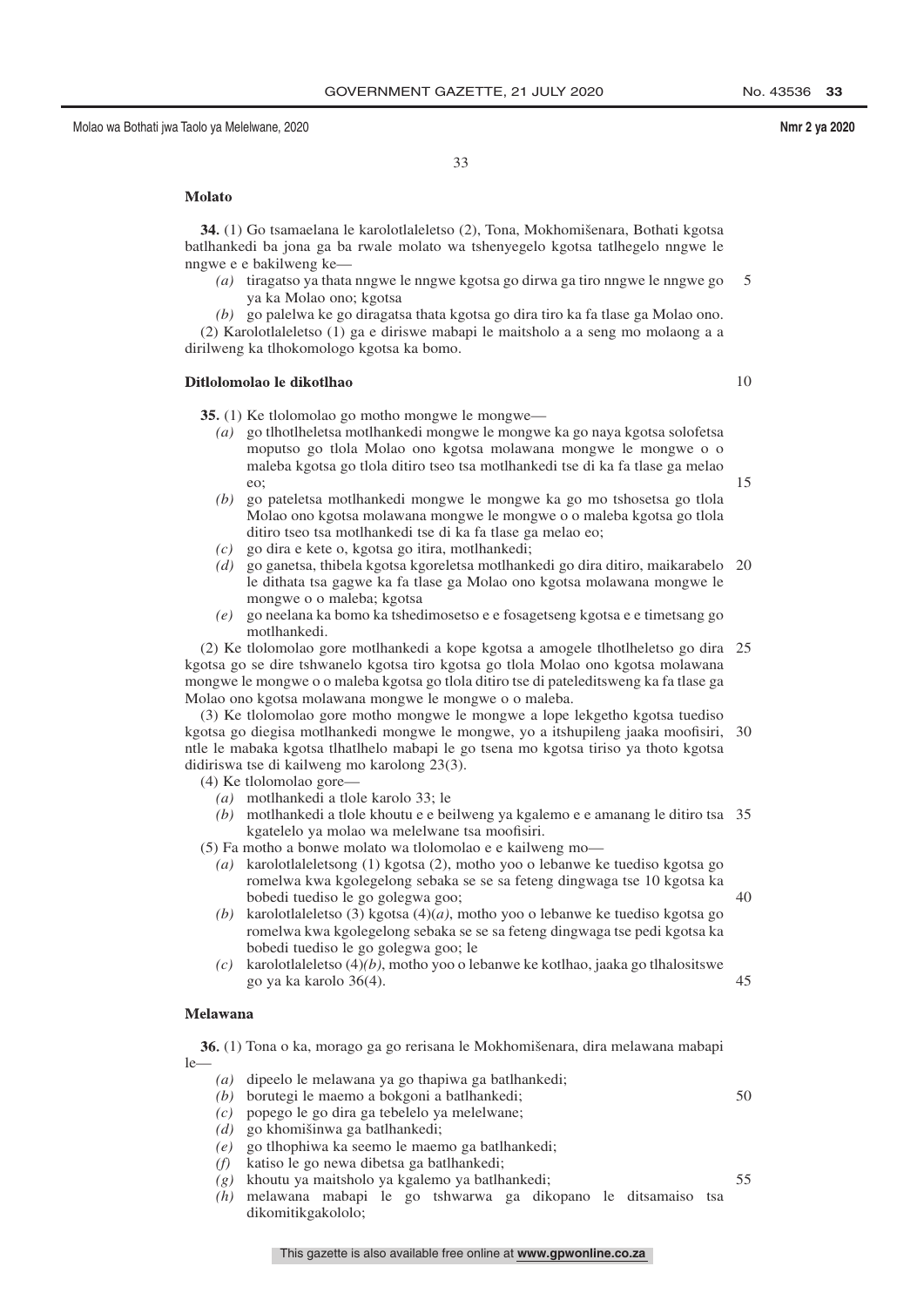5

10

15

20

34

- *(i)* the handling and resolution of complaints and grievances affecting the work of the Authority;
- *(j)* any matter which is required or permitted by this Act to be prescribed; and
- *(k)* any administrative or procedural matter necessary or expedient for the implementation of this Act.

(2) A regulation made under subsection (1) may prescribe a fine or a period of imprisonment for a maximum of five years for any contravention thereof or failure to comply therewith.

(3) The Minister may only make a regulation referred to in subsection (1)*(g)* after consultation with the recognised trade unions.

(4) The Minister may make regulations that prescribe different penalties for different degrees of misconduct of officers in breach of the disciplinary code of conduct for officers.

(5) The Minister must, before making regulations under this Act, publish the draft regulations in the *Gazette* for public comments for a period of not less than 30 days.

(6) The Minister must, prior to the promulgation of any regulations referred to in subsection (5), table the draft regulations in Parliament for comments for a period of not less than 30 days, while Parliament is in session.

#### **CHAPTER 10**

#### **TRANSITIONAL PROVISIONS**

Transfer of employees from organ of state to Authority

37. (1) If an employee is transferred from an organ of state to the Authority—

- *(a)* the transfer does not interrupt the employee's continuity of service;
- *(b)* the employee may not, upon transfer, suffer any reduction in remuneration, pension and retirement benefits or amendment of conditions of service; 25
- *(c)* the transfer does not affect any disciplinary proceedings pending against that employee and must be finalised as if the transfer had not occurred; and
- *(d)* the transfer must be effected in accordance with fair labour practices.

(2) For purposes of the Income Tax Act, 1962 (Act No. 58 of 1962), the Labour Relations Act and the Public Administration Management Act, 2014 (Act No. 11 of 30 2014), no change of employer must be regarded as having taken place by virtue of the transfer referred to in subsection (1).

(3) If there is any dispute arising from the interpretation or application of this section, that dispute must be referred to the Labour Court for determination.

#### **Assets, liabilities and funds**

38. (1) The transfer of assets, liabilities and funds to the Authority will be managed in accordance with the Public Finance Management Act.

(2) The Minister must, in conjunction with the executive authority of an organ of state concerned, and with the approval of the Minister of Finance, and in the spirit of co-operative government envisaged in Chapter 3 of the Constitution, enter into an 40 agreement with such organ of state to ensure that the assets, rights, obligations and liabilities, including the unexpended balance of appropriations, authorisations, allocations and other funds employed, held or used in connection with the management and administration of border law enforcement, are transferred to the Authority.

(3) The Registrar of Deeds must make the necessary entries or endorsements for the 45transfer of any property in terms of subsection (1), and no office fee or other charge is payable in respect of that entry or endorsement.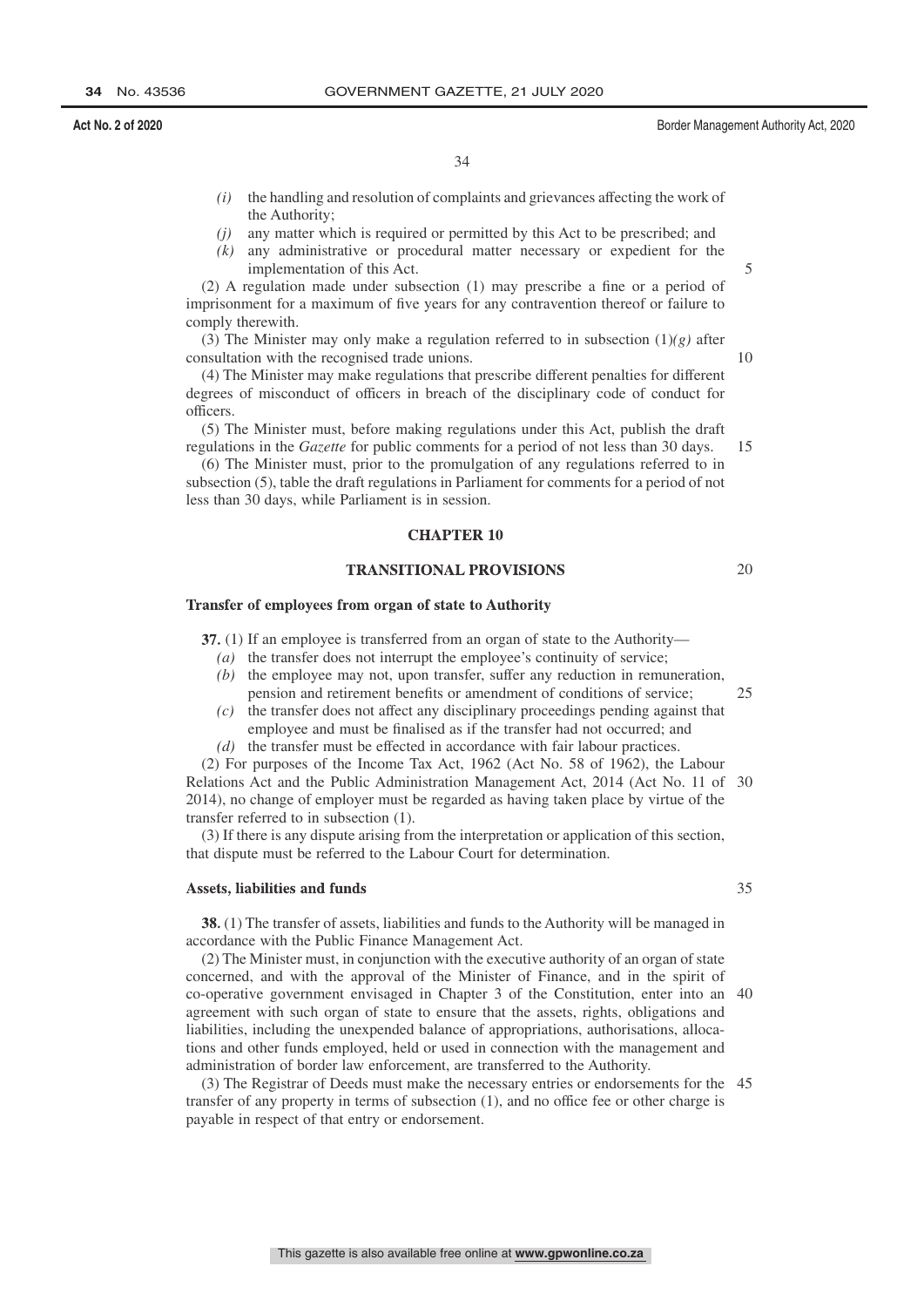35

- *(i)* go tshwarwa le tharabololo ya dingongorego le dilelo tse di amang tiro ya Bothati;
- *(j)* morero mongwe le mongwe o o tlhokwang kgotsa letleletsweng ke Molao ono gore o bewe; le
- *(k)* morero mongwe le mongwe wa taolo kgotsa tsamaiso o o tlhokegang kgotsa o o tshwanetseng mabapi le go tsenngwa tirisong ga Molao ono. 5

(2) Molawana o o dirilweng ka fa tlase ga karolotlaleletso (1) o ka neelana ka tuediso kgotsa tswalelo kwa kgolegelong sebaka sa bogolo dingwaga tse tlhano mabapi le tlolo nngwe le nngwe ya ona kgotsa go palelwa ke go ikamanya le ona.

(3) Tona o ka dira fela molawana o o kailweng mo karolotlaleletsong (1)*(g)* morago 10 ga go rerisana le mekgatlho ya badiri.

(4) Tona o ka dira melawana e e neelanang ka dikotlhao tse di farologaneng mabapi le dikgato tse di farologaneng tsa maitsholomabe a baofisiri ba ba tlotseng khoutu ya maitsholo ya kgalemo ya batlhankedi.

(5) Tona o tshwanetse, pele a dira melawana ka fa tlase ga Molao ono, phasalatsa thalo 15 ya melawana mo Lokwalodikgannyeng la Puso mabapi le ditshwaelo tsa setšhaba mo nakong e e seng kwa tlase ga matsatsi a le 30.

(6) Tona o tshwanetse, pele ga kgoeletso ya melawana mengwe le mengwe ee kailweng mo karolotlaleletsong (5), go tlhagisa melwana e e thadilweng kwa Palamenteng mabapi le ditshwaelo sebaka sa paka e e seng kwa tlase ga malatsi a le 30, 20 fa Palamente e kokoane.

#### KGAOLO 10

#### **DIKABELO TSA KGABAGANYO**

#### Tshutiso ya badiri go tswa kwa lephateng la puso go ya go Bothati

(1) Fa modiri a sutisitswe go tswa kwa lephateng la puso go ya go Bothati— 25

- *(a)* tshutiso ga e kgoreletse tswelelo ya tirelo ya modiri;
- *(b)* modiri o ka se, ka tshutiso, itemogele mogolo, phenšene le dikunomolemo tsa tholotiro tse di fokoditsweng kgotsa tlhabololo ya melawana ya tirelo;
- *(c)* tshutiso ga e ame ditsamaiso tsa kgalemo tse di letilweng kgatlhanong le modiri yoo e bile e tshwanetse go konosetswa jaaka e kete tshutiso ga e a 30 diragala; le
- *(d)* tshutiso e tshwanetse go diragatswa go tsamaelana le ditiragatso tsa bodiri tse di lolamemg.

(2) Mabapi le maitlhomo a *Income Tax Act*, 1962 (Molao 58 wa 1962), *Labour Relations Act* le *Public Administration Management Act*, 2014 (Molao 11 wa 2014), ga 35 go phetolo ya mothapi e e tshwanetseng go tsewa gore e diragetse go latela tshutiso e e kailweng mo karolotlaleletsong (1).

(3) Fa go na le thulano e e tlhagelelang ka ntlha ya tlhaloso kgotsa tiriso ya karolo eno, thulano eo e tshwanetse go romelwa kwa Kgotlatshekelong ya Badiri gore e tlhomamiswe.

#### 40

#### Dithoto, melato le matlole

(1) Tshutiso ya dithoto, melato le matlole go Bothati e tla laolwa go tsamaelana le *Public Finance Management Act*.

(2) Tona o tshwanetse, ka tirisanommogo le bothati jwa khuduthamaga jwa lephata la puso jo bo amegang, le ka thebolo ya Tona ya Matlotlo, le ka mowa wa puso ya 45 tirisanommogo e e bonetsweng pele mo Kgaolong 3 ya Molaotheo, go dumalana le lephata leo la puso go netefatsa gore dithoto, ditshwanelo, ditlamego le melato, go akaretsa le tshalelo ya madi a a sa diriswang a kabo, ditumelelo, dikabo le matlole a mangwe a a dirisitsweng, a a tshotsweng kgotsa diriswang mabapi le taolo le tsamaiso ya kgatelelo ya molao wa melelwane, di sutisetswa go Bothati.

50

(3) Mokwadisi wa Dikano o tshwanetse go dira dikwadiso tse di tlhokegang kgotsa dikano mabapi le tshutiso ya thoto nngwe le nngwe go ya ka karolotlaleletso (1), e bile ga go tuediso epe ya ofisi kgotsa tuediso nngwe le nngwe e e duelwang mabapi le kwadiso eo kgotsa kano.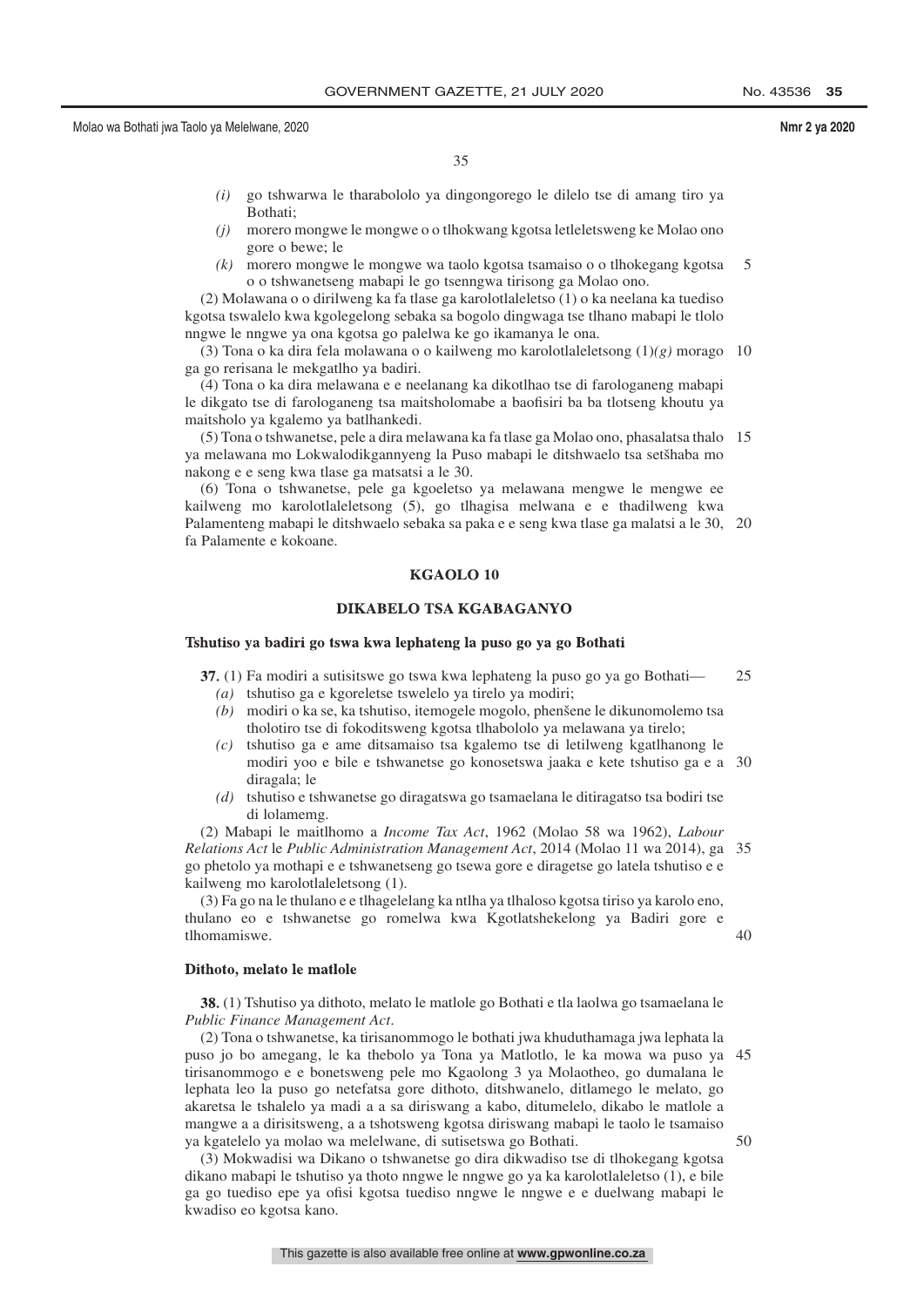(4) Any litigation resulting from any cause of action in relation to the assets, rights, obligations or liabilities transferred to the Authority, which arose—

- *(a)* before the transfer date, must be conducted by or against the relevant organ of state concerned; and
- *(b)* on or after the transfer date, must be conducted by or against the Authority. 5

#### Ports, points and places of entry or exit

(1) The ports, points and places of entry or exit at the commencement of this Act are—

- *(a)* those designated by the Minister in terms of section 9A of the Immigration Act, 2002 (Act No. 13 of 2002);
- *(b)* those appointed or prescribed by the Commissioner of the South African Revenue Service in terms of section 6 of the Customs and Excise Act, 1964 (Act No. 91 of 1964); and
- *(c)* those determined by the Minister responsible for Agriculture in terms of the Agricultural Pests Act, 1983 (Act No. 36 of 1983), the Agricultural Product 15 Standards Act, 1990 (Act No.119 of 1990), the Animal Diseases Act, 1984 (Act No. 35 of 1984) and the Animal Health Act, 2002 (Act No.7 of 2002).

(2) Subject to section 30(3) and in order to ensure consistency and integration of the different functions, the Minister may withdraw or cancel a designation, determination, appointment or prescription of a port, point or place of entry or exit under— 20

(a) subsection  $(1)(b)$ , in consultation with the Commissioner of the South African Revenue Service; or

#### **Recognised trade unions**

Any reference to trade unions recognised by the Authority in this Act must be read as a reference to the trade unions that are recognised by, or parties to, collective bargaining arrangements with other organs of state.

#### **CHAPTER 11**

### **SHORT TITLE AND COMMENCEMENT**

#### Short title and commencement

(1) This Act is called the Border Management Authority Act, 2020.

(2) The President may, by proclamation, determine different dates in respect of—

- *(a)* the commencement of different provisions of this Act; or
- *(b)* the application of this Act to different parts of the border law enforcement area 35or different ports of entry.

25

30

*<sup>(</sup>b)* subsection (1)*(c)*, after consultation with the Minister of Agriculture, as the case may be.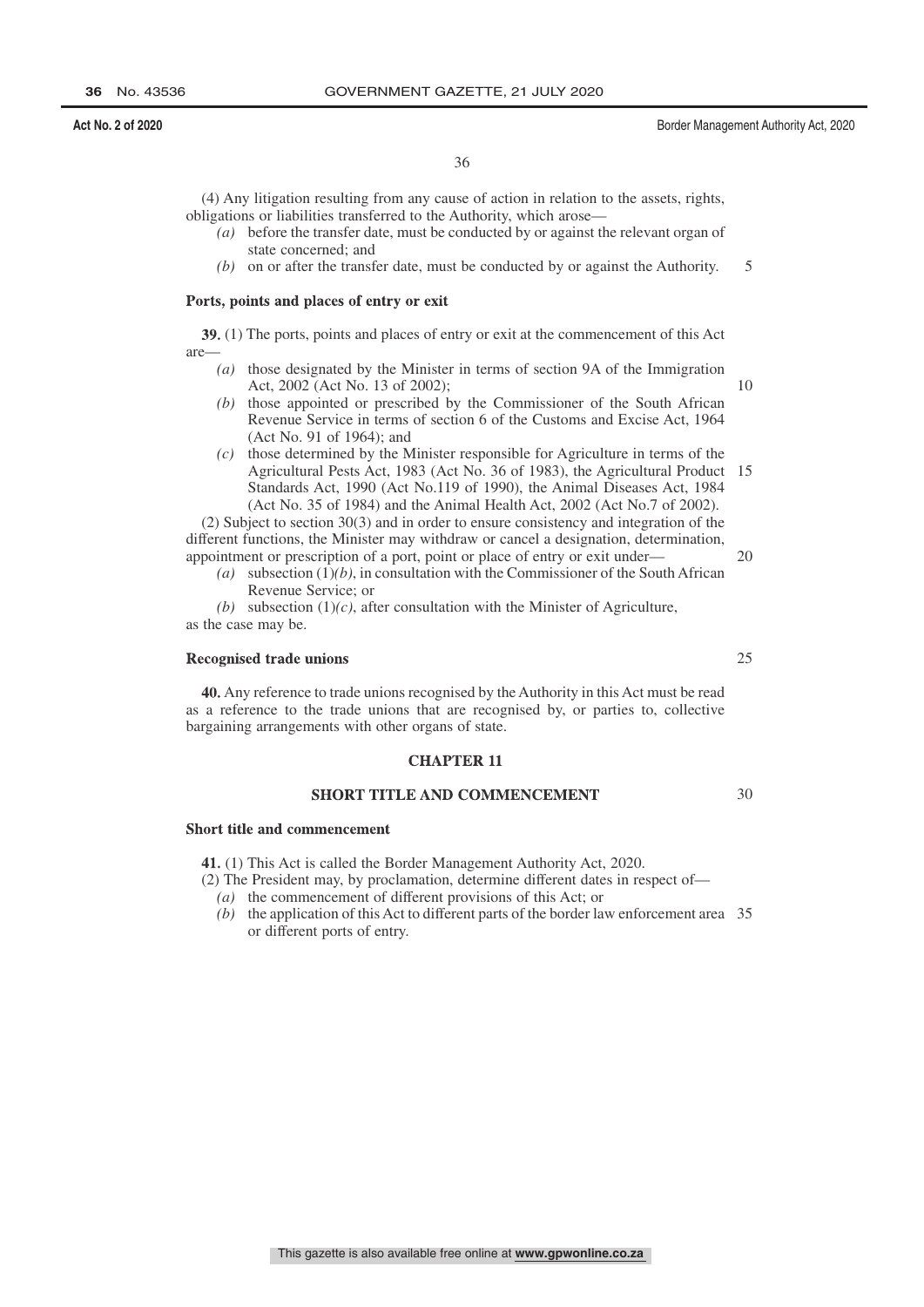37

(4) Tatofatsano e e nnang teng ka ntlha ya tiragalo nngwe le nngwe e e mabapi le dithoto, ditshwanelo, ditlamego kgotsa melato e e sutiseditsweng go Bothati, e e nnileng teng—

- *(a)* pele ga letlha la tshutiso, e tshwanetse go dirwa ke kgotsa kgatlhanong le lephata la puso le le amegang; le
- *(b)* ka kgotsa morago ga letlha la tshutiso, e tshwanetse go dirwa ke kgotsa kgatlhanong le Bothati.

#### Magorogelo, dintlha le mafelo a go tsena le go tswa

(1) Magorogelo dintlha le mafelo a go tsena le go tswa ka nako ya tshimololo ya Molao ono ke—

- *(a)* ao a beilweng ke Tona go ya ka karolo 9A ya *Immigration Act*, 2002 (Molao 13 wa 2002);
- *(b)* ao a thapilweng kgotsa neetsweng ke Mokhomišenara wa Tirelo ya Lotseno ya Aforika Borwa go ya ka karolo 6 ya *Customs and Excise Act*, 1964 (Molao 91 wa 1964); le
- *(c)* ao a tlhomamisitsweng ke Tona e e rwalang maikarabelo a Temothuo go ya ka *Agricultural Pests Act*, 1983 (Molao 36 wa 1983), *Agricultural Product Standards Act*, 1990 (Molao 119 wa 1990), *Animal Diseases Act*, 1984 (Molao 35 wa1984) le *Animal Health Act*, 2002 (Molao 7 wa 2002).

(2) Go tsamaelana le karolo 30(3) le go netefatsa tlhomamo le kgokanyo ya ditiro tse 20 di farologaneng, Tona o ka gogela morago kgotsa phimola tshupo, tlhomamiso, thapo kgotsa neelo ya bogorogelo, ntlha kgotsa lefelo la go tsena kgotsa go tswa ka fa tlase ga—

- (a) karolotlaleletso  $(1)(b)$  kgotsa  $(c)$ , morago ga go rerisana le Mokhomišenara wa Tirelo ya Lotseno ya Aforika Borwa; kgotsa  $25$
- *(b)* karolotlaleletso (1)*(c)*, morago ga go rerisana le Tona ya Temothuo, jaaka mabaka a ntse.

#### Mekgatlho ya badiri e e amogetsweng

Kaelo nngwe le nngwe go mekgatlho ya badiri e e amogetsweng ke Bothati mo Molaong ono e tshwanetswe go tsewa jaaka kaelo go mekgatlho ya badiri e e 30 amogetsweng ke, kgotsa e e amegang mo, dithulaganyetsong tsa ditherisanommogo le maphata a mangwe a puso.

#### **KGAOLO 11**

#### **SETLHOGO SE SE KHUTSHWANE LE TSHIMOLOLO**

#### Setlhogo se se khutshwane le tshimololo

(1) Molao ono o bidiwa Molao wa Bothati jwa Taolo ya Melelwane, 2020. (2) Moporesidente o ka, ka kgoeletso, tlhomamisa matlha a a farologaneng mabapi  $le-$ 

- *(a)* tshimololo ya dikabelo tse di farologaneng tsa Molao ono; kgotsa
- (b) tiriso ya Molao ono mo dikarolong tse di farologaneng tsa mafelo a kgatelelo 40 ya molao wa melelwane kgotsa magorogelo a a farologaneng.

10

15

5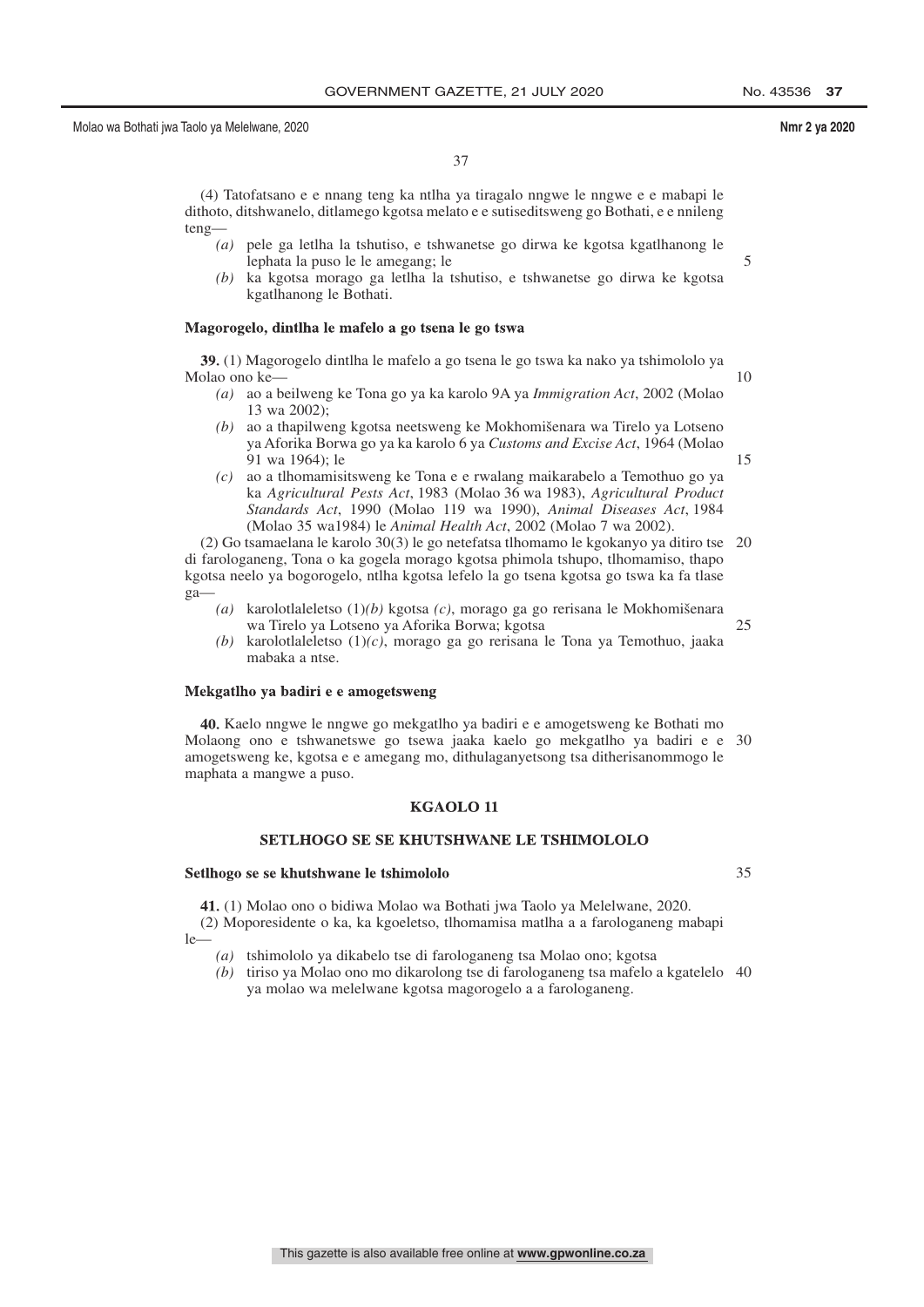This gazette is also available free online at **www.gpwonline.co.za**